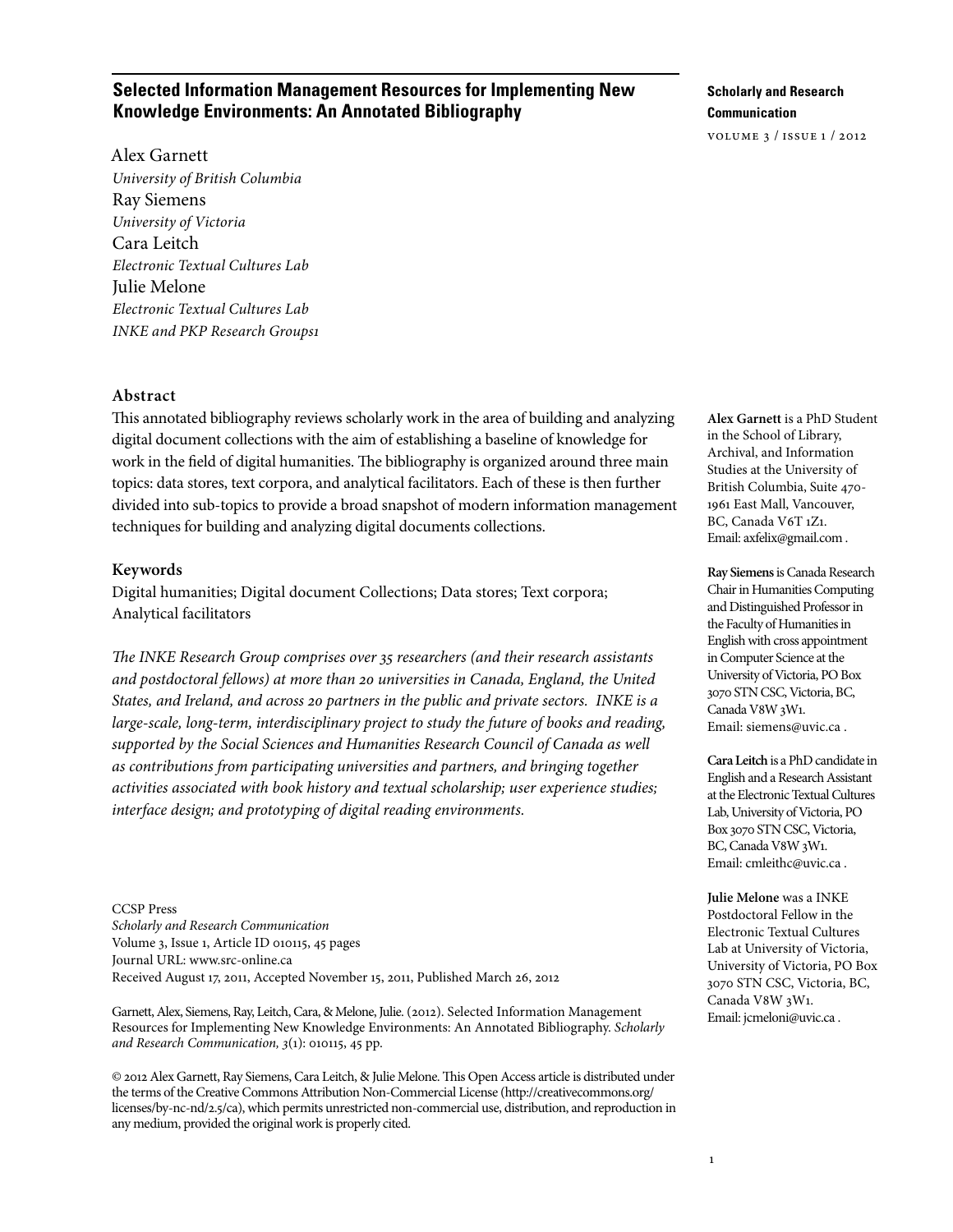volume 3 / issue 1 / 2012

This select, annotated bibliography reviews scholarly work in the area of building and analyzing digital document collections. The goal of this bibliography is to establish the baseline knowledge for work in this area, and to provide a set of select, foundational texts upon which to build future research.

In total, this document contains three bibliography topics: 1. Data Stores; 2. Text Corpora; and 3. Analytical Facilitators. Each of these areas is subdivided into a further three topics for a total of nine subsections containing anywhere from six to sixteen documents each: 1A. Digital Libraries; 1B. Technical Architecture and Infrastructure; 1C; Content Management Systems and Open Repositories; 2A. Corpus Building and Administration; 2B. Document Design and Data Classification; 2C. Lessons Learned in Corpus-Building Projects; 3A. Data Visualization and Geographical Information; 3B. Text Encoding and Analytic Tools; and 3C. Reviewing Humanities Computing. Together, these articles provide a broadly accurate snapshot of modern information management techniques pertinent to research in the area of building and analyzing digital document collections.

The bibliography proceeds from fairly late-breaking discussions of digital repository models, through a review of fairly explicit methodologies for analyzing corpora, into a more theoretical broad-level discussion of the digital humanities and related disciplines. We have, without intending to, become journalists with our inverted pyramid of breadth and depth; for this, we present the following narrative review, such that it may serve, with a little effort, as an index of how and why to best leverage premiere scholarship in information management.

#### **Data stores: A review of select bibliographic sources**

The articles in this section move gradually over the past decade from general theories of digital library creation, and justifications for the development of grid infrastructure, to more specific case studies of using "big data" in the humanities and social sciences. This retrospective approach to digital humanities scholarship allows us to observe, for example, the evolution of nascent work on the Greenstone digital library project into an active community of open-source and open-access repository developers (and with them, miniaturized two- and three-page academic publications that would have been unthinkable in the humanities not long ago). Similarly, there is a clear turn in the information sciences from predicting new systems and standards for collaboration to carefully observing why and how certain traditional practices have or have not migrated to these new systems, lending a social perspective to our understanding of what it is that makes certain aspects of scholarly practice truly "digital". Whether their authors are talking about "e-Science" (as in the UK) or "cyberinfrastructure" (as in the United States and Canada), it is heartening to see such a broadly receptive dialogue among computer scientists and traditional humanists alike.

In this area, *D-Lib Magazine* should be the primary scholarly publication consulted, although others certainly cover similar topics. Additionally, the fast-paced nature of work in this field, combined with the relatively slow publication schedule of some scholarly journals, makes necessary a frequent review of presentations and reports to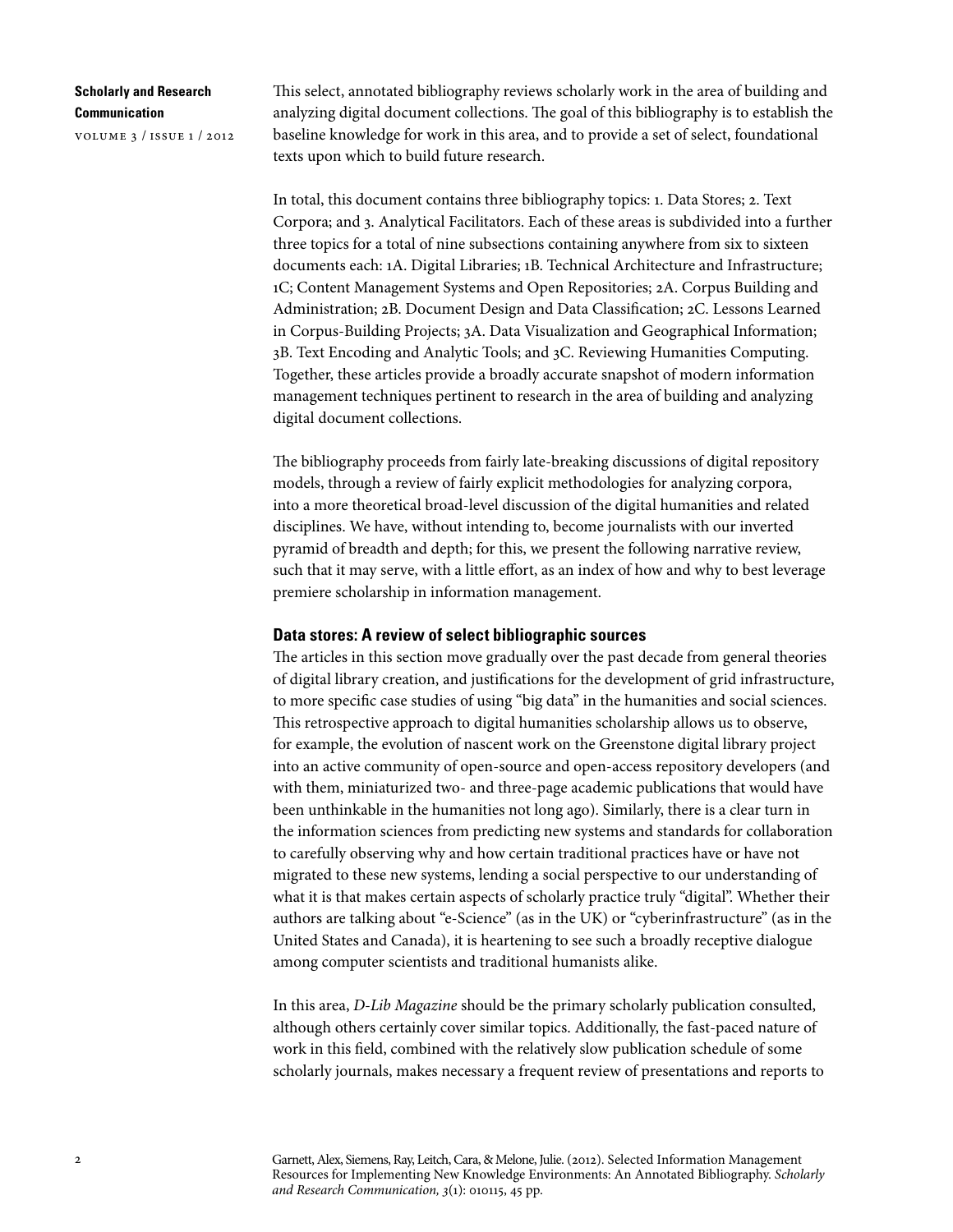affiliated groups of the Association of Computing Machinery (ACM), such as the *Joint Conference on Digital Libraries*, as well as the UK e-Science community, and the Open Repositories user group.

#### **General theories of digital library creation**

The articles in this sub-section focus specifically on the formation of digital libraries, including requirements gathering from both a technical and a user-oriented perspective, implementation of solutions that meet those requirements, and other considerations regarding gathering data for inclusion in digital libraries. The creation of data stores for external use is similar to creating a digital library in its technical considerations; thus, in the literature review for data store creation, there will necessarily be many articles on digital libraries.

### **Levy, David M. & Marshall, Catherine C. (1995). Going digital: A look at assumptions underlying digital libraries.** *Communications of the ACM, 38***(4), 77–84.**

The authors discuss the foundational elements of digital libraries: how they will be used, how they should be designed, and the relationship they should have to physical libraries. The authors highlight that regardless of the type of library, the purpose of the library is clear: to house and provide access to documents, where "documents" includes a wide range of objects (and in the digital library, importantly, a wide range of digital objects). The access to these objects is provided through technology, and underlying that selection of technology is the work to be done by the library's users. The authors assert that when selecting and implementing technology for document storage, one has to consider three common assumptions: digital library collections contain fixed, permanent documents; digital libraries are used by individuals working alone; and, digital libraries are based on digital technologies. For each digital library plan, one must interrogate these assumptions and adjust priorities and expectations accordingly. Additional elements of the digital library that also have implications for current and future work include the integration of multimedia as stored objects (e.g. not simply PDFs of articles or documents marked up in XML), as well as data versioning.

## **Marchionini, Gary. (2000). Evaluating digital libraries: A longitudinal and multifaceted view.** *Library Trends, 49***(2), 304–333.**

This article summarizes the creation and subsequent decade of development and use of the Perseus Digital Library. As one of the primary digital resources in the humanities since the writing of this article, this report contains many useful lessons for any team looking to create and maintain a large-scale data store. The article details the creation and growth of the library from a HyperCard driven CD-ROM to a fully Web-enabled resource. More importantly, the author discusses how the PDL was not originally conceived as a digital library, but the idea took hold with the increased use of card catalog metadata within each object record, as well as the manner in which users could freely access significant stores of primary source materials. The author concludes by clearly defining three main points for the evaluation of a digital library: (1) efforts must explicate goals ranging from the evaluation of research to product/system testing; (2) efforts must account for and react to the fact that digital libraries are complex systems that must be augmented as both technology and user requirements change; and (3) statistical data, as

## **Scholarly and Research Communication**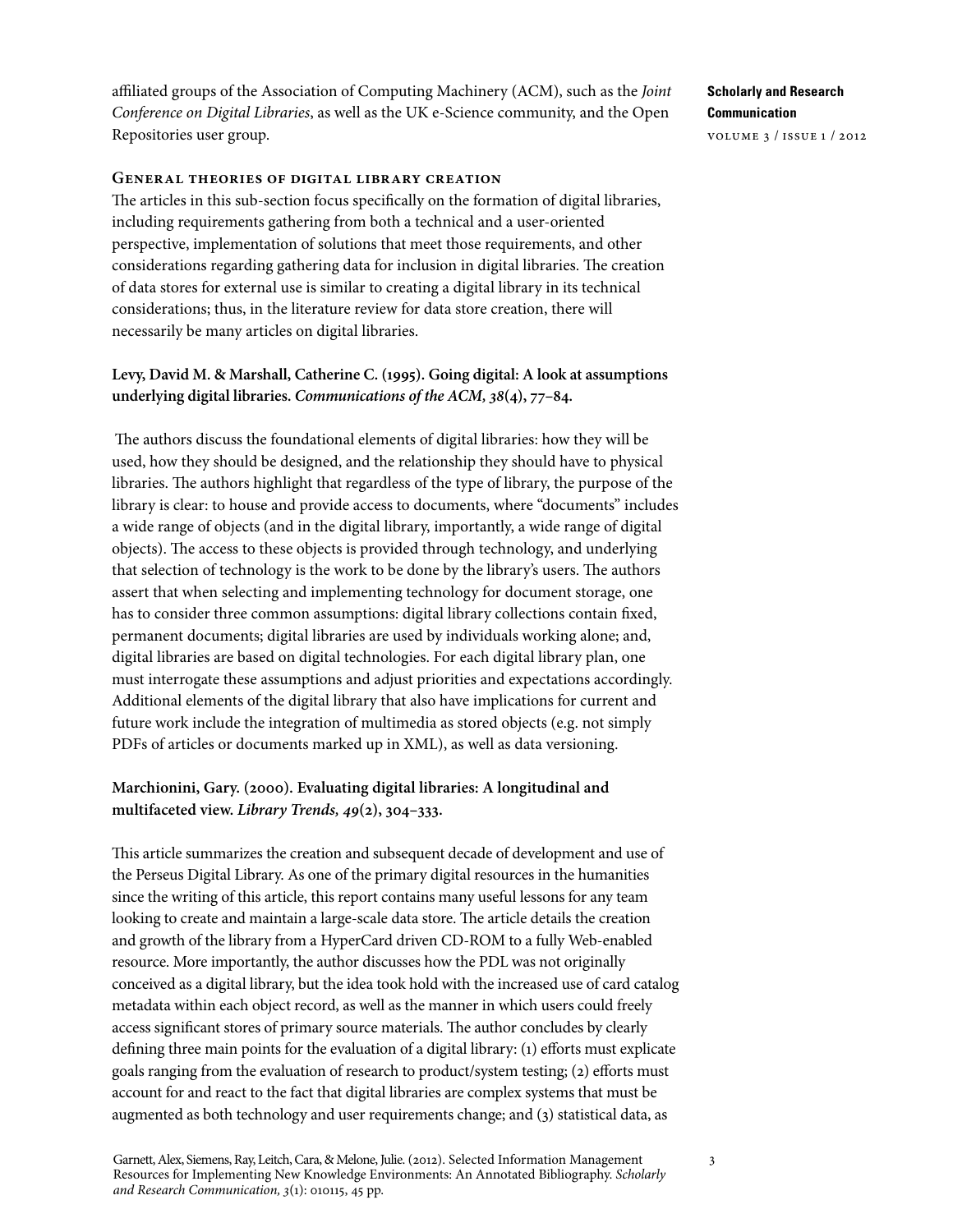volume 3 / issue 1 / 2012

well as user narratives, must be used to assess impact and performance. The user-facing requirements for evaluation and augmentation will continue to evolve as they have in the decade since this article was published, but the points regarding front-loading planning and evaluation criteria for data stores are well taken.

#### **Thaller, Manfred. (2001). From the digitized to the digital Llibrary.** *D-Lib Magazine 7***(2), n.p.**

This paper provides another useful set of guidelines for creating and maintaining a digital library, with the focus on ensuring that the digital library is not simply a digitized library. Instead, it is argued, the digital library, while containing digital objects, should be built and evaluated differently than its paper-based counterpart. The author asserts that criteria for digitization (and storage and retrieval) projects should begin with clear criteria based on the use of the resources, and that these criteria should be re-evaluated and change as resource use changes. In addition, other plans for creating a digital library should include planning for large-scale digitization (i.e., of over one million objects) of high quality (i.e., multiple resolutions of digital objects stored as image files). Finally, the author discusses requirements of digital libraries outside the scope of "pure" research, namely, public interfaces, integrated reference systems, and the use of ready-made objects for teaching.

**Chowdhury, Gobinda. (2002). Digital divide: How can digital libraries bridge the gap? Lecture notes in computer science.** *Digital Libraries: People, Knowledge, and Society, 2555***, 379–391.**

The article begins by summarizing the working definition and the state of the world's various "digital divides" in 2002, with an eye toward leveraging digital libraries to help resolve these inequalities. The author notes that physical libraries have themselves been underdeveloped and underutilized for the developing world, particularly with respect to information and communications technology (ICTs) such as public internet terminals, and that the high costs associated with many successful digital library initiatives may not translate well to the developing world. Digital synchronous and asynchronous information delivery mechanisms (e.g., remote reference and subject gateways, respectively) are compared and itemized for their viability in a developing world context, along with then-nascent open access journals, archives, and e-book stores. The author concludes by outlining recommendations for building digital libraries on a limited budget, considering when and where government-backed projects should be outsourced, kept local, or otherwise linked, stressing the importance of improving digital literacy skills.

## **Coyle, Karen. (2006). Mass digitization of books.** *Journal of Academic Librarianship, 32***(6), 641–645.**

This article considers several forms of digitization projects that create content that is then stored by others. The author first discusses mass digitization—specifically the Google Books project—and how its goal is not to create collections or maintain anything beyond limited structural mark-up, but instead to digitize everything. This differs from non-mass digitization, which has a specific agenda of preservation. A third form of digitization is "large-scale" projects, which sit somewhere between mass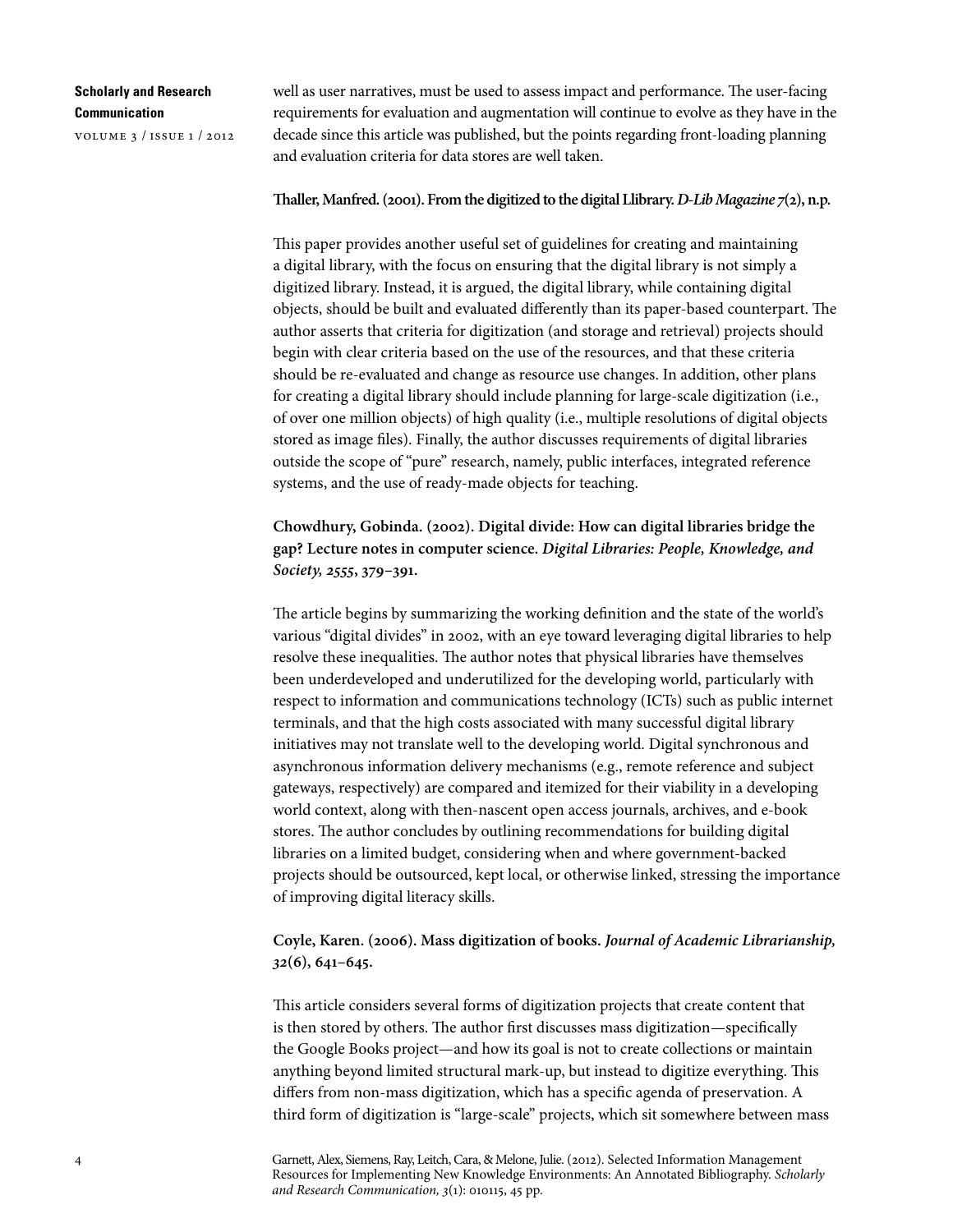and non-mass digitization projects. The example used of this type of digitization is JSTOR and its goal of creating collections and complete sets of documents (journals, in this case). The author also highlights some of the issues associated with these types of digitization projects, such as adherence to standards (both in file formats and metadata), and the production of preservation-quality digital objects.

## **Seadle, Michael & Greifeneder, Elke. (2007). Defining a digital library.** *Library Hi Tech, 25***(2), 169–173.**

Produced several years after the foundational articles presented earlier in this section, this article questions the feasibility of creating a definition of a "digital library" that differentiates data stores from any other electronic resource. The author determines that not only are digital libraries "too young to define in any permanent way" (p. 172), but also that the notions of how users interact with digital content—and the technologies with which they do so—are changing too rapidly to offer a meaningful definition. Rather, it is argued that when creating any large-scale digital resource, be it a data store or a library system, administrators must begin with a set of criteria, a solid plan, and the ability to be flexible in the execution of that plan over time.

# **Rimmer, Jon, Warwick, Claire, Blandford, Anne, Gow, Jeremy & Buchanan, George. (2008). An examination of the physical and the digital qualities of humanities research.** *Information Processing and Management, 44***(3), 1374–1392.**

Human-computer interaction (HCI) researchers working on the design of digital reading environments have often questioned how closely these tools should mirror their physical counterparts. The authors report on findings from interviews with humanities scholars on their use of physical and digital information resources. While virtually all respondents are in agreement about the convenience of digital resources, the loss of physical "context" seems to mean different things to different people, ranging from the purely aesthetic (e.g. the excitement of handling ancient texts) to the serendipitous (e.g. having one's interest sparked by physically co-located or otherwise similar resources). The surveyed researchers also demonstrate an awareness of the changing demand for information literacy skills, with mixed opinions on the subject. The tone the authors take is ultimately almost one of sentimentality, with their participants agreeing that digital resources are more reliable, presenting fewer difficulties in resource description and access, but in many cases less pleasurable to actually use. This suggests that the humanities community is aware of the advantages of migrating away from physical resources, but will do so with some regret.

# **Warwick, Claire, Galina, Isabel, Rimmer, Jon, Terras, Melissa, Blanford, Jeremy, & Buchanan, George. (2009). Documentation and the users of digital resources in the humanities.** *Journal of Documentation, 65***(1), 33–57.**

This article presents two digital humanities research case studies (User-centered Interactive Search with Digital Libraries, UCIS; and Log Analysis of Information Researchers in the Arts and Humanities, LAIRAH), offering a critical perspective on documentation practices for digital resources. First, the authors distinguish between *technical* (who, what, when, where, why) and *procedural* (how) documentation. They

Garnett, Alex, Siemens, Ray, Leitch, Cara, & Melone, Julie. (2012). Selected Information Management Resources for Implementing New Knowledge Environments: An Annotated Bibliography. *Scholarly and Research Communication, 3*(1): 010115, 45 pp.

**Scholarly and Research Communication**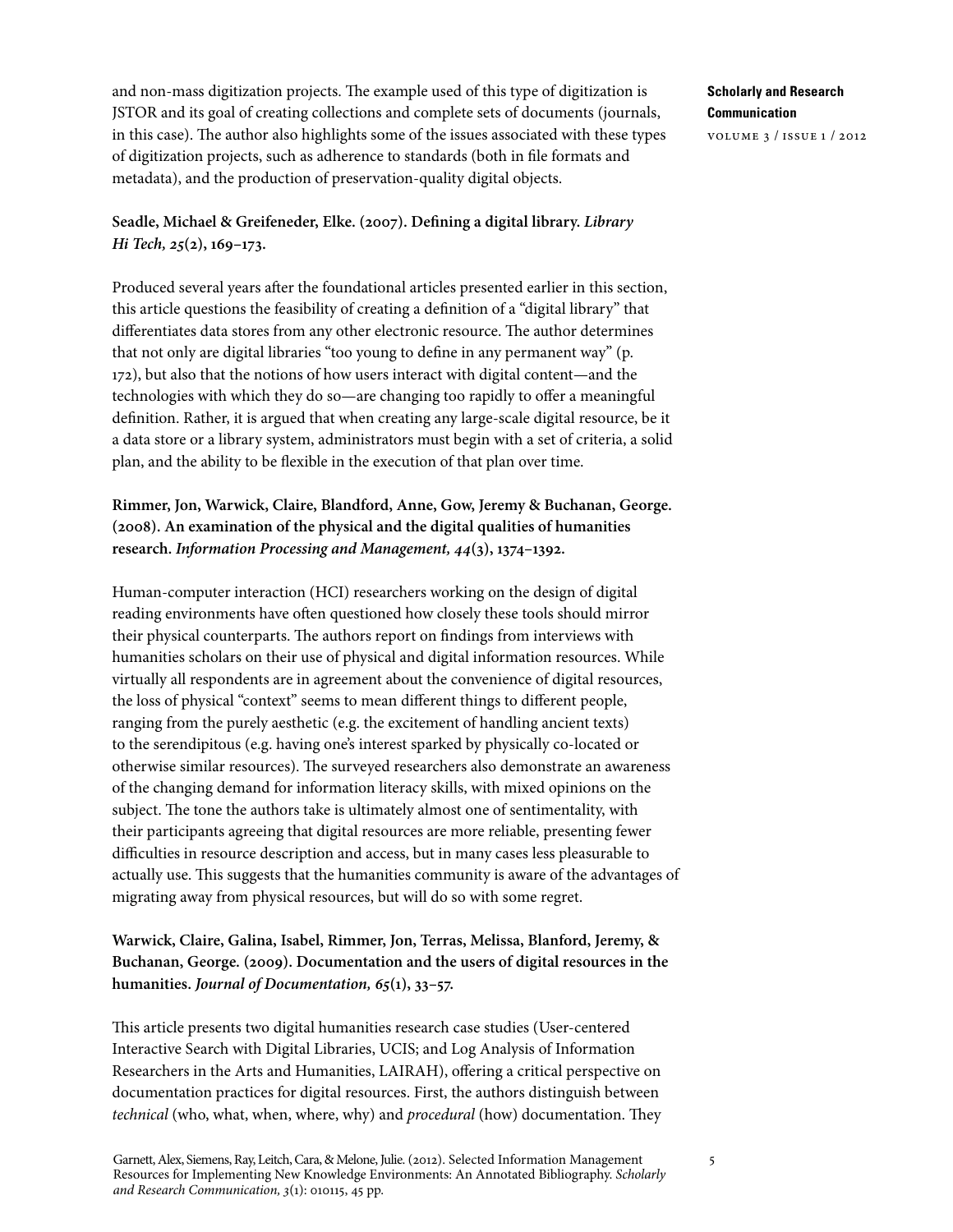volume 3 / issue 1 / 2012

detail recurring issues experienced by the UCIS project in formatting and parsing various mark-up languages for technical documentation. Conversely, the LAIRAH project suffered from an overall *lack* of documentation, and especially procedural documentation, which was undervalued by administrators—except, notably, in the disciplines of archaeology, linguistics, and archival science, which the authors suggest are perhaps better-accustomed to documentation practices—at the expense of novice users. The authors conclude with a discussion of what it means for information resources to be accessible; that is, accessibility requires resources to not only be within logical reach, but also contextually intelligible for novice users, particularly when working with complex, modular documentation.

**Marcial, Laura, & Hemminger, Brad. (2010). Scientific data repositories on the Web: An initial survey.** *Journal of the American Society for Information Science and Technology, 61***(10), 2029–2048.**

Much current research in digital repositories has centred on archiving and reusing, not just of published academic literature, but raw "Big Data." In this article, Marcial and Hemminger (2010) conduct a survey of scientific data repositories (SDRs) on the open Web and develop a framework for their evaluation. They observe, for example, several repository managers' stated intent to capture and index the "dark" (i.e., informal and/or undocumented) data that slips through the cracks of the current scholarly publishing ecosystem, but may still be re-usable or otherwise valuable. Although they identify only four out of 100 surveyed repositories whose scope lies outside the natural sciences, it is shown that a significant majority of SDRs are funded or directly affiliated with individual universities, presenting a clear target for advancement of the digital humanities when working with institutional repositories.

**White, Hollie. (2010). Considering personal organization: Metadata practices of scientists.** *Journal of Library Metadata, 10***(2), 156–172.**

In the interest of making indexed datasets accessible and reusable, this article reports on a small-scale field study of scientists' personal information management practices. Using examples from the *Dryad* data repository with which she is personally affiliated, the author explains that individual datasets originating from different labs often have little more in common than their document format, evidencing the need for descriptive metadata, particularly in disciplines that work primarily with nonstandardized, qualitative data. Of the study participants, those who preferred the use of physical information objects were the least inclined to create or use a metaorganizational system, perhaps offering a glimmer of hope for the organization of digital information which may be poorly curated but is nevertheless somehow indexed and searchable without any special effort by the user. For those who preferred to use electronic databases, the most important factor was the ability to view and manipulate the data by some property, which is directly related to the research question itself, highlighting the need for data stores which are tailored to their respective disciplines.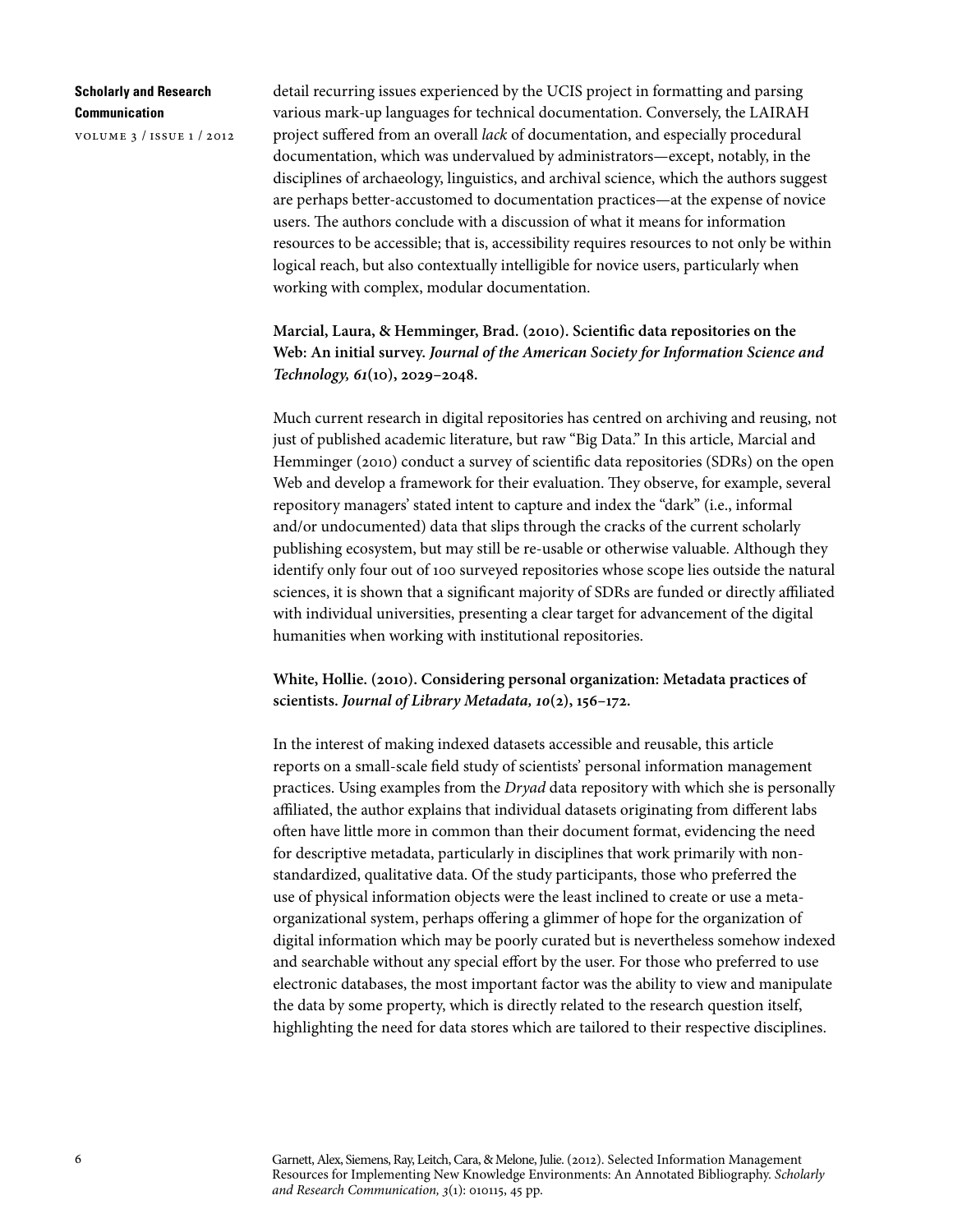#### **Technical architecture and infrastructure**

The articles in this section focus specifically on the technical architecture and infrastructure that supports digital libraries or data stores.

## **Buyya, Rajkumar and Srikumar Venugopal. (2005). A Gentle Introduction to Grid Computing and Technologies.** *CSI Communications, 29***(1), 9–19.**

This article is not specific to digital libraries or data stores, but introduces readers to the concept of grid computing, which is often used in digital libraries or data stores. Developers and administrators of large data stores with multiple access methods and user types may be interested in using grid computing, which is an integrated and collaborative technical infrastructure that encompasses machines (processors) and networks (bandwidth) that are managed by multiple organizations, often geographically distributed. Now, readers may be more familiar with the term "cloud computing," which is a form of grid computing.

# **Balnaves, Edmund. (2005). Systematic Approaches to Long Term Digital Collection Management.** *Literary and Linguistic Computing, 20***(4), 399–413.**

This article is less about the underlying technical architecture of digital libraries or digital repositories, and more about the continued access to these resources due to licensing of either content or software. The author highlights the issues inherent in the reliance of digital libraries on e-journal subscription contracts and online database vendors, and proposes methods of maintaining rich scholarly archives, while also integrating those maintenance practices with the acquisition practices of the library organization. He outlines some of the risks associated with digital resources, both physical (e.g., fire, media deterioration) and institutional (e.g., agreement expire or voiding), and offers solutions, or at least paths toward mitigating these risks, such as finding alternative suppliers and using open source collections, applying market pressure when the size of the organization warrants it, aligning the organization with large content clearinghouses, interfacing with distributed digital repositories, and implementing content syndication through the use of enterprise-grade content management systems.

# **Rosenthal, David S. H., Thomas Robertson, Tom Lipkisi, Vicky Reich, and Seth Morabito. (2005). Requirements for Digital Preservation Systems: A Bottom-Up Approach.** *D-Lib Magazine, 11***(11), n.p.**

Unlike numerous digital preservation models that advocate a top-down approach, the authors propose a bottom-up model for creating systems that remain accessible and stable for the long-term. Of most importance in this article is the authors' "taxonomy of threats," or a set of threats that must be in some way accounted for in system development. Examples of threats include media, hardware, software, and network failures; media, hardware, and software obsolescence; internal or external attacks; operator error; and even economic and organizational failures. Strategies that system architects can and should put into place to survive these threats include data replication, paths for data migration, and system transparency and diversity (e.g., make it clear how systems are put together, and ensure there is sufficient diversity in location, among other factors).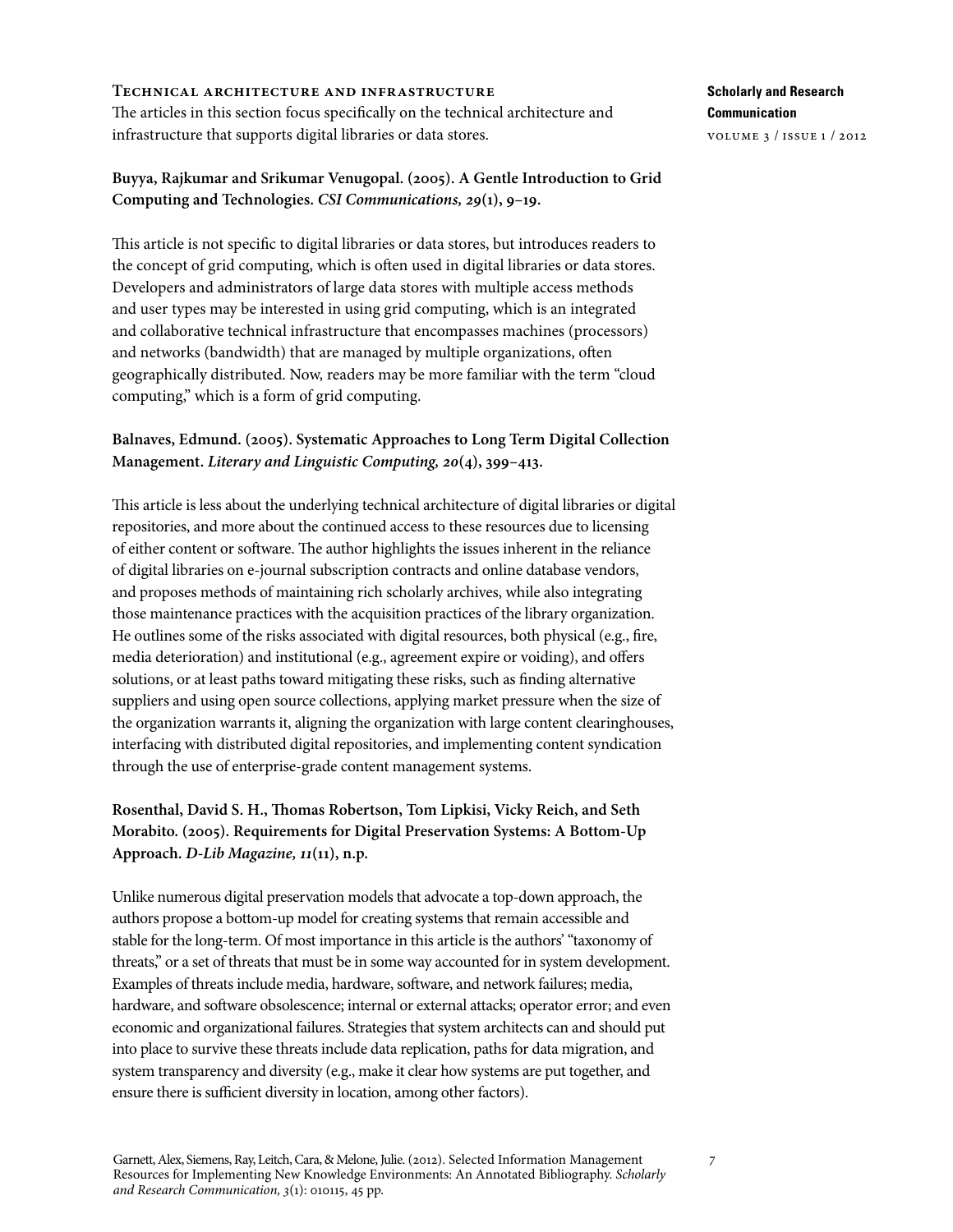volume 3 / issue 1 / 2012

**Crane, Gregory, Alison Babeu, and David Bamman. (2007). eScience and the humanities.** *International Journal on Digital Libraries, 7***(1-2), 117–122.**

In this article, the authors make a call to action for developing a large-scale data architecture for the humanities, noting that any such system must make data "intellectually as well as physically accessible" and citing language barriers as the fundamental challenge for the humanities. Curiously, they point to optical character recognition (OCR, i.e., page-to-digital-text-scanning) and machine translation as a comprehensive solution, despite the fact that the present (and still current) state of the art in machine translation was only sufficient to make the text of a given foreignlanguage resource intelligible, preserving little of the original text's richness. They go on to extoll the virtues of what is now called "augmented reality" software – that which runs on personal ubiquitous computing (UbiComp) devices such as mobile phones and overlays a layer of geo-locational data on the image captured by the device camera – in the use of historical or anthropological fieldwork. Above all, they stress that humanists must keep abreast of similar infrastructure developments in the natural sciences, both by leveraging new approaches such as crowd-sourcing, and by carefully targeting funding agencies such as the U.S. National Science Foundation (NSF) for collaboration with the sciences.

## **Gold, Anna. (2007). Cyberinfrastructure, Data, and Libraries, Part 1: A Cyberinfrastructure Primer for Librarians.** *D-Lib Magazine, 13***(9), n.p.**

As its title suggests, this article serves as a good primer to the cyberinfrastructure needs within a library environment. In this case, the focus is on "e-science" or digitallyenhanced scientific research and communication, but many of the infrastructure issues are similar in humanities work as well: technical architecture, methods for collaboration in a digital environment, computational resources across the grid or in the cloud, data curation, data preservation, and ongoing data management, to name but a few. The author frames her primer as one intended to open up discussion between library practitioners and researchers; to do so, she first provides a brief history of related fields and introduces vocabulary necessary for both groups to communicate successfully with each other. Of particular relevance in 2011 are the sections on data archiving and preservation, curation, access, and interoperability, and the data life cycle.

## **King, Gary. (2007). An introduction to the Dataverse Network as an infrastructure for data sharing.** *Sociological Methods & Research, 36***,173–199.**

This article, notably published in a Sociology journal, makes an intriguing claim about data sharing: that its machinations and practices, despite being ostensibly more rigid and quantitative than traditional "analog" scholarship, are not nearly as well understood or officiated as we assume. In order to harmonize digital and "analog" scholarship practices for recognition, distribution, and persistence, the author outlines the infrastructure requirements of the proposed Dataverse Network project. The Dataverse Network is to be a distributed grid, with several independently hosted nodes being indexed by the primary aggregator. Among its other notable features are what the author calls "forward citation" tracking (similar to Google Scholar alerts for tracking the citation of one's own work), and the server-side implementation of the R statistical computing language

Garnett, Alex, Siemens, Ray, Leitch, Cara, & Melone, Julie. (2012). Selected Information Management Resources for Implementing New Knowledge Environments: An Annotated Bibliography. *Scholarly and Research Communication, 3*(1): 010115, 45 pp.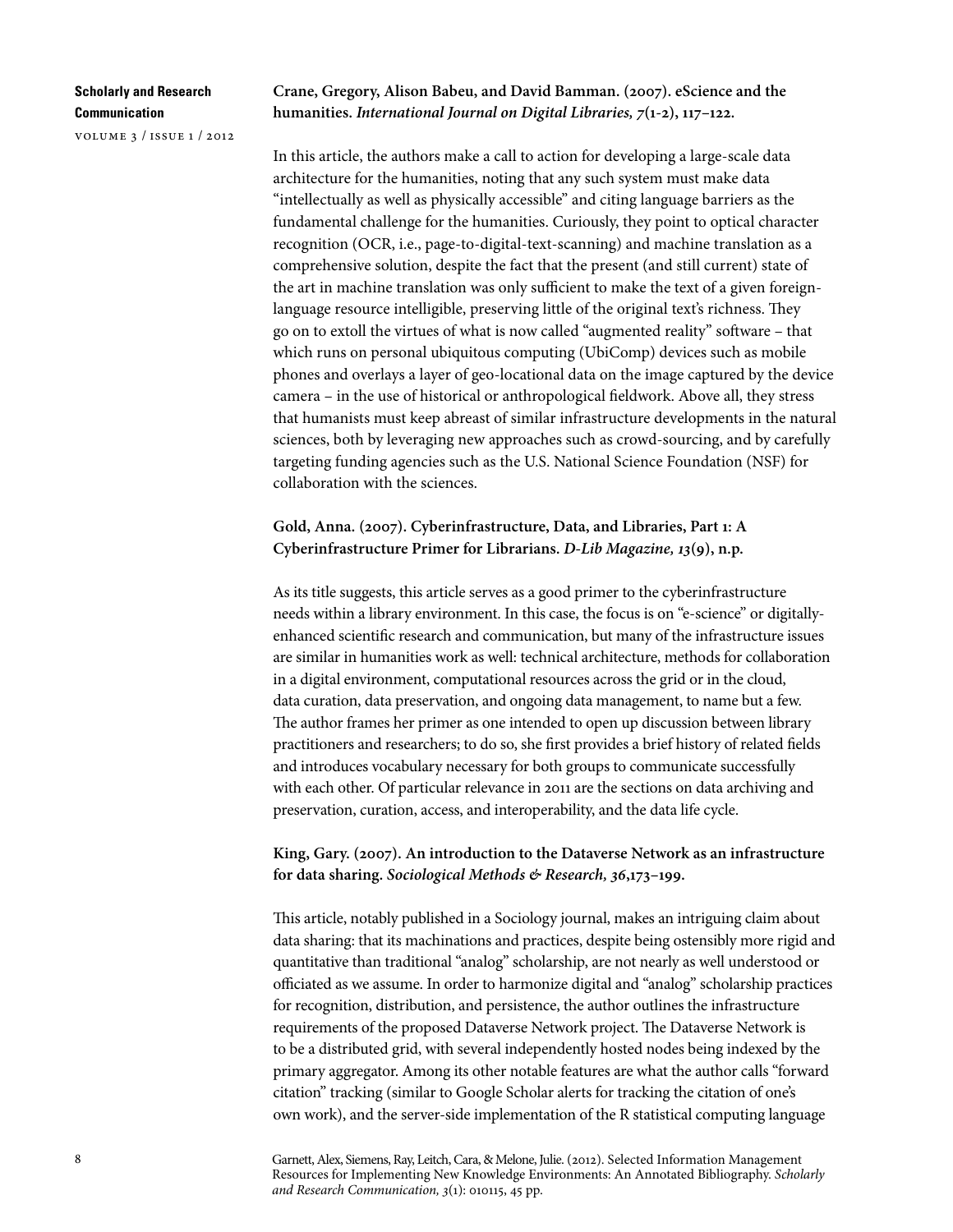using the Zelig GUI to promote exploratory data analysis. The author anticipates individual Dataverse nodes being used as ad-hoc syllabi for university courses and other educational opportunities, teaching by data-driven example.

**Voss, Alex, Matthew Mascord, Michael Fraser, Marina Jirotka, Rob Procter, Peter Halfpenny, David Fergusson, Malcolm Atkinson, Stuart Dunn, Tobias Blanke, Lorna Hughes, and Sheila Anderson. (2007). e-Research infrastructure development and community engagement. Proceedings from the** *UK e-Science All Hands Meeting 2007.* **Nottingham, UK.**

This article reviews past work on community development in order to identify barriers to adoption of new technologies by humanities and social sciences researchers. The authors begin by discussing fallacies common to the study of socio-technical systems in this respect, noting that the colloquial "early / late adopter" dichotomy is more often applicable to specific circumstances than to individuals, and the design of these systems is rarely as planned or as discontinuous as we tend to characterize them. They detail nascent work funded by JISC (The UK's Joint Information Systems Committee) in defining "service usage models" to improve our understanding of technology adoption. Finally, echoing a commonly stated principle of community development, the authors highlight that these developments in adoption of new technologies should arise from *within* communities rather than be pushed from outside.

# **Blanke, Tobias, and Mark Hedges. (2008). Providing linked-up access to Cultural Heritage Data. Proceedings from:** *ECDL 2008 Workshop on Information Access to Cultural Heritage.* **Aarhus, Denmark.**

This short workshop paper presents an example of successfully providing infrastructure for access to cultural heritage data using digital library technologies. The authors state with surprising certainty that the sort of humanities data that begets this infrastructure almost always assumes one of two forms: enormous archival TIFF images, and XMLencoded transcriptions of the content of these images. Therefore, the most important consideration for an archival system is the quick browsing and retrieval of this content: linking corresponding files, allowing for the efficient delivery and storage of thumbnail images, and supporting the creation of personalized workspaces that facilitate the creation and use (for example, of dynamic sorting) of new metadata elements.

## **Crane, Gregory, Brent Seales, and Melissa Terras. (2009). Cyberinfrastructure for Classical Philology.** *Digital Humanities Quarterly, 3***(1), n.p.**

The article provides a solid overview of several key concepts in cyberinfrastructure and includes practical examples of these concepts. This article would best serve as a gentle introduction to some of the more technical aspects of the digital humanities, especially to scholars new to the field; however, it is included in this bibliography precisely because it does not provide new information. Later readers of this bibliography may see the term "cyberinfrastructure" in its title and assume that it addresses the same technical concepts and concerns as the Anna Gold article in *D-Lib Magazine* (referenced above) or the Nicolas Gold article in a later issue of *DHQ* (referenced below). This article is dissimilar from those two in its technical depth, but does

**Scholarly and Research Communication**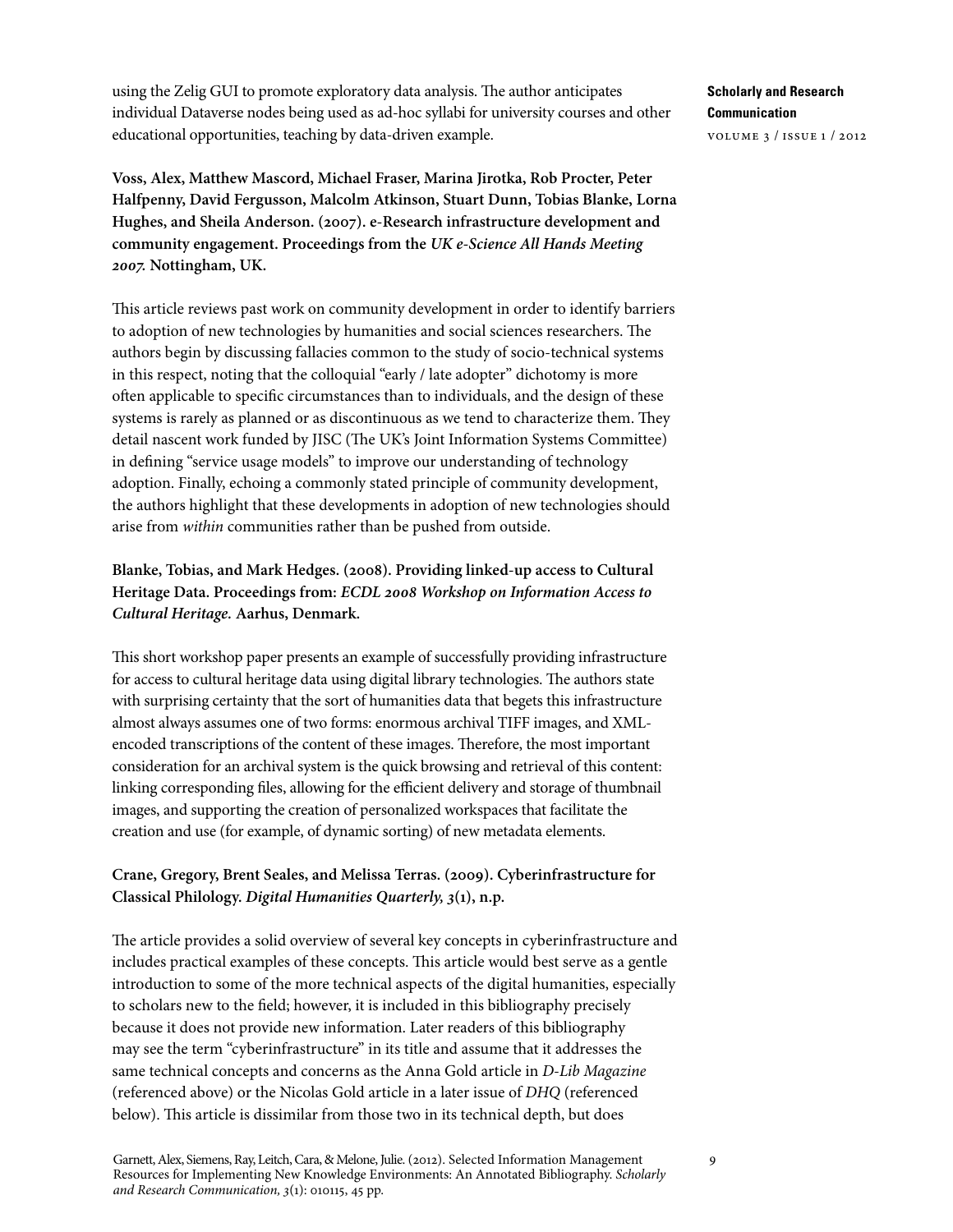volume 3 / issue 1 / 2012

provide an appropriate discussion of features and functionality for a lay audience. Specifically, the authors remind us all—technically inclined or otherwise—that when "our infrastructure advances incrementally, we may take it for granted" (n.p.), which is problematic as it "does not simply affect the countless costs/benefit decisions we make every day—it defines the universe of what cost/benefit decisions we can imagine" (n.p.). The authors then provide several examples of digital projects that require substantial infrastructure, including digital incunabula, machine-actionable knowledge bases, and digital communities, before providing even more concrete examples of how these projects are used, namely, to produce new knowledge and to extend the intellectual reach of humanity.

## **Borgman, Christine. (2009). The digital future is now: A call to action for the humanities.** *Digital Humanities Quarterly, 3***(4), n.p.**

In what could be called "recession-era scholarship," Christine Borgman (2009) issues a supplication to the digital humanities to produce clearly defined goals for advancement in light of limited funding, particularly with regard to data infrastructure and value propositions. She provides a brief history of the development of the digital humanities since 1989, noting that digital scholarship is still segregated from other humanities research in many respects, leaving questions about publishing and tenure still largely unresolved. Given that the agreed-upon best practices for digital libraries have so far produced raw data stores that do not provide any obvious affordance for inexperienced researchers, she concludes that librarians and archivists must remain a valued part of accumulated humanities methods and practice. She voices regrets that the humanities have so far failed to realize some benefits of electronic publishing (such as the agile pre-print sharing practices encouraged by arXiv.org) because digital scholarship in this realm has so far been handicapped by the limits of a preference for print materials. Her principle recommendation for resolving these issues is to focus on the question of what "data" means to humanists, and with it, to encourage documentation practices to facilitate sharing and networked learning. She concedes that her work is premised on a belief that the traditional model of a wizened scholar labouring alone is increasingly dysfunctional, still a difficult proposition for many humanists.

### **Hicks, Diana, and Jian Wang. (2009). Towards a bibliometric database for the social sciences and humanities. URL: [http://works.bepress.com/diana\\_hicks/18/](http://works.bepress.com/diana_hicks/18/) [July 15, 2011].**

This article, which appears to have been self-published using the SelectedWorks system and may not be peer-reviewed, ironically takes as its subject matter the longstanding issue of unreliable bibliometric authority indicators in the social sciences and humanities. Although the *de facto* bibliometric standard *Web of Science (WoS)* maintains the authoritative *Social Science Citation Index (SSCI),* which is functionally similar to the self-explanatorily dominant *Science Citation Index,* its coverage is much more irregular. The authors identify a number of reasons for discrepancy, including a disagreement over scholarliness across national and international literatures, as well as differences in the evaluation of the impact of journal articles versus other monograph material. All of these serve to perpetuate a systemic overvaluing of SSCI indexing wherein authors and editors alike compete for a prize they may find philosophically objectionable. The authors extoll the virtues of Google Scholar as a powerful resource,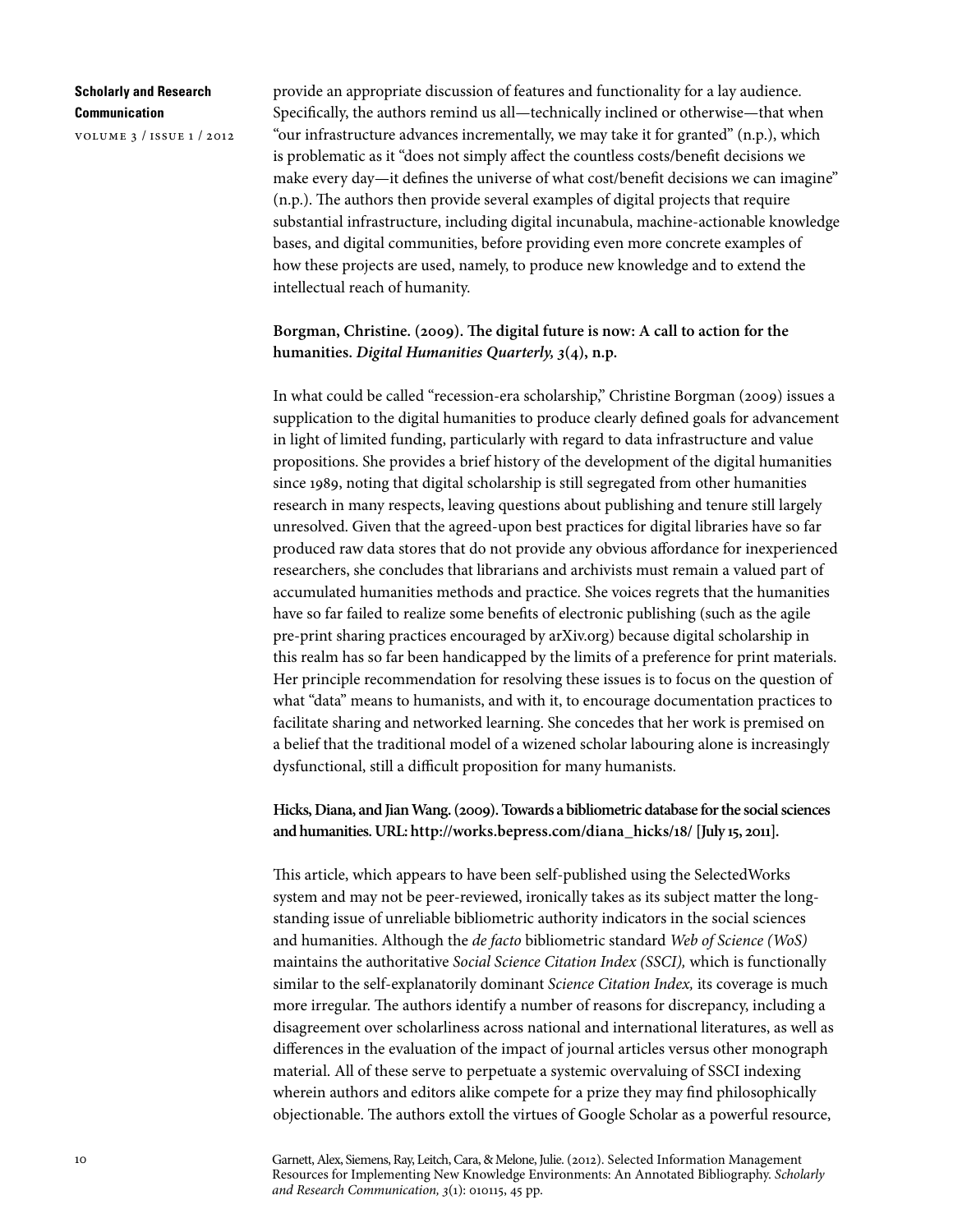which has nevertheless focused on "findability" at the expense of any curated, evaluative bibliometrics, undermining the SSCI in practice (i.e. literature searching) but not in theory (i.e. tenure evaluations). They conclude with detailed statistics on the coverage of various indexing databases, affirming WoS' stature as the most "exclusive" of these databases. In so doing, they provide a rare but expressly negative effect of this: surprisingly poor coverage of non-English humanities materials.

# **Terras, Melissa M. (2009). The Potential and Problems in using High Performance Computing in the Arts and Humanities: the Researching e-Science Analysis of Census Holdings (ReACH) Project.** *Digital Humanities Quarterly, 3***(4), n.p.**

This article is a thorough report of a series of workshops intended to bring together an interdisciplinary group to investigate the potential application of grid computing to a large dataset, in this case, historical census records. The results of the workshop, specifically, the description of the benefits that such computing resources would bring about for scholars, are perhaps less authoritative than the questions raised regarding the administration of computing resources and the rights to the data both ingested and produced. It comes as no surprise that when asked for a wishlist of tools and processes for working with such a large dataset as a census, scholars developed a list that ranged from cleaning and managing records to producing algorithms and models for a longitudinal database of individuals throughout the census. Moving from the idea phase to that of technical implementation, the author notes that the "technical implementation [to] perform data manipulation, and output data, is much less of a problem than identifying the research question" (n.p.), then continues on to discuss the specifics of a possible implementation. An important aspect of this discussion is the security requirements needed for working with "commercially sensitive" datasets, and how these factors necessarily limit the use of a distributed, grid-enabled model for computational resources. Finally, the author raises the issue of the fair use and application of data during and after a project, especially when commercial datasets are involved in the production of new knowledge.

## **Hedges, Mark. (2009). Grid-enabling Humanities Datasets.** *Digital Humanities Quarterly, 3***(4), n.p.**

This article provides a solid foundational definition of data and infrastructures that are "grid-enabled" and provides example applications of use in and for humanities research. The author describes the grid using an "analogy of public utilities, for example an electricity grid, where a consumer can connect a diversity of electrical appliances, making use of open and standard interfaces (e.g., a plug), and consume electricity, without knowing or caring about its origin." Thus, to the consumer, the electricity that results is their only reality, not all that comes before it (or is behind it). Cloud computing is also mentioned as a similar type of technology: to the end user, storage "in the cloud" means that their data is housed and maintained elsewhere possibly within a distributed network, possibly not—and they can access this data from various clients, interfaces, and locations; the technology that powers all of these actions is not of concern to them. The author highlights that although humanists have done a good job of producing large datasets that are accessible from beyond their home institution, the tools for carrying out new modes of research—and thus creating new

### **Scholarly and Research Communication**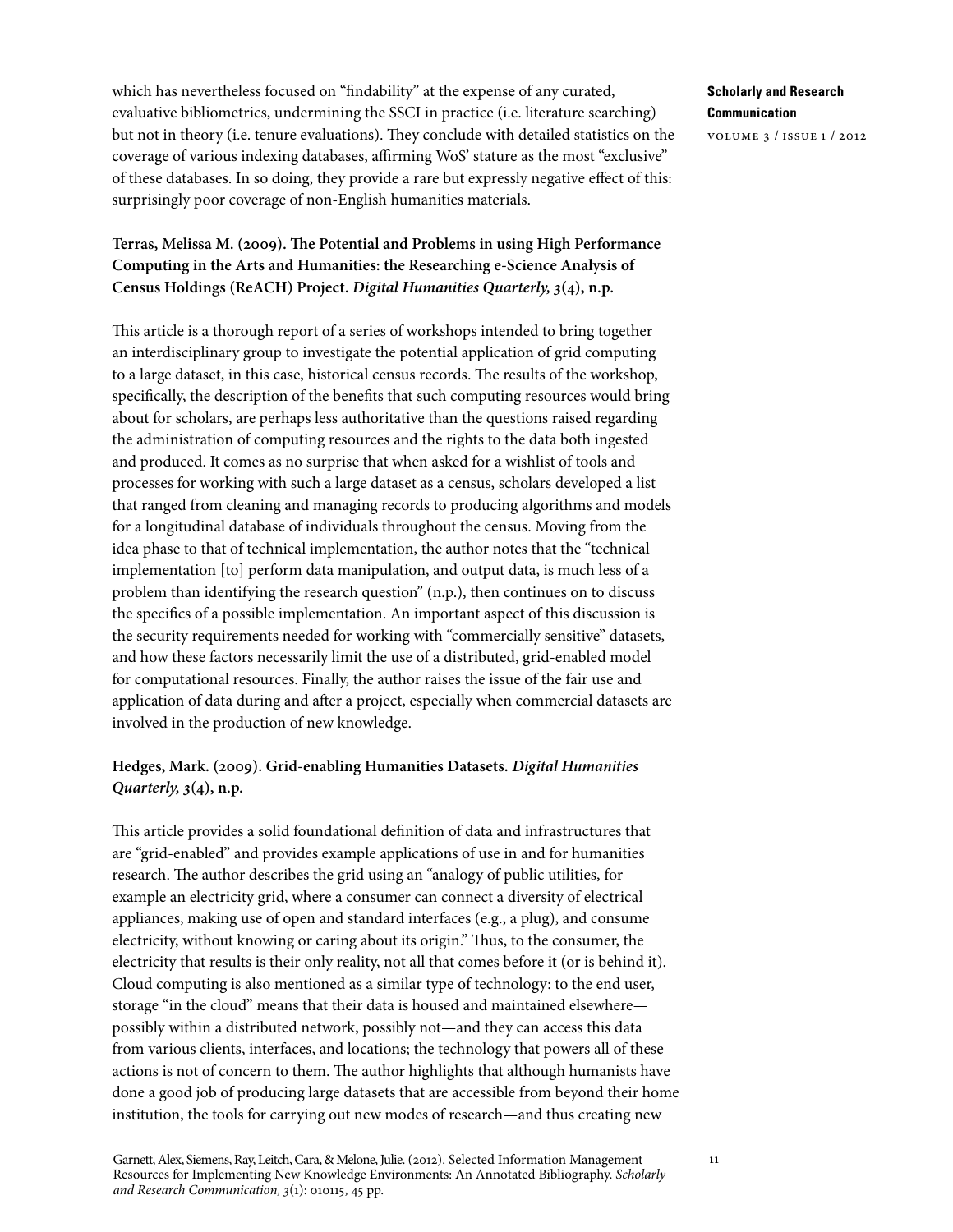volume 3 / issue 1 / 2012

knowledge—have "lagged behind." Two projects—LaQuAT (Linking and Querying Ancient Texts) and gMan—are then discussed in terms of the technologies used and the relationship of the projects to grid-enabled computing (where it could or does enable research and where it breaks down). The conclusions made with regard to gridenabled computing in the humanities are not a surprise: technology can enable access and discovery, but humanities research is inherently interpretive and not scientific. While there are significant advances that can be made by creating and extending networks of datasets, repositories, and tools, the "best" we can do in the humanities is to aggregate questions and answers, not provide definitive ones.

# **Blanke, Tobias, and Mark Hedges. (2010). A Data Research Infrastructure for the Arts and Humanities. In Simon C. Lin and Eric Yen (Eds.),** *Managed Grids and Cloud Systems in the Asia-Pacific Research Community* **(pp. 179–191). Boston, MA: Springer.**

This article presents an in-depth look at an existing research infrastructure used by a community of classics scholars in order to understand best practices for data interoperability in the humanities. The authors begin by defining three essential virtues of "virtualized" resource access: location-free technology, autonomy of data management regimes, and heterogeneity of both the storage mechanisms and the data. They claim, intriguingly, that virtualization can hide "irrelevant" differences between data resources (in other words, making different formats functionally equivalent whenever it is convenient to do so), offering detailed system specifications from the Linking and Querying Ancient Texts (LaQuAT) project as positive evidence.

**Groth, Paul, Andrew Gibson, and Johannes Velterop. (2010). The anatomy of a nanopublication.** *Information Services and Use, 30***(1-2), 51–56.**

In this article, the authors posit a concept model for what they call "nanopublications"; that is, semantically-enabled, one-off data snippets that they believe will help to drive down the lowest common denominator of scholarly publishing. Refereed journal articles can easily take at least a year to bring to publication, and it is only after this that they can be authoritatively referenced by potential collaborators. While the humanities have historically been less incentivized than other disciplines to advance the speed at which the gears of the academic knowledge economy are turned, they are certainly no less dependent on certain norms for attribution and, particularly in the design of reading environments for the digital humanities, annotation. Both are made more dynamic by these proposed advancements in sentence-level document structure.

#### **Content management systems and open repositories**

Articles in this section focus on implementations of the primary digital repository solutions in use over the last decade, namely Greenstone and Fedora, as well as middleware used to bridge systems. Other content management systems are discussed in articles herein as well, both as reference to the state of the field in past years, as well as for some indication of the types of systems under consideration for data storage in the future.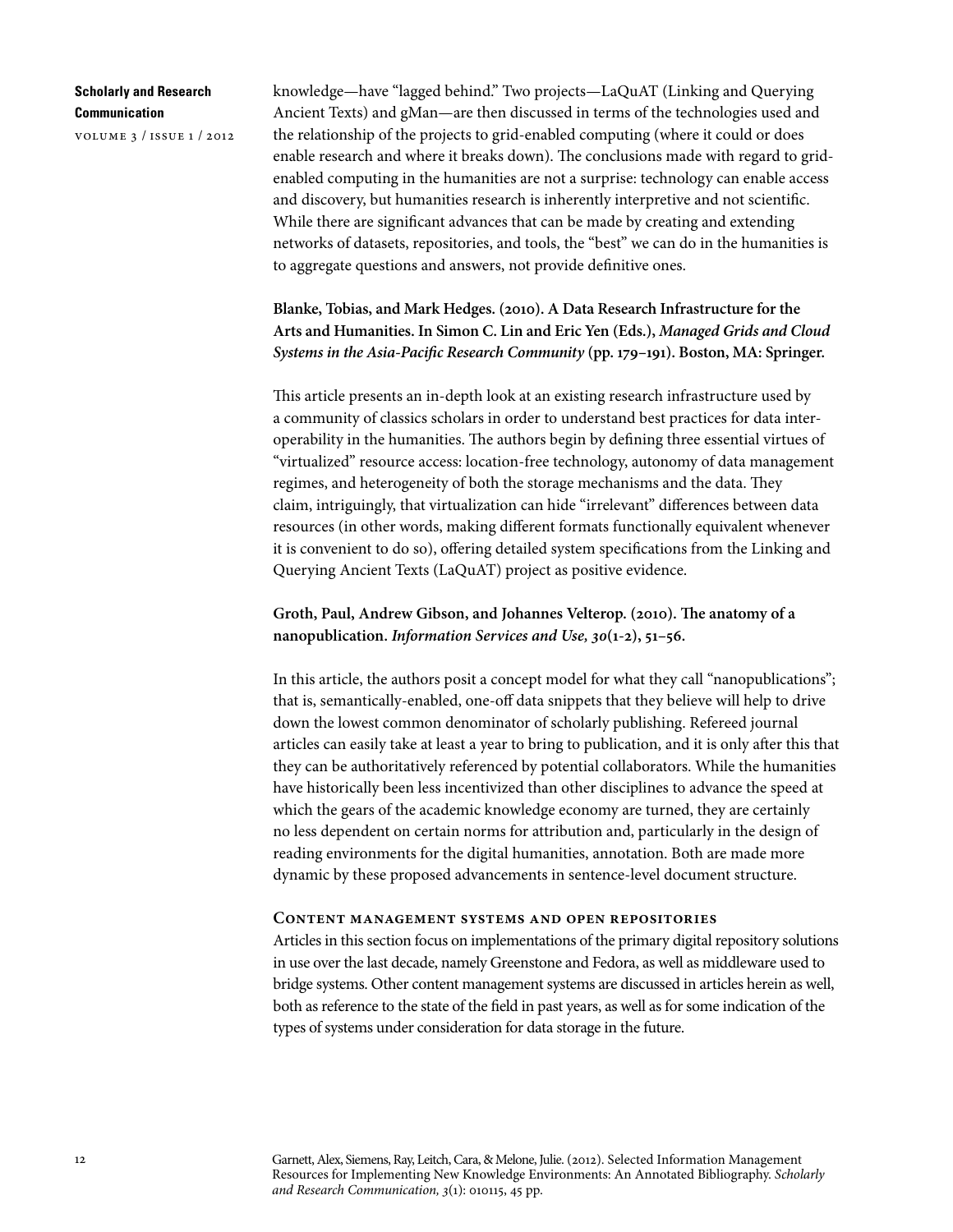## **Witten, Ian H., David Bainbridge, and Stefan J. Boddie. (2001). Greenstone: Open-Source Digital Library Software.** *D-Lib Magazine, 7***(7), n.p.**

This early article, relative to the creation of digital libraries and to the Greenstone software, describes the basic functionality of the Greenstone digital library software as a content management system. Although the software has undergone a great deal of development in the ensuing decade, this overview describes the basic features of the software which are still in place: the ability to construct and present collections of information, the ability to search both full text and metadata, and the ability to browse by metadata elements. Additionally, even this early iteration of Greenstone had the ability for developers to create and install plugins—in this case to accommodate different document and metadata types. The bulk of the article is designed to introduce library professionals to the primary interface for the Greenstone system, the "Collector," so as to demonstrate the ease of use for creating and managing collections, including adding material to collections and distributing these structures both as selfcontained installable libraries or Web-accessible libraries.

# **Witten, Ian H. (2003). Examples of Practical Digital Libraries: Collections Built Internationally Using Greenstone.** *D-Lib Magazine, 9***(3), n.p.**

This follow-up article to the aforementioned introduction to Greenstone highlights some of the myriad ways organizations used the software to build digital libraries in the first few years of the package's general release. The examples shown highlight the use of Greenstone in many countries (and thus housing and displaying content in many languages), in several different contexts (historical, educational, cultural, and research), and to store different types of source material (text, images, and audio). Greenstone is geared toward maintaining and publishing collections—which necessarily includes an interface—and not for the pure data storage, disassociated from an interface, that may be used by large, distributed research groups.

**Witten, Ian H. and David Bainbridge. (2007). A Retrospective Look at Greenstone: Lessons From the First Decade. Proceedings from***: 7th ACM/IEEE-CS Joint Conference on Digital Libraries* **(pp. 147-156). New York: ACM.**

This retrospective of ten years of Greenstone development and production helped researchers to better understand the original (and continuing) purpose of Greenstone; specifically, that its goal is to enable a relatively easy method for constructing and publishing a digital library. As such, the program meets its goal—as evidenced by the hundreds of organizations using it both at the time of this retrospective and today—but it does not necessarily meet current researcher needs. For instance, that Greenstone is bundled with an interface (two, actually, one for the Reader and one for the Librarian), and that those interfaces are the only methods through which data can be accessed or added, necessarily limits its usefulness for a research endeavour in which the data and the interface must remain separate. Interestingly, by the time of this retrospective, Greenstone developers were already ensuring data inter-operability between other digital repository software, such as DSpace and Fedora.

# **Scholarly and Research Communication**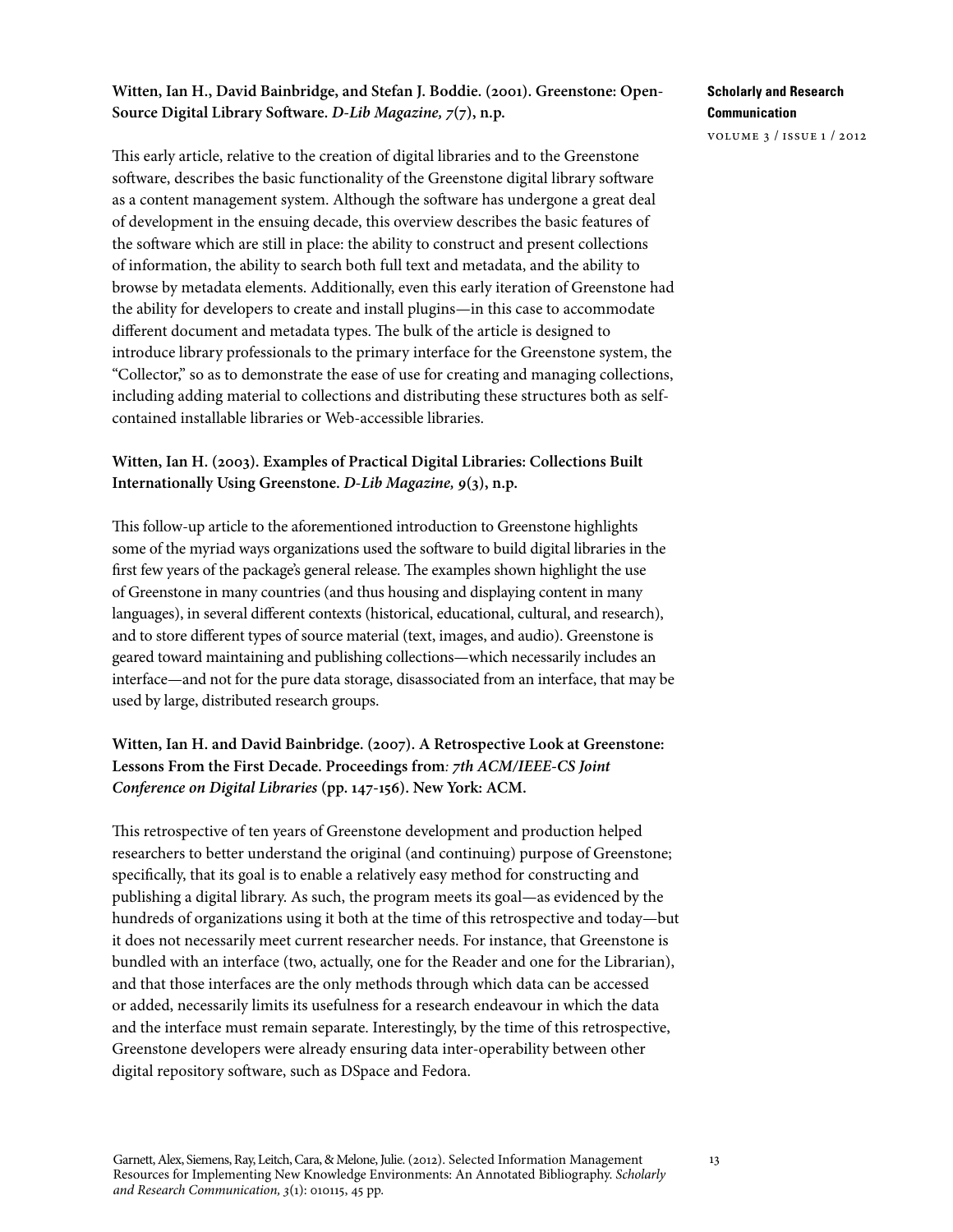volume 3 / issue 1 / 2012

**Smith, MacKenzie, Mary Barton, Mick Bass, Margret Branschofsky, Greg McClellan, Dave Stuve, Robert Tansley, and Julie Harford Walker. (2003). DSpace: An Open Source Dynamic Digital Repository.** *D-Lib Magazine, 9***(1).**

A few years after Greenstone was released and gained traction within institutions, MIT Libraries and Hewlett-Packard Labs began collaborating on the development of an open source digital repository called DSpace. This article provides an overview of DSpace for library professionals; it first describes the impetus behind development (to manage institutional research materials and publications in a stable repository, specifically for MIT but with the hopes of wider adoption), and then describes the unique information model. The authors then describe elements of DSpace with regard to its metadata standard, user interface, workflow, system architecture, inter-operability, and persistent identifiers. Each of these elements is explained briefly, with enough information provided to give the reader a clear sense of the usefulness and maturity of the software at this point in time, without overwhelming them. The remainder of the article is a description of the MIT Libraries' DSpace implementation, such that potential users could gain an understanding of the policies and procedures in place for such a process.

**Witten, Ian H., David Bainbridge, Robert Tansley, Chi-Yu Huang, and Katherine J. Don. (2005). StoneD: A Bridge Between Greenstone and DSpace.** *D-Lib Magazine, 11***(9).**

After Greenstone and DSpace each gained a strong user-base, developers for both projects collaborated on a software bridge used to migrate between Greenstone and DSpace. This article delineates the similarities and differences in these two digital library systems. Today, the article may be of greater importance, as it articulates the different goals and strengths of each system, and identifies situations in which each system would be better utilized. For example, DSpace "is explicitly oriented towards long-term preservation, while Greenstone is not"; DSpace is designed for institutions, while Greenstone is designed for anyone with basic computer literacy to run inside or outside an institutional environment, and so on.

## **Staples, Thornton, Ross Wayland, and Sandra Payette. (2003). The Fedora Project: An Open-source Digital Object Repository Management System.** *D-Lib Magazine, 9***(4).**

This early article provides an overview of the Fedora (Flexible Extensible Digital Object and Repository Architecture) project. The Fedora architecture is based on object models, on which data objects are in turn based. The software internals are configured to deliver the content in these objects based on the models the objects follow, via Web services. This article outlines this architecture in a basic way, providing an understanding of the fundamental differences between Fedora and systems like Greenstone and DSpace, namely, that the former is based on multiple layers (Web services, core subsystem, and storage) and public APIs (application programming interfaces, in this case for management and access). After a description of these layers, the article notes the features already present in this early version of Fedora, such as XML submission and storage, parameterized disseminators, methods for access control and authentication, and OAI metadata harvesting. The remainder of the article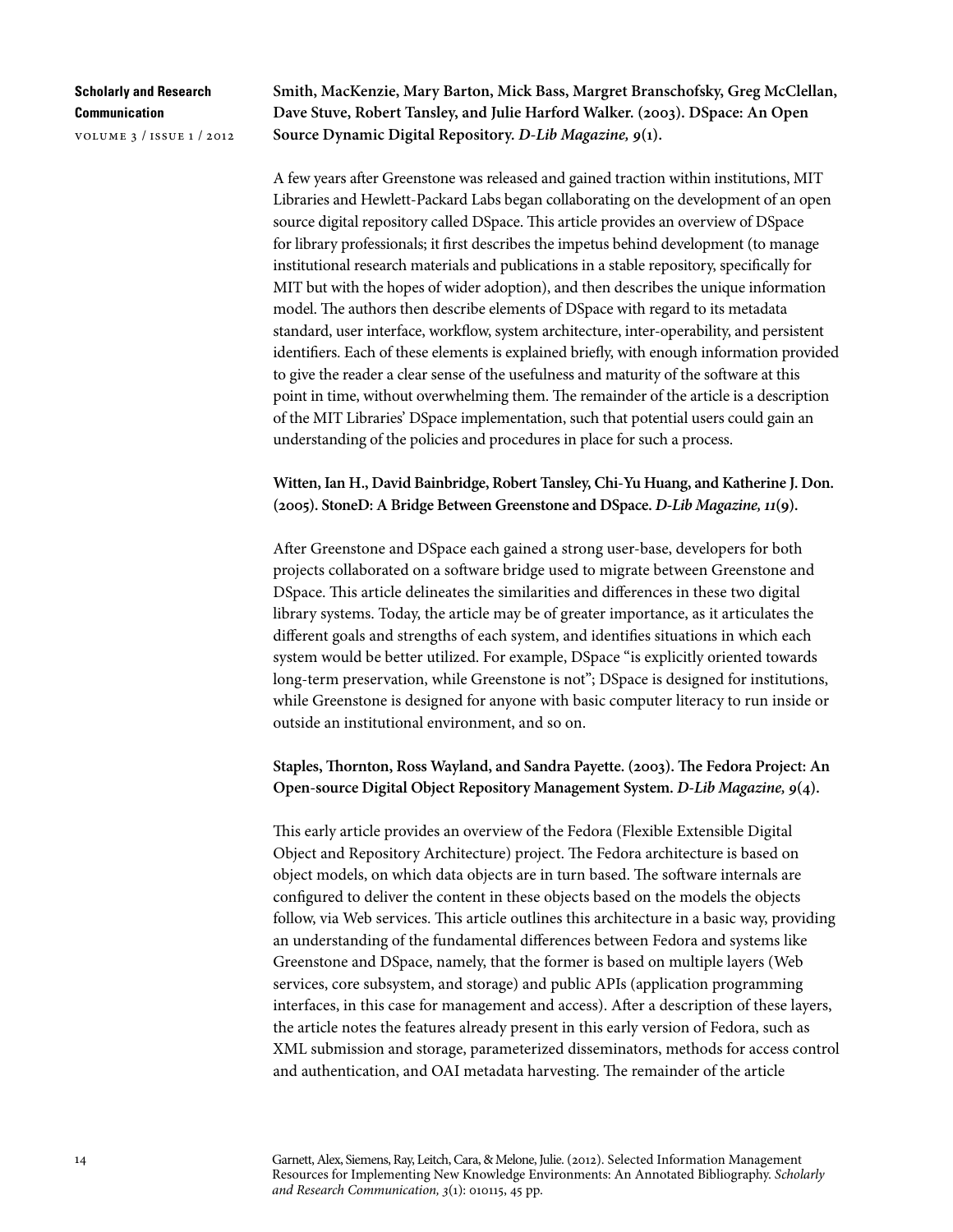describes four cases for the use of Fedora: "out of the box" management and access of simple content objects; as a digital asset management system; as a digital library for a research university; and for distributed content objects.

# **Lagoze, Carl, Sandra Payette, Edwin Shin, and Chris Wilper. (2005). Fedora: An Architecture for Complex Objects and their Relationships.** *International Journal on Digital Libraries, 6***, 124-138.**

This article describes in rich detail the Fedora architecture (based on version 2), namely, the structures and relationships that provide the framework for the storage, management, and dissemination of digital objects within the repository. Additionally, the authors describe their "motivation for integrating content management and the semantic web" (p. 125) as a need driven by the Fedora user community at the time; thus, semantic relationships between objects, and the need to represent, manipulate, and query these relationships and objects, became the developmental focus. The bulk of this article focuses on detailed descriptions of the Fedora digital object model as well as the Fedora relationship model. Both sets of descriptions are important to understand the basic principles of this software. The authors also take a moment to discuss the ways in which Fedora (as of version 2) had been implemented for real-world collections, and also the ways in which Fedora differs from institutional repositories such as DSpace, arXiv, and ePrints: Fedora was designed from the beginning for extensibility, modularity, and as a pluggable service framework.

## **Han, Yan. (2004). Digital Content Management: The Search for a Content Management System.** *Library Hi Tech, 22***(4), 355-365.**

This article outlines the systems analysis process undertaken by the University of Arizona Library for the selection of a digital content management system. The key elements of this article include the predetermined criteria against which candidates were judged, as well as the eventual performance of each system in the evaluation process. The bulk of the article is devoted to detailed analyses of Greenstone, Fedora, and DSpace with respect to the predetermined criteria for digital content management: preservation, metadata, access, and system features based on the needs of the University of Arizona Library. While the core of the article describes the criteria and considerations that should have been determined by the group as a whole during Year One of the project, the appendices provide documentation of both the University of Arizona criteria and results of the analysis. Although the University of Arizona selected DSpace for their content management system, the reasons DSpace won out over Fedora do not point to any inherent failings of Fedora as a content management system.

# **Allinson, Julie, Sebastien François, and Stuart Lewis. (2008). SWORD: Simple Webservice offering repository deposit.** *Ariadne, 54***.**

This article documents the work of the JISC-funded SWORD (Simple Web service Offering Repository Deposit) project from 2007. The impetus behind SWORD was to create a lightweight deposit API that would be inter-operable with open repositories such as DSpace, Fedora, and ePrints. The authors list a now commonly stated goal of data repositories that informed the development of SWORD: to support a wide range

# **Scholarly and Research Communication**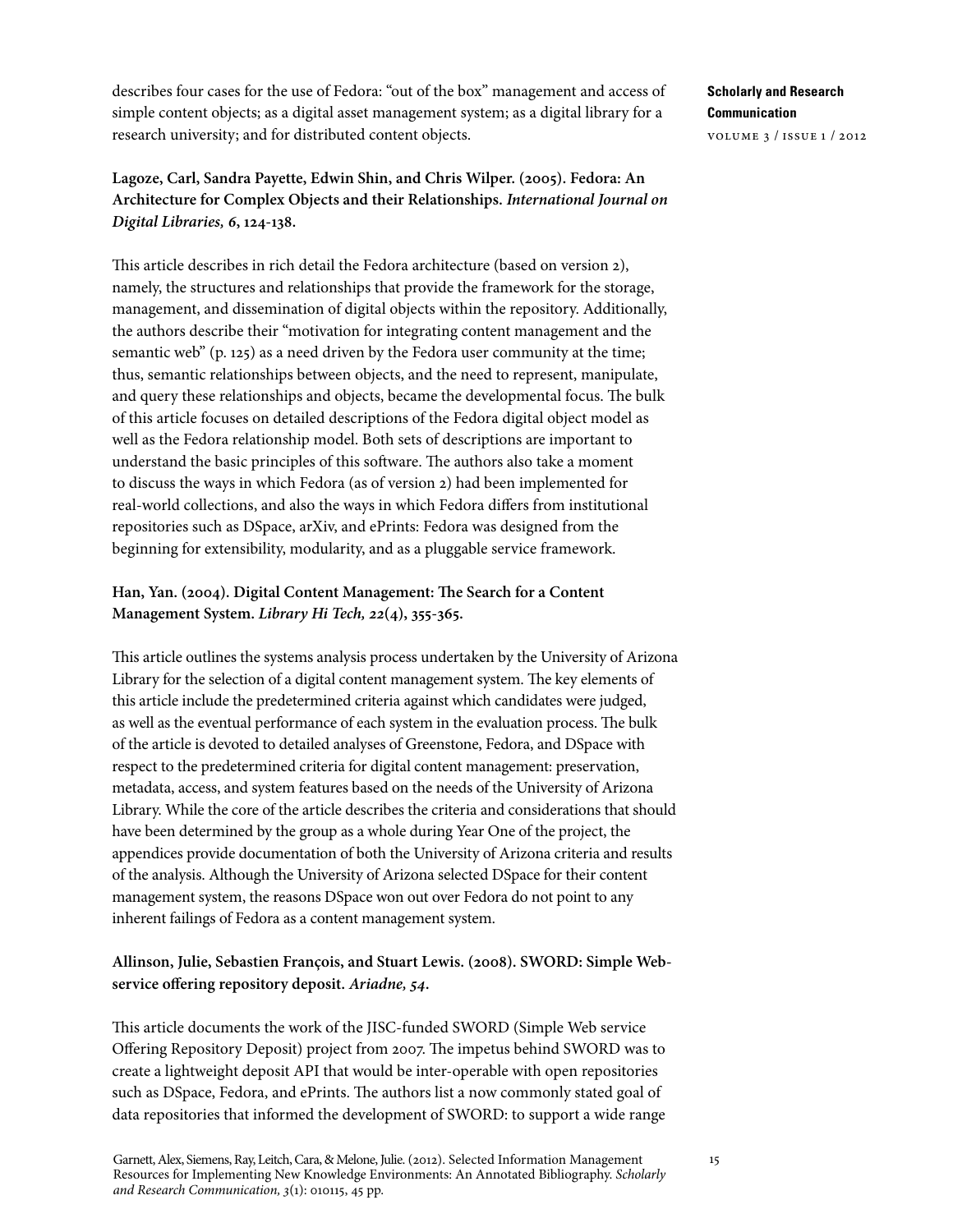volume 3 / issue 1 / 2012

of large-scale, heterogeneous data formats with linked metadata. They justify their choice of the lightweight ATOM protocol for publishing Web resources, particularly with respect to designing the repository to programmatically "explain" its policies and procedures as part of the deposit process, and briefly detail the functionality of the available SWORD repository clients. Note that SWORD functionality is also built into the Microsoft Word Article Authoring Add-In, available at http://research.microsoft. com/en-us/downloads/3ebd6c86-95b0-4dc3-950e-4268508f492e/default.aspx.

 **Aschenbrenner, Andreas, Tobias Blanke, David Flanders, Mark Hedges, and Ben O'Steen. (2008). The Future of Repositories? Patterns for (Cross-)Repository Architectures.** *D-Lib Magazine, 14***(11/12).** 

In this relatively recent article, the authors examine the growth of repositories in the previous decade, and especially the evolution of what are, by the time of publication, the major players in the field: DSpace and Fedora. However, the goal of the article is to investigate how repository architectures could or should change as the needs of libraries and end users change. The authors examine whether every institution even needs a local repository; this speaks to collaborative and administrative work more than technical requirements, although technological know-how (and potential lack thereof both internally and externally) also underlies this question. Of particular relevance is the authors' discussion of the future, and of the desire for an open repository environment in which "repository components can be mixed, and external services can be employed to fit an institution's capabilities and needs."

# **Brase, Jan. (2009). DataCite–A global registration agency for research data. Proceedings from:** *Fourth International Conference on Cooperation and Promotion of Information Resources in Science and Technology.* **Beijing, China.**

This article highlights the little-known fact that since 2005, the German National Library of Science and Technology (TIB) has offered a Digital Object Identifier (DOI) registration service for persistent identification of research *data*, by virtually identical means to the assignment of DOIs to published articles elsewhere in the world. The DataCite initiative thus seeks to enable researchers across the globe to assign permanent, unique, and citable identifiers to their datasets. The authors note a key issue with current linking of data sets: while Web search engines, including Google Scholar, do a reasonably good job of encouraging "findability", they face the common (and, in this instance, magnified) problem of poor metadata. Likewise, linking data sets on the Web from the articles in which they are mentioned solves the problem of organizing and locating resources according to current norms, but only works for datasets that correspond directly to published articles. This presents an interesting philosophical question, which has been troubling in practice if not in theory for the sciences, and has so far gone mostly unaddressed in the humanities and social sciences: do the benefits of standalone data publication outweigh the difficulties of making such a change to the academic knowledge economy?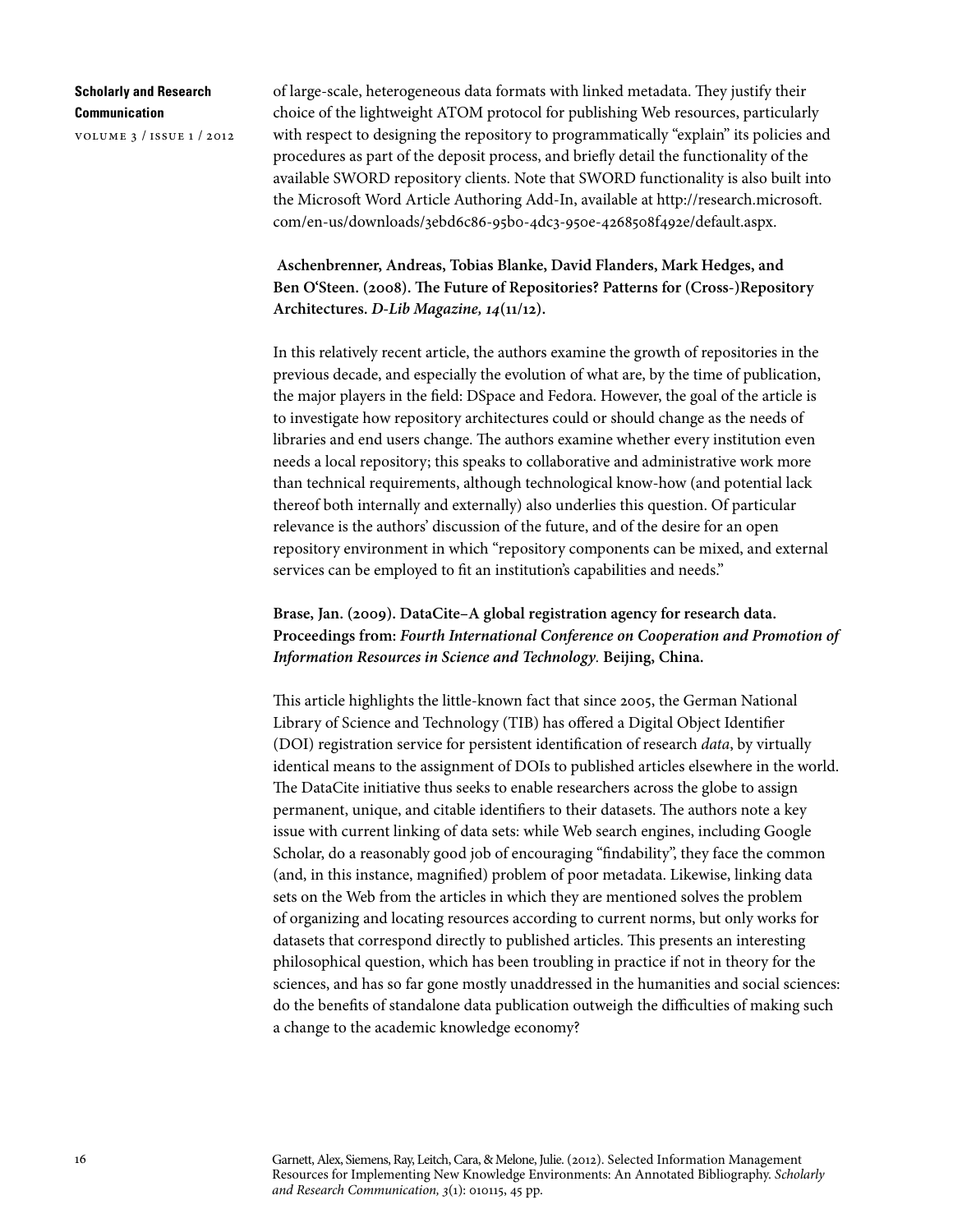### **Green, Richard and Chris Awre. (2009). Towards a Repository-enabled Scholar's Workbench: RepoMMan, REMAP and Hydra.** *D-Lib Magazine,* **15(5/6).**

This article describes the genesis of the Hydra project, which seeks to develop a repository-enabled "Scholars' Workbench", or, a flexible search and discovery interface for a Fedora repository. After outlining four years of research at the University of Hull, during which time the RepoMMan tool (a browser-based interface for enduser interactions within a repository) and the REMAP project (process-oriented management and preservation workflows) were developed, the authors discuss the beginning of a three-year development commitment between the University of Hull, the University of Virginia, Stanford University, and the Fedora Commons to develop a set of Web services and display templates that can be configured within a reusable application framework to meet the myriad needs of an institution.

## **Sefton, Peter. (2009). The Fascinator: a lightweight, modular contribution to the Fedora-commons world. Proceedings from:** *Fourth International Conference on Open Repositories.* **Atlanta, Georgia.**

The Fascinator is, in the words of its creator, "a useful, fast, flexible web front end for a repository [Fedora] using a single fast indexing system to handle browsing via facets, full-text search, multiple 'portal' views of subsets of a large corpus, and most importantly, easy-to administer security." It also includes a client application for packaging and indexing research objects that is designed to monitor a user's desktop and automatically create local or remote backups for reuse by colleagues or other researchers. The system is designed to be extensible, so that plugins may eventually be developed to programmatically interpret different research objects (there are currently plans for a generic interpreter to read column headers out of CSV files as ad-hoc metadata), potentially diminishing the need for annotation of shared research objects.

## **Reilly, Sean and Robert Tupelo-Schneck. (2010). Digital Object Repository Server: A Component of the Digital Object Architecture.** *D-Lib Magazine, 16***(1/2).**

This article introduces the CNRI Digital Object Repository Server (DORS) and raises an interesting question for consideration; namely, to what extent do research initiatives need to disassociate themselves from design problems and simply provide the most streamlined access to digital content? The DORS is described here as a flexible, scalable, streamlined package for depositing, accessing, and long-term storage and management of digital assets. It uses persistent identifiers, object identifiers as keys, has a uniform interface to structured data, maintains metadata associated with objects, includes authentication features, and provides automatic replication; however, documentation on the project is limited, with the only available written content being this article and the source code itself. Despite this lack of information, DORS should be watched for future developments and possibilities.

### **Scholarly and Research Communication**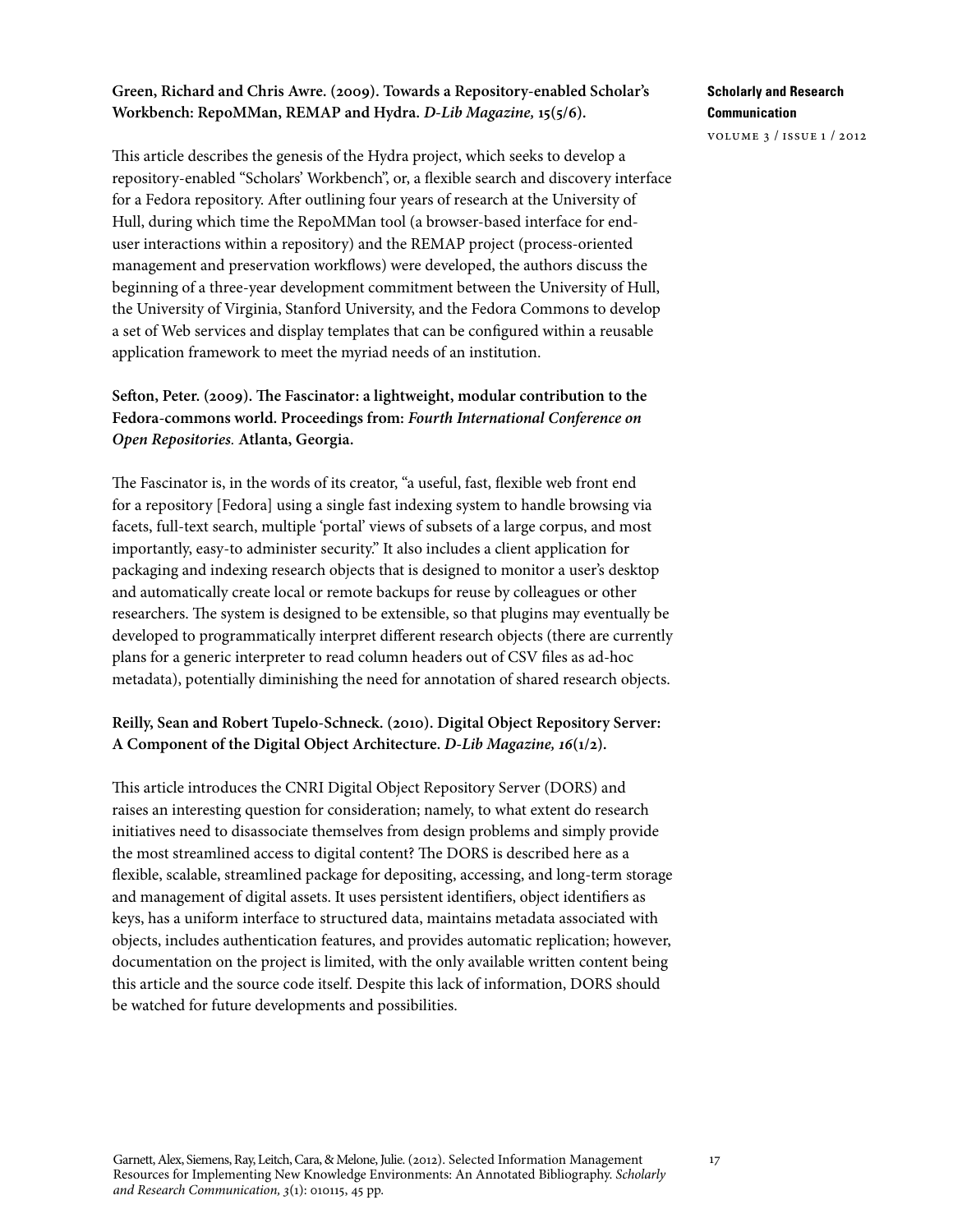volume 3 / issue 1 / 2012

### **Kucsma, Jason, Kevin Reiss, and Angela Sidman. (2010). Using Omeka to Build Digital Collections: The METRO Case Study.** *D-Lib Magazine, 16***(3/4).**

This case study is included here as an example of the ways in which managers of digital content are leveraging more lightweight repository solutions for long-term preservation and access to collections. This article outlines the ways in which the Metropolitan New York Library Council (METRO) used Omeka, a software platform for creating and managing digital collections on the Web, to build a directory of digital collections created and maintained by libraries in the metropolitan New York City area. The case-study approach addresses Omeka's strengths and weaknesses, with an emphasis on original record creation and the pluggable system architecture. Although a recent article (written mid-2010), the case study is based on Omeka version 1.0; however, the software has matured considerably since then, and continues to do so. The key factors of a pluggable system architecture and the maintenance of content within a flexible environment point toward the type of repositories and user expectations we will likely see in the future.

**Viterbo, Paolo Battino, and Donald Gourley. (2010). Digital humanities and digital repositories. Proceedings from:** *28th ACM International Conference on Design of Communication***. Sao Paolo, Brazil.**

This article is a case study of the Digital Humanities Observatory (DHO) in implementing a digital repository. In addition to such commonly-stated requirements as the ability to deal with heterogeneous data resources, the authors note that the repository must have the ability to support projects at any individual stage of development, given that adoption may vary considerably among its user community, and that the need to support browsing of resources will necessarily supersede a desire to use a lightweight access protocol. These and other specifications – such as the decision to use the content management system Drupal rather than the more powerfully object-oriented Django largely because of the former's large open-source developer community, and an avoidance of Flash in favour of HTML5 in light of the recently released iPad – are unusually articulate and particularly helpful, as they befit true digital humanists.

#### **Corpora: A review of select bibliographic sources**

The articles in this section review scholarly work in the area of corpus building, establishment, facilitation, and (semi-)automatic generation of information resources. It is important to note that "corpus linguistics" is a bit of a misnomer that need not entail any research into linguistics per se. Large textual corpora are at least as valuable for literary study as they are linguistic analysis, and beyond that, they inspire pragmatic meta-analyses and case studies surrounding their role in digital libraries and archives. This bibliography reviews the past decade of work in automatic and manual corpusbuilding and text classification, and would serve as an excellent resource to any who are beginning work with large corpora. Among the articles reviewed are several instances of using large corpora in related fields such as natural language processing, network analysis, and information retrieval, as well as epistemological meditations on the creation and use of document encoding standards.

Three publications in particular should produce related content: *D-Lib Magazine*, *Digital Humanities Quarterly*, and the *International Journal of Corpus Linguistics*.

Garnett, Alex, Siemens, Ray, Leitch, Cara, & Melone, Julie. (2012). Selected Information Management Resources for Implementing New Knowledge Environments: An Annotated Bibliography. *Scholarly and Research Communication, 3*(1): 010115, 45 pp.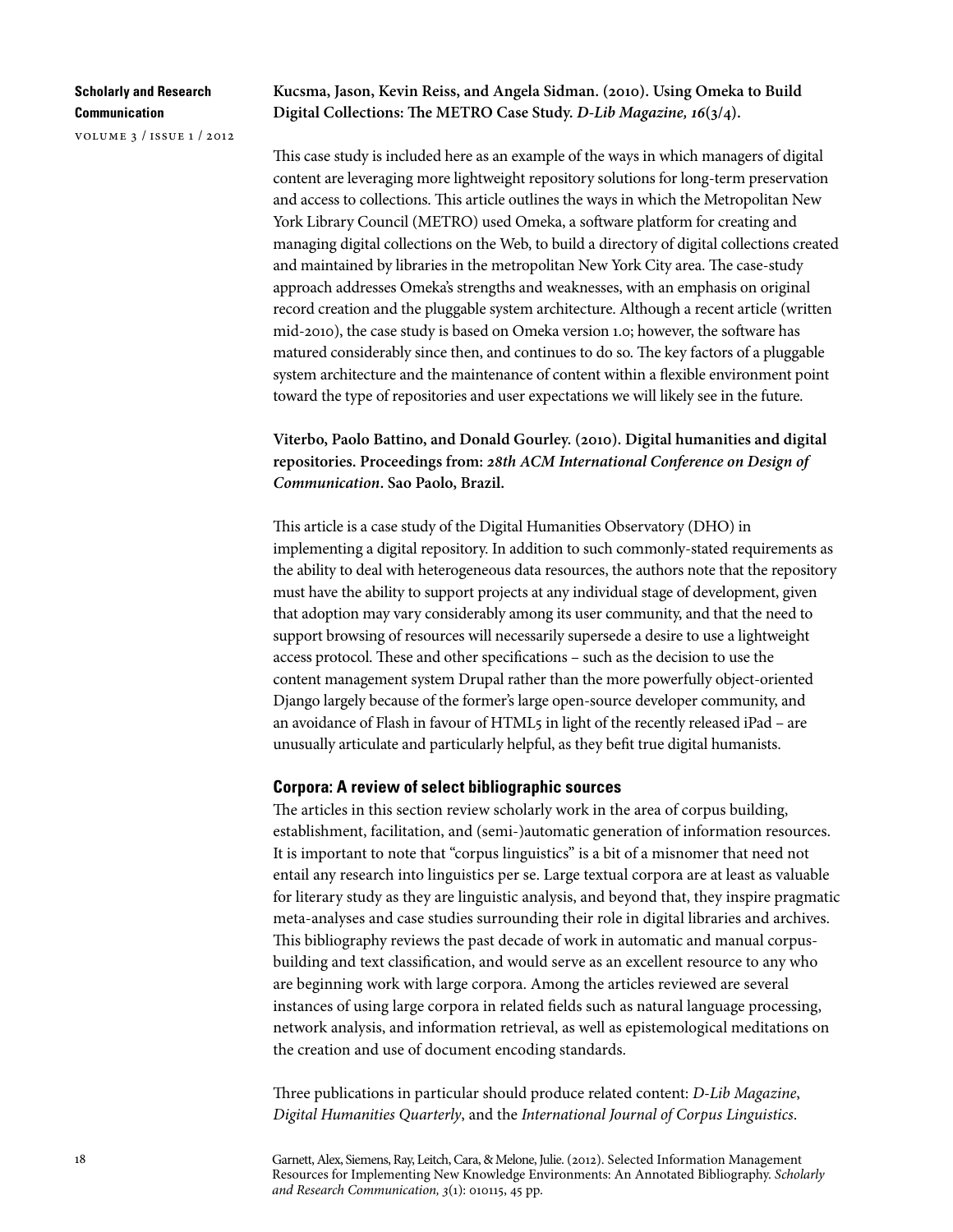Additionally, the fast-paced nature of work in this field combined with the relatively slow publication schedule of some scholarly journals makes necessary a frequent review of presentations and reports to associated groups of the Association of Computing Machinery (ACM) such as SIGDOC (the Special Interest Group on Design Of Communication), as well as the Canadian Symposium on Text Analysis (CaSTA).

#### **Corpus building and administration**

The articles and reports in this section focus specifically on the theoretical framework underlying the eventual technical architecture of a corpus. Although not discussed in detail in this bibliographic essay, Susan Armstrong's 1994 edition, *Using Large Corpora*, brings together numerous essays concerning corpus-building and corpus linguistics, many of which are reference points to the later research outlined below.

# **Marcus, Mitchell P., Mary Ann Marcinkiewicz, and Beatrice Santorini. (1993). Building a Large Annotated Corpus of English: The Penn Treebank.** *Computational Linguistics, 19***(2), 313-330.**

Developed initially between 1989 and 1992, the Penn Treebank was the first largescale treebank, or parsed corpus. Although a parsed corpus necessarily has different conceptual, theoretical, and technological underpinnings than lexical corpora, the lessons learned with regard to resource use and technical architecture remain valuable. Written after initial development, this article details the decisions and actions (and reactions) made while constructing a corpus of more than 4.5 million words of American English and annotating the part-of-speech (POS) information for each word. The problems and solutions regarding collaborative work of this type are not unrelated to the problems and solutions encountered during lexical corpus development; in both situations, research methodology must be agreed upon and documented for all parties involved, and tests (spot checks) of any manual work should be planned into the project. The article also indicates the research efforts initially reliant on the output of the Penn Treebank, rightly details the limitations of the initial design, and looks ahead to future iterations of the corpus. These developmental stages and the manner of project documentation and description serve as a good model for future corpus development projects.

## **Davis, Boyd. (2000). Taking Advantage of Technology. Language And Digital Technology: Corpora, Contact, and Change.** *American Speech, 75***(3), 301-303.**

Situated at the beginning of the new millennium, this brief essay reminds researchers that the inclusion of technology in their studies of language can move the work forward in multiple ways. Beginning with the notion that the reproduction of large corpora and databases is nothing new (the scribe has created databases on paper for centuries), Davis reminds us what *is* new is the digitization of corpora and thus different entry points of contact for different researchers. In short, the author argues that while digital technology can support the study of language contact and change, it can also be "the vehicle and perhaps an impetus of change" (p. 703) as well.

**Scholarly and Research Communication**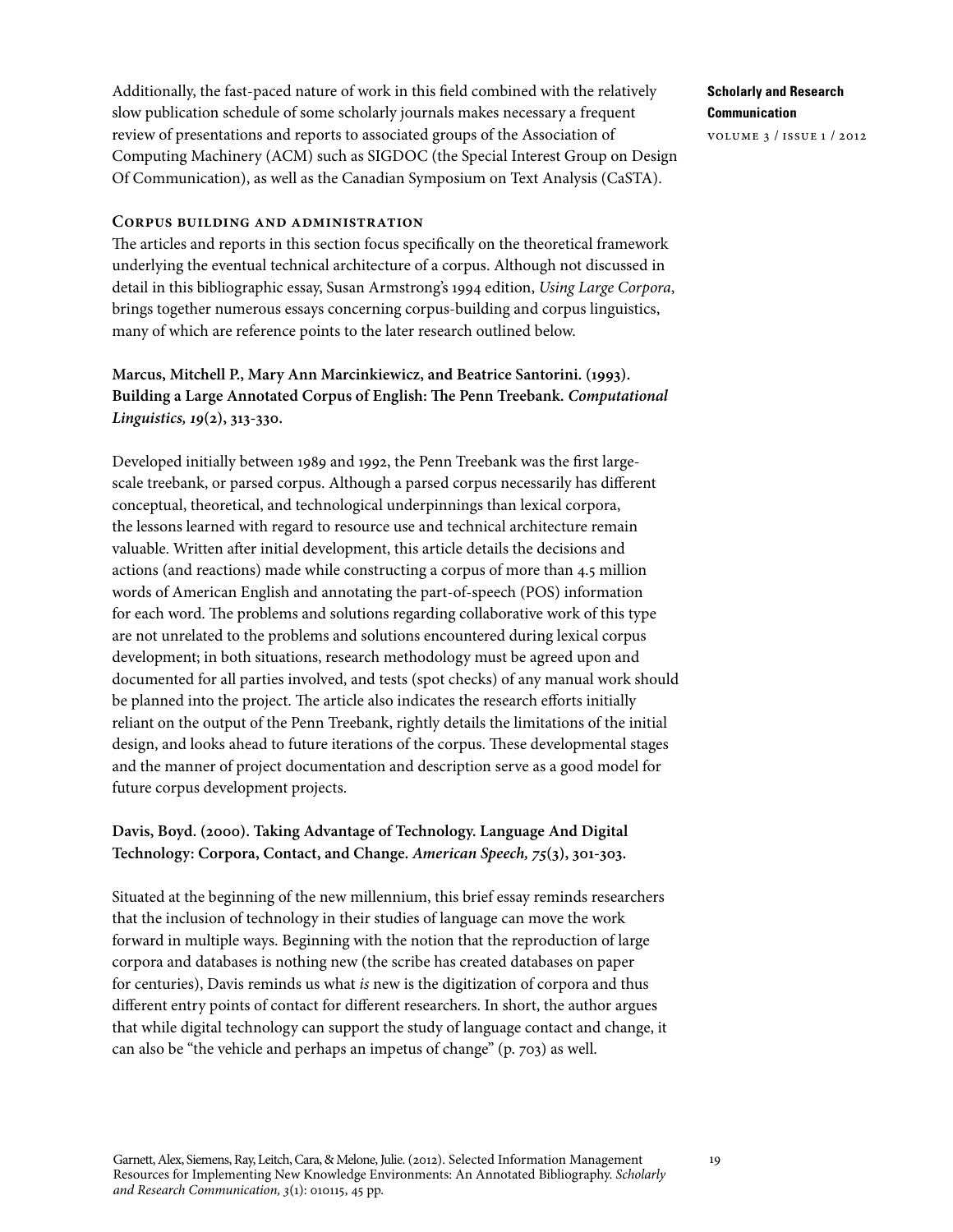volume 3 / issue 1 / 2012

**Crane, Gregory and Jeffrey A. Rydberg-Cox. (2000). New Technology and New Roles: The Need for 'Corpus Editors.' Proceedings from:** *The fifth ACM Conference on Digital Libraries***. New York: ACM.** 

In this report, the authors explain the need for a clearly defined professional role devoted to corpus maintenance, that of a "corpus editor," or one who manages a large collection of materials both thematically (as a traditional editor) and with technical expertise (at the computational level). At the time of writing, this sort of position was unheard of as "no established graduate training provides" a learning path toward gaining this expertise. Crane and Rydberg-Cox (2000) outline some of the possible tasks for the "corpus editor," which are important to note for anyone determining personnel to include in such a project, but the underlying argument is perhaps more important: the need for technical and academic expertise to be brought together in the formal instruction of humanists, if corpora (and digital libraries in general) are to fulfil their promise.

## **Crane, Gregory, Clifford E. Wulfman, and David A. Smith. (2001). Building a Hypertextual Digital Library in the Humanities: A Case Study on London. Proceedings from***: The first ACM/IEEE-CS Joint Conference on Digital Libraries.* **New York: ACM Press.**

This detailed article describes the digitization of the initial London Collection (11 million words and 10,000 images) and its inclusion in the Perseus Digital Library. As the authors clarify, a collection of this size, with information more precise than collected before, allowed the developers to "explore new problems of data structure, manipulation, and visualization" (p. 1) and in greater detail than before. The authors remind us that digital libraries should be designed for users to systematically expand their knowledge; that good design of collections is crucial for broad acceptance; that the size of collections matters (the bigger the collection, the more useful it is); that users should be able to work with objects at a fine level of granularity; and finally that study objects should contain persistent links to each other.

**Crane, Gregory and Clifford Wulfman. (2003). Towards a Cultural Heritage Digital Library. Proceedings from***: The 3rd ACM/IEEE-CS Joint Conference on Digital Libraries.* **Washington, DC: IEEE Computer Society.**

As the Perseus Project continues to grow and establish itself as a model cultural heritage collection, papers such as this continue to appear, documenting research and technological factors leading to its success. In this paper, the authors articulate issues encountered during the creation and maintenance of the collection, specifically in the realm of audiences, collections, and services. The authors begin by reminding readers of the premise of the Perseus Project and its corpora: that "digital libraries promise new methods by means of which new audiences can ask new questions about new ideas they would never otherwise have been able to explore" (p. 1). The authors then delineate trade-offs that were considered in creating and maintaining the collection, including the perceived neglect of the core collection versus the need to generalize, and the issue of exploring new domains versus the rigors of disciplinarity. Additionally, the authors describe what they consider to be the basic services to include in such a collection (or technical framework for a collection): document chunking and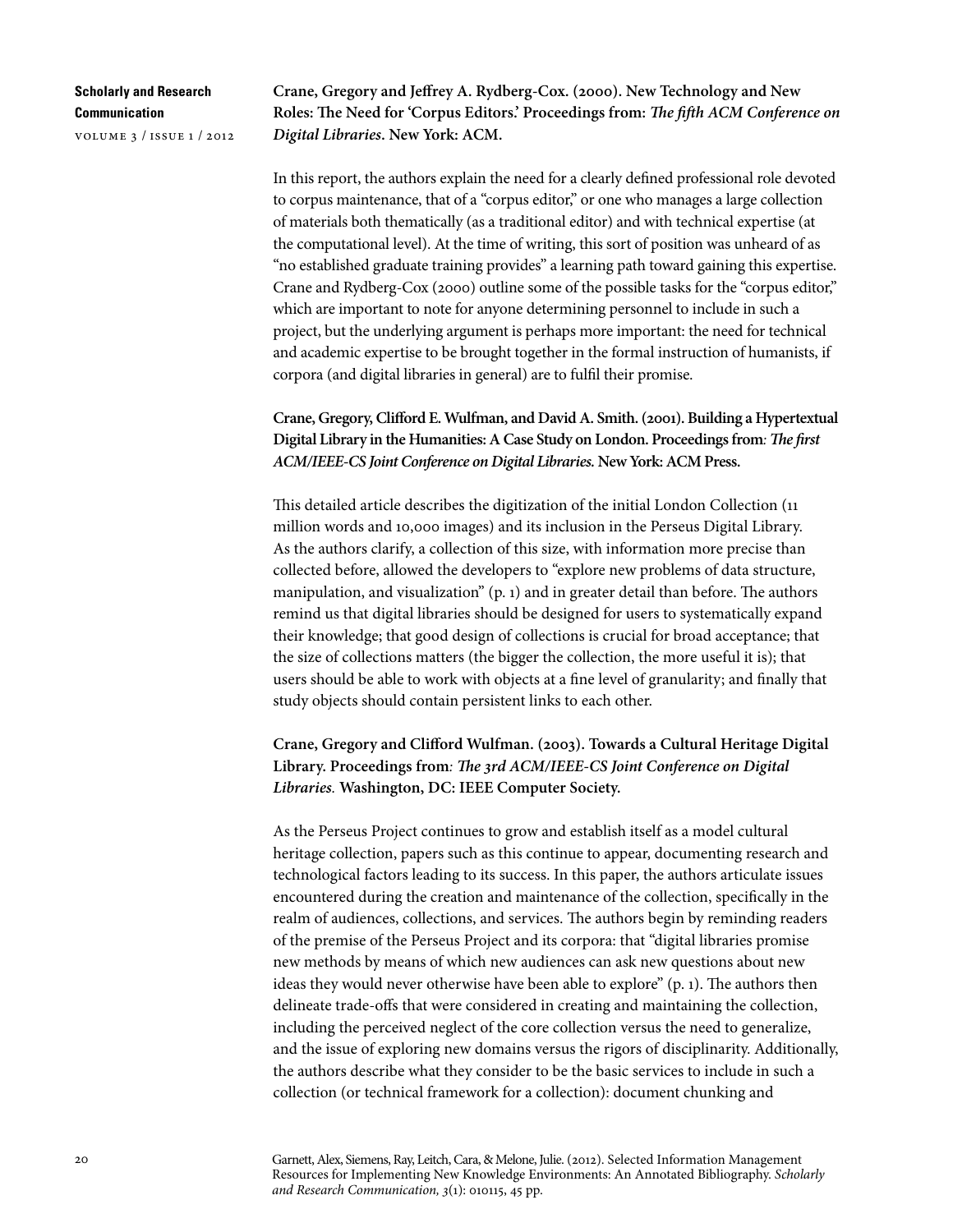navigation services, an XML server, visualization tools, citation linking, quotation identification and source tracking, named-entity identification, semantic services, authority-list editors, runtime automatic linking, and automatic evaluation services.

**Sinclair, John. (2005). Corpus and Text – Basic Principles. In Martin Wynne (Ed.),**  *Developing Linguistic Corpora: A Guide to Good Practice* **(pp. 1-16)***.* **Oxford: Oxbow.** 

**Burnard, Lou. (2005). Metadata for Corpus Work. In Martin Wynne (Ed.),** *Developing Linguistic Corpora: A Guide to Good Practice* **(pp. 30-46)***.* **Oxford: Oxbow.**

**Wynne, Martin. (2005). Archiving, Distribution and Preservation. In Martin Wynne (Ed.),**  *Developing Linguistic Corpora: A Guide to Good Practice* **(pp. 71-78). Oxford: Oxbow.**

These three chapters from the 2005 text *Developing Linguistic Corpora: A Guide to Good Practice* are especially useful for newcomers to corpus linguistics. Although these texts are geared toward linguistic rather than lexical corpora, the underlying quality of the corpus, as a collection of texts, remains the same; as such, in this volume the editor has brought together numerous experts in the field to describe aspects of corpus building in relatively non-technical terms. One of the stated goals of the edited collection is specifically to be a starting point for scholars and researchers new to the field, and even five years later this text fulfils this mission. Sinclair's (2005) essay specifically addresses the basic principles of corpus development: who builds it, what is it for, and how can it be approached. Of particular interest are Sinclair's admonitions of what corpora are not; he contends the following are not corpora: the Web, an archive, a collection of citations, a collection of quotations, a concordance, and a single text. This assertion will be directly challenged in later essays as work with corpora spreads into fields other than those purely linguistic in nature. Although the delimitations of corpora may be contentious, Burnard's (2005) entry in this collection discusses the scope of metadata used in linguistic corpora, and acknowledges these types of metadata are useful for other purposes as well. Specifically, Burnard (2005) identifies the following types of metadata: editorial, analytic, descriptive, and administrative. All of these working together, he contends, are part of the interpretative framework within which the corpus operates. Wynne's (2005) essay, on the other hand, addresses the question of what happens after the creation of the corpus. Wynne (2005) offers observations of the scope of ongoing development (if any), the rights and responsibility of the developer, how and where the corpus is stored and who has access to it, how users will find it, and what archival format the text(s) should assume for reasons of sustainability.

## **Thelwall, Mike. (2005). Creating and Using Web Corpora.** *International Journal of Corpus Linguistics, 10***(4), 517-541.**

In Sinclair's (2005) *Corpus and Text – Basic Principles*, he contends that the Web should not be considered a corpus. On the other hand, in this essay (published in the same year), Mike Thelwall (2005) discusses both the opportunities and problems of using commercial search engines and the Web itself as a corpus, as well as ways to mitigate those problems through alternative data collection strategies. First, Thelwall (2005) describes how the Web does indeed meet the requirements for classification as a corpus insofar as it is a body of text that can be used for research. In his estimation, (as of 2003,

Garnett, Alex, Siemens, Ray, Leitch, Cara, & Melone, Julie. (2012). Selected Information Management Resources for Implementing New Knowledge Environments: An Annotated Bibliography. *Scholarly and Research Communication, 3*(1): 010115, 45 pp.

**Scholarly and Research Communication** volume 3 / issue 1 / 2012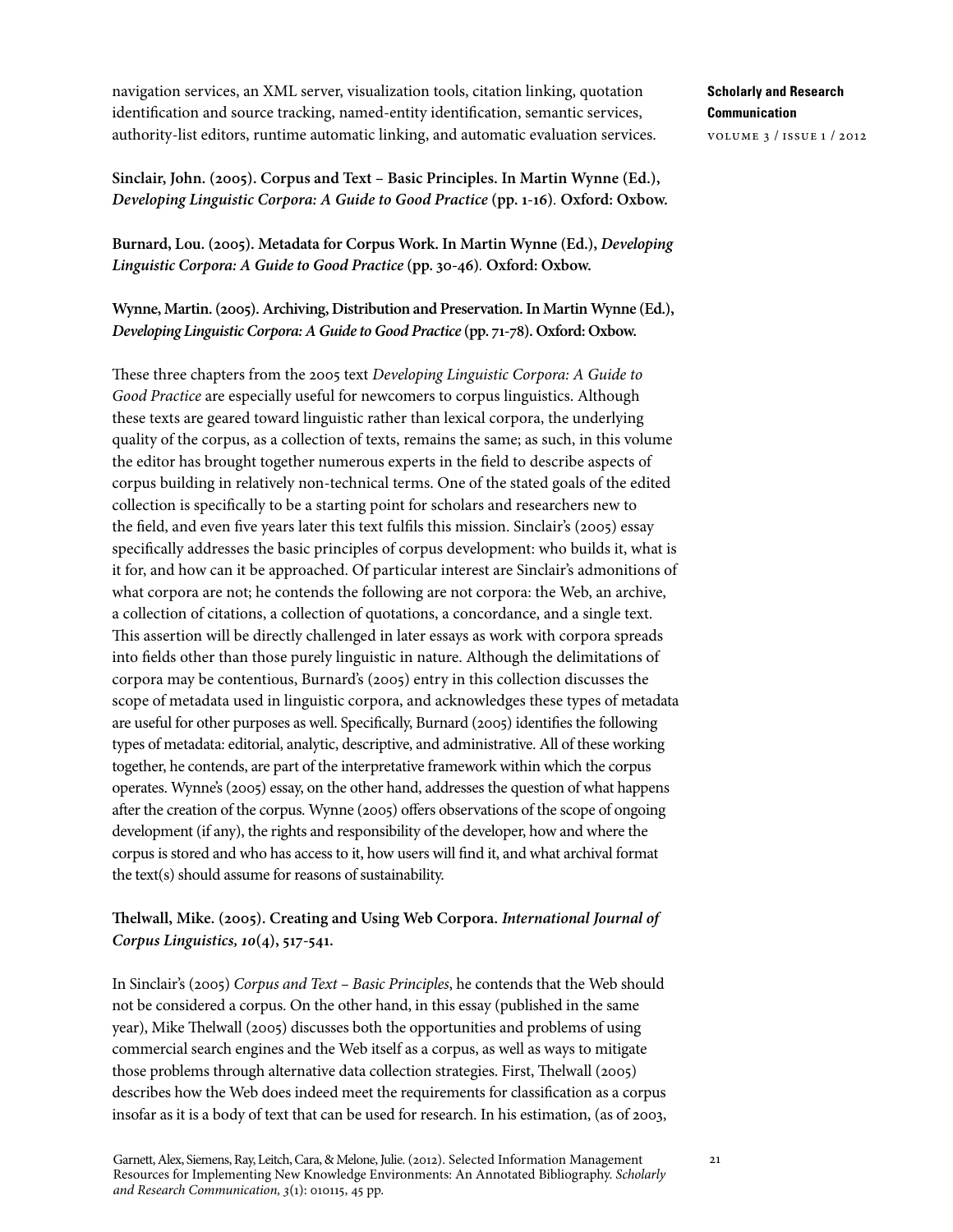volume 3 / issue 1 / 2012

which should be noted is before the boom of Web 2.0/user-generated content) "Web English is not representative of written or spoken English" (p. 519). He also notes that it is difficult to determine the importance of Web content, which is "normally implicit" in corpus construction; that much Web content is in fact replicated or nearly-replicated; and that authorship of Web content is often indeterminate. Thelwall's (2005) solution for working through these issues with the Web as corpus is to create a personal Web crawler "for more direct control over data collection" (p. 526), and he dedicates the remainder of the essay to a discussion of the use of a Web crawler for building Web corpora.

## **Sharoff, Serge. (2006). Open-Source Corpora: Using the Net to Fish for Linguistic Data.** *International Journal of Corpus Linguistics, 11***(4), 435-462.**

Like the Thelwall (2005) essay published a year prior, this paper outlines a methodology specifically for collecting what the author terms an "open-source" corpora, or corpora that are collected from the Web and distributed in such a way as to reproduce "a random snapshot of Internet pages which contain stretches of connected text in a given language" (p. 435). Although this, again, differs from Sinclair's (2005) view that the Web itself is not a corpus, Sharoff (2006) carefully details the series of actions necessary to create Internet corpora, including pre-planning the word selection, generating queries, downloading from the Internet, post-processing, composition assessment, and comparison of word lists (with the last two steps being optional depending on the researcher's intentions).

## **Rydberg-Cox, Jeffrey A. (2006).** *Digital Libraries and the Challenges of Digital Humanities.* **Oxford: Chandos Press.**

This short text is very useful for any humanities scholar looking to collaborate with librarians to create and maintain a digital repository. By focusing on systems, data structures, and collaboration more than on highly technical details, the author has produced a neat resource for the creation and administration of digital objects. Sections include information on tagging and text encoding, parsing corpora, information retrieval, and new modes of scholarship enabled by these methods.

#### **Baker, Paul. (2006).** *Using Corpora in Discourse Analysis***. London: Continuum.**

Paul Baker's 2006 book provides an excellent introduction to the state of the art in corpus linguistics, particularly as applied to social science and humanities methodologies such as discourse analysis. Much of the book is devoted to simple, powerful natural language processing techniques for analyzing text, such as the creation of dispersion plots, concordance frequencies, collocation frequencies, and word type/token ratios. In fact, Baker (2006) devotes remarkably little of the text to the theoretical underpinnings of discourse analysis, and at times the book more closely resembles an introductory computational linguistics textbook. Given that there is a relative dearth of such texts geared towards a humanities audience, this is, nevertheless, very much welcome.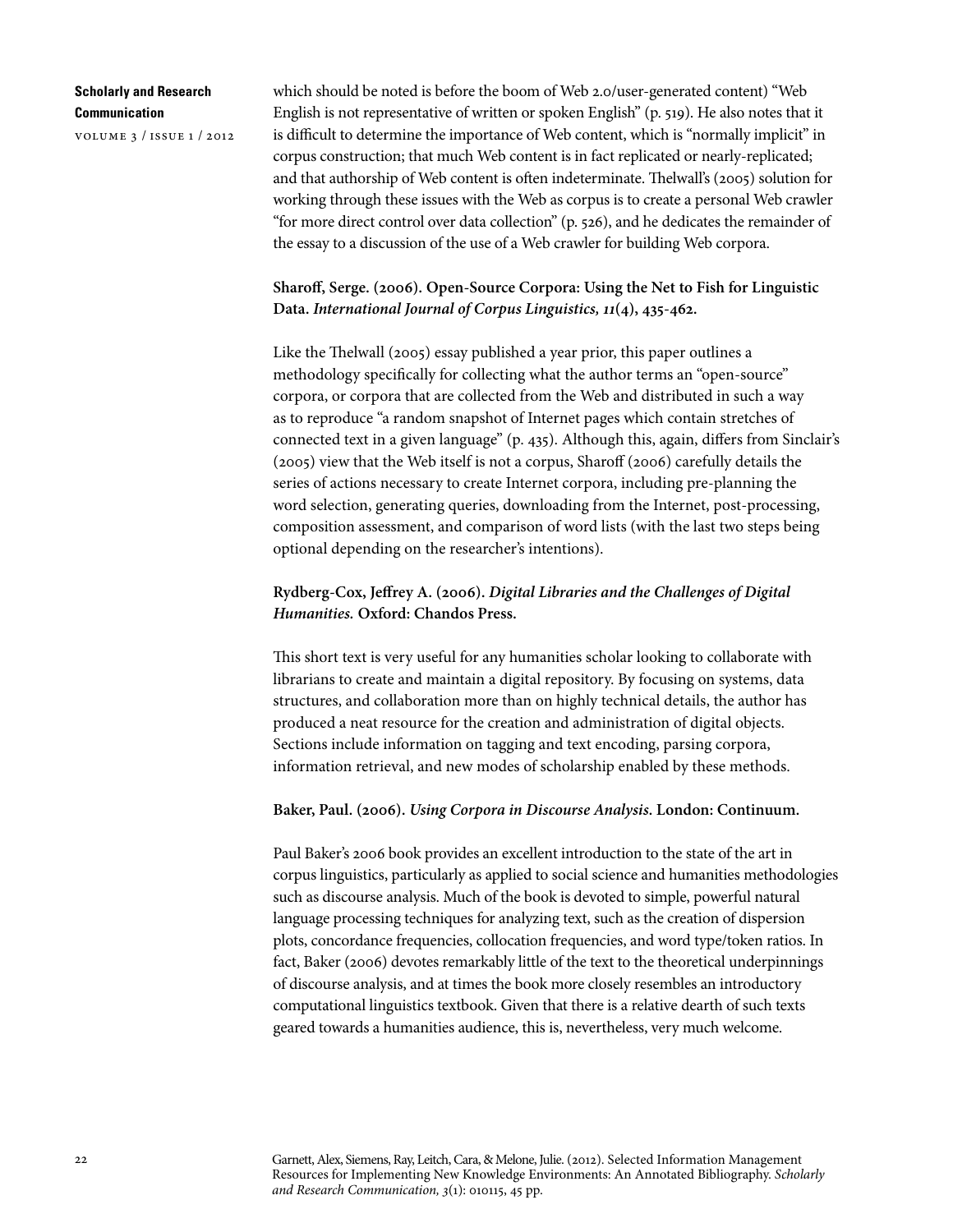## **Waugh, Andrew. (2007). The Design and Implementation of an Ingest Function to a Digital Archive.** *D-Lib Magazine, 13***(11/12).**

This article provides a detailed look at the design of an ingest function for a particular digital archive (in this case, the Public Record Office in Victoria, Australia) and the lessons learned, both managerial and technical, during this process. The core functionality of the ingest function includes: validation of digital objects, bulk object handling, support for object grouping, support for minor corrections to objects, and acceptance of responsibility for objects in the archive. Lessons learned included the need to re-evaluate the manual processing area (a sort of limbo between the original location of the object and its eventual space in the archive), and a desire to reduce administrative interaction while not overcompensating in automation.

**Klavans, Judith, Tandeep Sidhu, Carolyn Sheffield, Dagobert Soergel, Jimmy Lin, Eileen Abels, Rebecca Passoneau. (2008). Computational Linguistics for Metadata Building (CLiMB) Text Mining for the Automatic Extraction of Subject Terms for Image Metadata. Proceedings from:** *VISAPP Workshop Metadata Mining for Image Understanding***. Madeira, Portugal.**

The authors report on the development of the Computational Linguistics for Metadata Building (CLiMB) project for automatically creating, associating, and indexing image metadata, addressing long-standing challenges in non-textual document retrieval. First, they begin by creating indexing terms for the images from a parallel text corpus. The computational workflow used by their tools include part-of-speech tagging of text, identifying maximally relevant phrases, associating terms using the WordNet thesaurus, and the further disambiguating of these terms. The output of this process is presented to a human cataloguer alongside potential matching images, and the system "learns" about the efficacy of its suggested indexing terms based on the accumulated results. The article concludes with a brief synopsis of the various libraries in which the software is currently being tested.

# **Mehler, Alexander. (2008). Large text networks as an object of corpus linguistic studies. In Anke Ludeling and Kyto Marja (Eds.),** *Corpus Linguistics: An International Handbook* **(pp. 328-382). Berlin: de Gruyter.**

This book chapter details several potential applications of network analysis techniques to corpus linguistics. The author begins with relatively high-level graph theory, as would be useful to any novel software development efforts in corpora-driven network analysis. He follows this with an extraordinarily in-depth review of natural language processing techniques at the level of both syntax and semantics, as well as applications of graph theory to bibliometric mapping. Somewhat unusually for corpus linguistics, he provides a comprehensive overview of sources for mining network data (e.g., networked blogs, mailing lists), with relatively little attention given to traditional linguistic corpora. He concludes with an open-ended discussion of some unsolved problems in network analysis, in the hopes that they may be solved using mixedmethod approaches from text analysis.

## **Scholarly and Research Communication**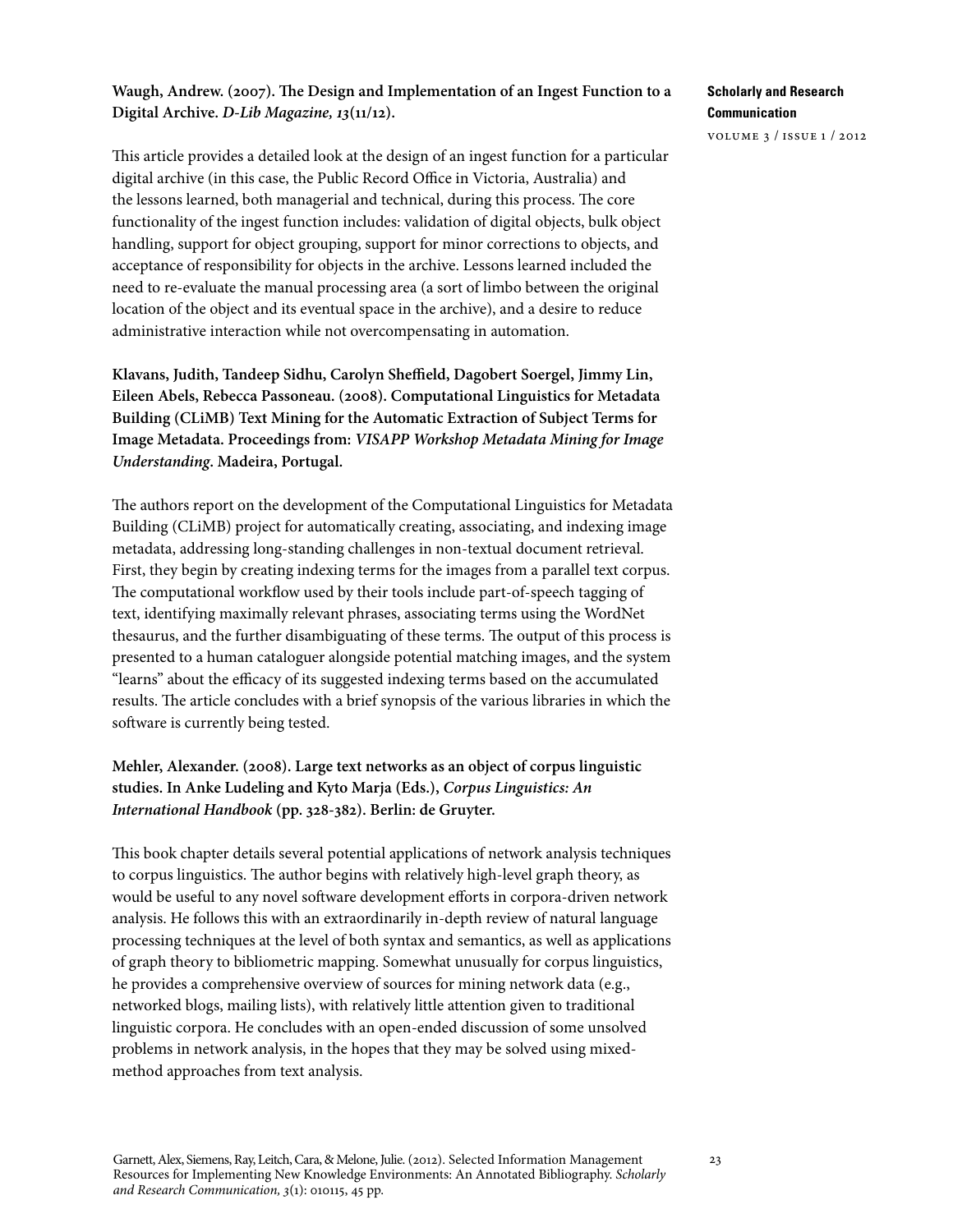volume 3 / issue 1 / 2012

#### **Flowerdew, Lynne. (2009). Applying corpus linguistics to pedagogy: A critical evaluation.** *International Journal of Corpus Linguistics, 14***(3), 393-417.**

The author of this paper seeks to address criticisms of using corpus linguistics in pedagogy, particularly in teaching English for Special Purposes (ESP). Among the primary reasons for this criticism, according to the article's author, is the tendency of corpus data to present language out of context, strongly encouraging an "atomistic" bottom-up approach. She reports on a case study addressing this problem from law education, where students were "inducted" into the structure of legal essays by reading through entire essays before being introduced to the corpora materials. She also notes that the "keywords in context" view returned by most lookup engines (displaying a fixed amount of the text immediately surrounding the search string) does in fact enable topdown thinking in consideration of the search results. With regard to ESP, it is true that a utilitarian, narrowly focused teaching philosophy might be further enabled by corpus linguistics, but the responsibility still falls squarely on the shoulders of the teacher, and any such concerns ignore individual differences in learning styles and cognition.

**Gleim, Rüdiger, Ulli Waltinger, Alexandra Ernst, Alexnder Mehler, Tobias Feith, Dietmar Esch. (2009). eHumanities desktop: an online system for corpus management and analysis in support of computing in the humanities. Proceedings from:** *The 12th Conference of the European Chapter of the Association for Computational Linguistics.* **Athens, Greece.**

This short paper presents a little-known toolkit that is both surprisingly complete and incredibly messy, taking an "everything but the kitchen sink" approach to the digital humanities that is nonetheless deserving of greater exposure. The *eHumanities Desktop* employs a client-server architecture, enabling it to run in a browser, and includes an easy-to-use graphical interface for part-of-speech tagging, lexical chaining, and text classification. As a document manager, it is designed to be extensible into repositories, and allows the user to create taxonomic links between documents, as well as set complex group permissions for collaborative reading and writing.

**Honkapohja, Alpo, Samuli Kailaniemi, and Ville Marttila. (2009). Digital Editions for Corpus Linguistics: Representing manuscript reality in electronic corpora. Proceedings from:** *The 29th International Conference on English Language Research on Computerized Corpora***. Oslo, Norway.**

This paper introduces the Digital Editions for Corpus Linguistics (DECL) project, which "aims to create a framework for producing online editions of historical manuscripts suited for both corpus linguistic and historical research." The authors begin by discussing the theoretical underpinnings of their XML model, using a threefold division of *artifact, text, and context*. The first two correspond roughly to "expression" and "item" in the *work, expression, manifestation, item* or "WEMI" hierarchy imposed by the Functional Requirements for Bibliographic Records (FRBR) cataloguing standard. The third, that of *context*, encodes the "historical and linguistic circumstances" surrounding the artifact. It is important that access to these documents be as flexible as possible, while first and foremost still accurately preserving;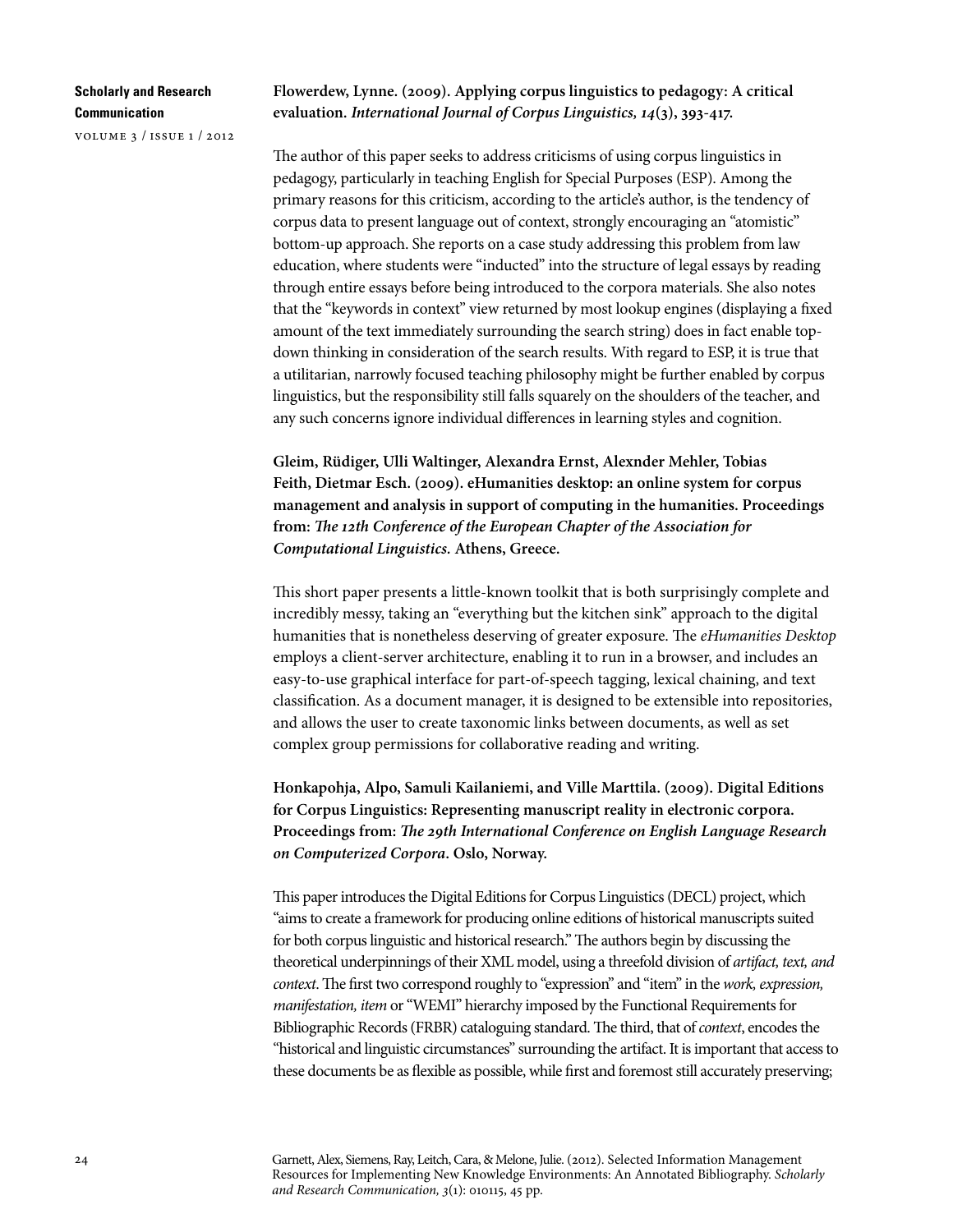thus, editorial markup should be allowed, but must be able to be rolled back to a pristine original copy at any time. The authors speed through issues of problematic orthography and copyright, and conclude with a focus on the architecture of their system.

## **Rayson, Paul, and John Mariani. (2009). Visualising corpus linguistics. Proceedings from:** *The Corpus Linguistics Conference.* **Liverpool, UK.**

The authors begin with a pitch of sorts: corpus linguistics is certainly not unlike related disciplines in having increasingly great mountains of data to sift through, and has in fact experienced this problem for at least as long as others, yet seems to have ignored information visualization as a solution. They then proceed to illustrate work-inprogress examples of this solution; articles such as this one are often useful insofar as they serve as effective advertisements for several smaller open-source projects, and this one is no exception. DocuBurst (2006) provides a graphical front-end to WordNet, the aptly-named Concgrams (2006) displays n-gram concordance, and Wmatrix (2008) generates a "key word cloud" for documents. The authors conclude with a prototype of their own work, a "Dynamic Tag Cloud" in which the size of represented words is dependent on a number of variables over which the user has full control.

# **Williams, Geoffrey. (2010). Many Rooms with Corpora.** *International Journal of Corpus Linguistics, 15***(3), 400-440.**

Much like Davies' (2010) article from the same issue of this journal, this article highlights some of the financial issues facing corpus developers, particularly with regard to large-scale collaborations. Williams (2010) reminds linguists, humanists, librarians, and technologists to know "where we have come from and why" so as not to push "in directions that undermine the very basis of the discipline" (p. 406). He calls for respect of each others' fields, toward the goal of working together to leverage lessons learned and, perhaps, grants awarded.

### **Document design and data classification**

Between the need to provide a theoretical foundation for the technical architecture of a corpus and the iterative process of project development and testing, corpus developers and administrators must build in time to clearly design and classify the documents in the eventual data store. Articles in this section speak to this process and offer rich examples of the type and function of data classification as it pertains to corpus design.

## **Crane, Gregory. (2000). Designing Documents to Enhance the Performance of Digital Libraries: Time, Space, People and a Digital Library of London.** *D-Lib Magazine, 6***(7/8).**

Reports from the Perseus Project are both important and useful to any researchers planning to create and maintain corpora; important because of the breadth of information and lessons detailed therein, and useful because of the granularity of the information included within the texts. This essay is particularly interesting because of its publication date; namely, the attention paid to the geographical data (through Geographic Information Systems, or GIS) a full decade before major development work with GIS and the digital archive. In this essay, the authors discuss the development of a temporal-spatial front-end for digital libraries, so that users can

# **Scholarly and Research Communication**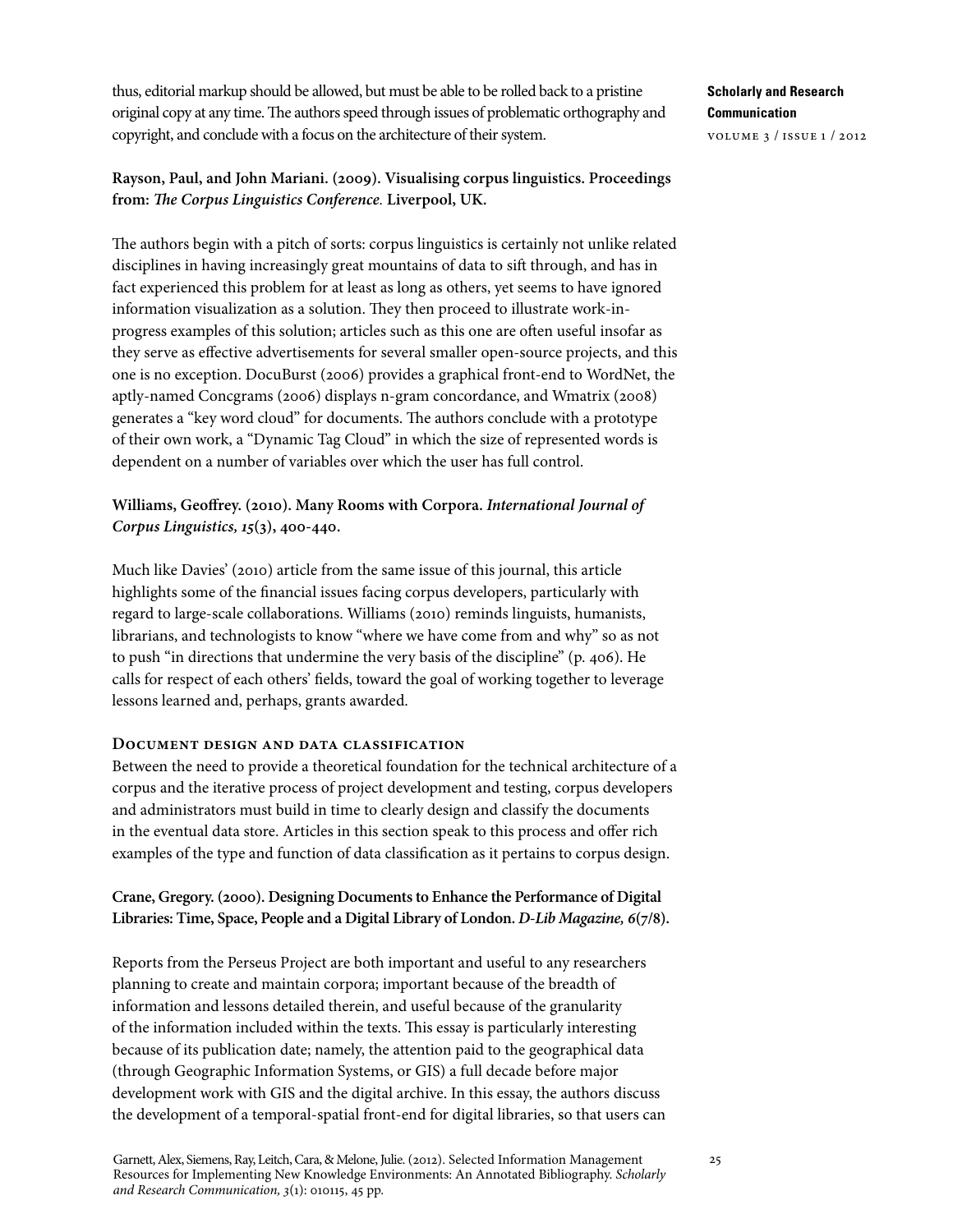volume 3 / issue 1 / 2012

better understand the full nature of the historical documents contained within. The descriptions of automated tagging of text and the aggregation of tagged data speak to the need for careful planning and construction of the documents within the corpora, as well as for the need to train scholars in the important tasks involved in corpus editing.

**Luyckx, Kim, Walter Daelemans, and Edward Vanhoutte. (2006). Stylogenetics: Clustering-based stylistic analysis of literary corpora. Presented at:** *The 5th International Language Resources and Evaluation Conference***. Genoa, Italy.**

This is among the foundational papers in what has since become a popular subfield in its own: "stylogenetics." The term refers to the algorithmic clustering of similar *styles of authorship*, providing a quantitative measure of how much more similar, for example, David Foster Wallace's style of writing is to that of James Joyce than your own. This, as the authors explain, is accomplished through largely the same means as *topic* clustering – a familiar tool for bibliometric analysis – by iteratively sampling multi-word phrases (i.e., by learning which words are likely to follow after one another in a given style of writing), then plotting the nearness of these samples in a vector space, as is done in information retrieval. The authors isolate four features which they were able to use as "style markers" in this respect: token-level features such as word length; syntactic features such as partsof-speech, usually entailing some degree of manual annotation in combination with an existing part-of-speech corpus; features based on vocabulary richness, such as type-token ratio; and, common word frequencies, such as function words. Their method eventually draws a hierarchical "family tree" to represent which authors are most similar to others, a helpful visualization trick at such an early stage of this research.

**Ebeling, Signe O. and Alois Heuboeck. (2007). Encoding Document Information in a Corpus of Student Writing: The British Academic Written English Corpus.**  *Corpora, 2***(2), 241-256.**

This essay details the transformation of user-submitted Microsoft Word documents (a proprietary file format) into XML-encoded corpus files. During the planning stages of this project, the researchers decided to apply TEI encoding standards to all documents in the corpus. As the authors describe, this decision had the following implications: files must be encoded in plain text; the XML will keep separate the text and metadata; and, the TEI standards will provide the basis for the subset selected for use. The bulk of the essay and its appendices outline the evaluation, conceptualization, and decisionmaking processes, and finally the process of transforming into XML the raw data submitted for inclusion in the corpus.

## **Kim, Yunhyong, and Seamus Ross. (2007). 'The Naming of Cats': Automated Genre Classification.** *International Journal of Digital Curation, 2***(1), 49–61.**

Kim and Ross' (2007) article is the lone paper in this review to use the word *genre.* In the years since, the term has risen sharply in popularity among researchers in digital libraries and information behaviour as a means of describing the miscellaneous attributes of a document that aid our understanding of it. This paper was selected for being (somewhat counter-intuitively) among very few to provide a lucid case study of how document genre can and cannot be deduced in certain circumstances, unlike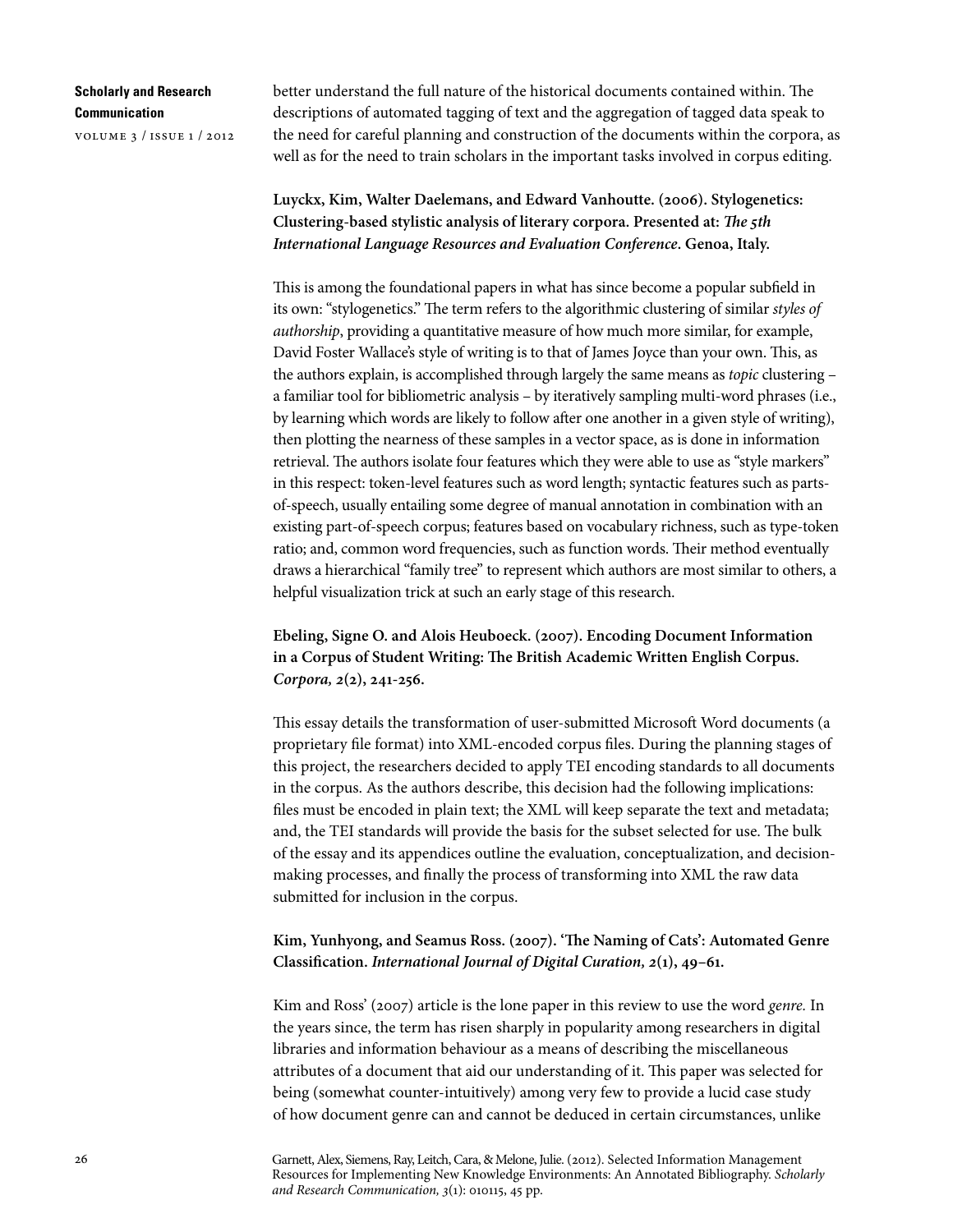many other genre studies which focus on eventual use cases for as-yet undefined characteristics. This aside, however, Kim and Ross' (2007) article is still, in a sense, about the *use* of genre artifacts to guide in the automated extraction of metadata from objects ingested into digital repositories. The enthusiastic reader is encouraged to look elsewhere for an in-depth description of metadata specificity, but their essential point is not a new one: just as there are certain "core" attributes which are common to nearly all catalogued documents (e.g. title, author), we can tailor individual attributes, or sets of attributes, to unique documents, or sets of documents (i.e. document genres). Here, Kim and Ross (2007) report on their efforts to use both stylistic and aesthetic features of documents to train an automatic genre classifier.

## **Ide, Nancy. (2008). Preparation and Analysis of Linguistic Corpora. In Susan Schreibman and Ray Siemens (Eds.),** *A Companion to Digital Literary Studies* **(pp. 289–305)***.* **Oxford: Blackwell.**

In this chapter, Ide (2008) first gives a brief history of the creation of electronic corpora since the availability of computers, before segueing into best practices for the preparation of linguistic corpora. Specifically, the author describes in detail the all-important initial phase of corpus creation, data capture, and the multiple methods of doing so (manual entry, OCR, etc.). She then clearly states the reasoning behind the standard representation format for linguistic corpora (in XML) and the types of information encoded into the XML about the now-digital object. Once basic information has been encoded, the linguistic information is annotated; this includes morpho-syntactic, parallel alignment, syntactic, semantic, discourse-level, topic identification, co-reference, discourse structure, and speech and spoken data annotations. The article also includes discussion of common corpus annotation tools at the time of writing, notes on the future of corpus annotation specifically with regard to the Semantic Web, and types of analysis for linguistic corpora such as natural language processing, language learning, dictionary creation.

## **Sperberg-McQueen, C. M. (2008). Classification and its Structures. In Susan Schreibman and Ray Siemens (Eds.),** *A Companion to Digital Literary Studies* **(pp. 161–176). Oxford: Blackwell.**

This incredibly rich chapter on classification structures and schemes, as well as the theoretical and practical questions of developing classification systems for objects, is indispensible for the novice researcher. Sperberg-McQueen (2008) begins by clearly defining classification and its purposes: first, to bring like objects together, and second, to distinguish between objects in a way that is relevant to their use. The author then outlines the ways in which classification schemes are used by various humanities practitioners, focusing the theoretical work that follows on the scheme best known in the humanities: libraries and bibliographies for classifying books and articles by subject. The attributes of a model classification scheme are defined, and the author reminds the reader of a crucial mantra: "perfect classification would require, and a perfect classification scheme would exhibit, perfect knowledge of the object" (p. 162).

### **Scholarly and Research Communication**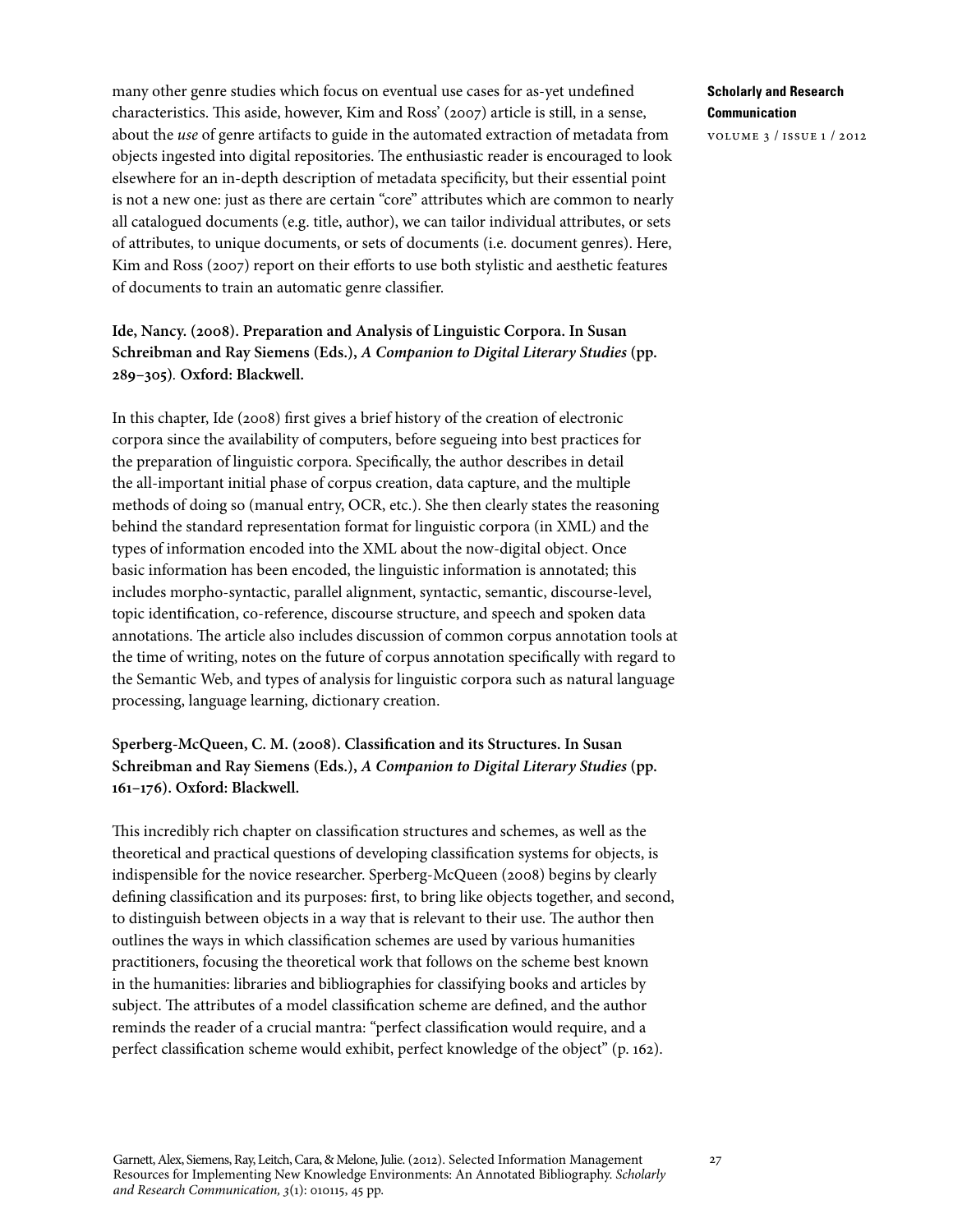volume 3 / issue 1 / 2012

**Oard, Douglas. (2008). A Whirlwind Tour of Automated Language Processing for the Humanities and Social Sciences. Presented at:** *Working Together or Apart: Promoting the Next Generation of Digital Scholarship, Council on Library and Information Resources***. Washington, DC, USA.** 

The author begins his paper with the truism commonly heard in the digital humanities and other interdisciplinary fields that the technological academic future has failed to become the present because those of us who need the future do not understand the technology, and those of us who understand the technology do not need the same future. While this is in many respects a rather plaintive (if not presumptuous) remark, the author soon justifies his "us and them" position with some fairly innovative concepts. Among them, the idea that optical character recognition (i.e., scanning and digitizing printed text) should not try to remove the "noise" from lessintelligible handwriting styles, but quantify it for archival study, as well as the (slightly inaccurate) idea that summarization research will be unremarkable so long as the state of the art involves algorithmically deriving the most relevant text from a passage and presenting it unaltered. Ultimately, this article's greatest value lies in its author's relatively successful attempts to describe where certain practice communities can be found (literally "conference X has many folks working on Y, but fewer Z than you might expect) —this is both rare and probably useful to novices in the field—and in his strongly-worded prediction that the dominance of statistics in fields such as machine translation will soon herald a re-education for some (digital) humanists.

**Yu, Bei. (2008). An evaluation of text classification methods for literary study.**  *Literary and Linguistic Computing, 23***(2), 327-343.**

This article, while a relatively simple application of natural language processing techniques to questions for literary study, is nevertheless interesting for precisely that simplicity, and a fine implementation of corpus linguistics to a straightforward problem. The author seeks to find which algorithm, a Naïve Bayes classifier or Support Vector Machines, is more efficient for the two tasks of measuring eroticism in Emily Dickinson and sentimentality in early American novels. Technical summaries of either method can be found elsewhere; for most purposes, it should be sufficient to keep in mind that both are popular machine learning techniques. Naïve Bayes is less computationally intensive and more modular (often applied to the task of detecting email spam), whereas Support Vector Machines are less prone to over-applying learned rules. While both algorithms performed sufficiently differently so that there was no clear winner, the author does offer some important lessons learned for literary text classification, such as the difficulty of removing stop-words (i.e., non-meaningful tokens such as "the" or "and") from verse.

# **Gow, Jeremy, George Buchanan, Ann Blandford, Claire Warwick, and Jon Rimmer. (Forthcoming).** *User-Centred Requirements for Document Structure in the Humanities.*

This article appears to have sat unpublished for a couple of years despite its presence on its authors' respective preprint archives, not to mention its high quality. The authors present a medium-technical review of important factors in document display and design, based on user studies with humanities scholars. As an exemplar, they note the

Garnett, Alex, Siemens, Ray, Leitch, Cara, & Melone, Julie. (2012). Selected Information Management Resources for Implementing New Knowledge Environments: An Annotated Bibliography. *Scholarly and Research Communication, 3*(1): 010115, 45 pp.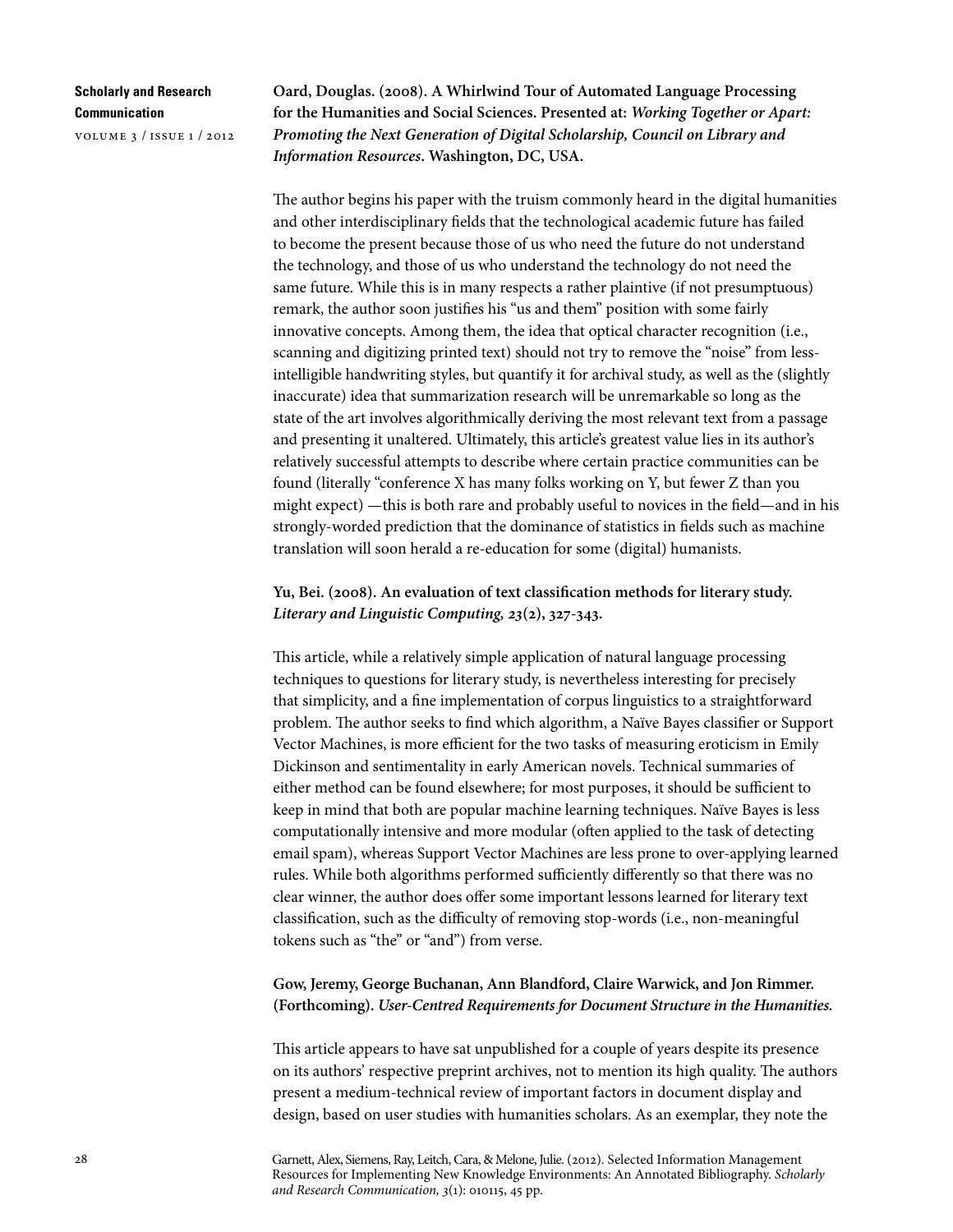traditional table of contents, theoretically more powerful in a hypertext environment, but nevertheless often overlooked. Inspired by this, and with special attention to document retrieval, they expound on the idea of an XML hierarchy that subdivides all documents into "high, medium, and low" content tiers, suggesting that these could represent chapters, paragraphs, and sentences or individual words, respectively. This, they claim, would make the creation of tables of contents, article abstracts, and indices a virtually automatic process, all but ignoring the ample effort involved in marking up such documents in the first place. While this abstract mode of categorization seems somewhat unrealistic, it is, if nothing else, made rather intuitive by an example set of rules that the authors lay out for indexing these content tiers in digital libraries; for example, "search[ing] over high- and medium-content nodes, and browsing over highcontent ones should be supported" (n.p.).

# **Scifleet, Paul, and Susan P. Williams. (2009). Practice theory & the foundations of digital document encoding. Proceedings from:** *The 27th Annual ACM Conference on Design of Communication***. Bloomington, Indiana, USA.**

This article from the SIGDOC conference dissects the technology of digital document design as it relates to the real-world needs, intention, and practice of document encoders. The focus here is not on the study of document *genre,* which has its trappings in communication, but on the challenges faced by the two-decade old Text Encoding Initiative (TEI) community. As the authors note, there are ontological questions about what, in a given document, is actually represented as *text*; certain document viewers ignore certain tags. When analyzed in terms of documentary practice, this question of representation is one of normative versus empirical practice: are document encoding structures selfdescribing, and how closely are these structures related to the context in which they are encoded and later used? In order to explore these questions, the authors outline plans for a survey of cataloguers and other information professionals working with the new Functional Requirements for Bibliographic Records model for library classification.

**Examples and lessons learned in corpus-building projects** These and other sources produce a knowledge base of lessons learned in corpus-building projects of any kind. Elements of the design, management, and management processes can of course be independent of the content contained in the eventual corpora.

## **Baker, Collin F., Charles J. Fillmore, and John B. Lowe. (1998). The Berkeley FrameNet Project. Proceedings from***: The 17th International Conference on Computational Linguistics.*

This article outlines the key features and early technological implementations of FrameNet, an NSF-supported corpus-based lexicographic project. This particular paper is important as it provides an example of the technologies implemented in the early days of the Web and before contemporary scripting languages were created. Specifically, the FrameNet project contained software modules with user interface components written in Perl and accessed via CGI, and the data structures themselves were implemented in SGML. The limitations of the interface and the data models are acknowledged by the authors who note the intention to move to an XML data model and to provide a more

### **Scholarly and Research Communication**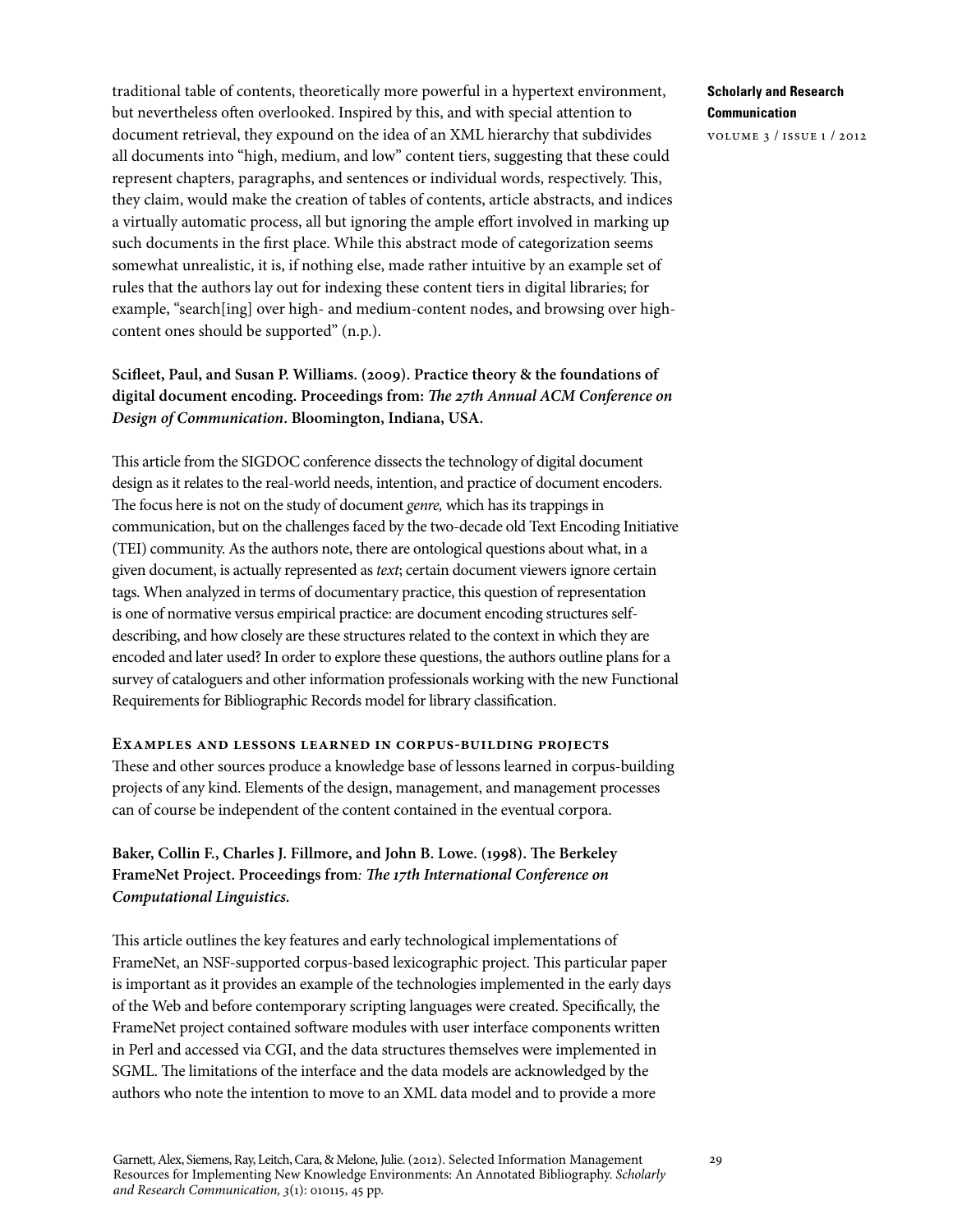volume 3 / issue 1 / 2012

flexible interface and processing suite of tools. All of this information is important to prevent future researchers from repeating past mistakes, and ensuring they evaluate the possibilities and availability of more modern languages and tools.

**van Deemter, Kees, Ielka van der Sluis, and Albert Gatt. (1998). Building a Semantically Transparent Corpus for the Generation of Referring Expressions. Proceedings from:** *The Fourth International Natural Language Generation Conference***. Morristown, NJ: Association for Computational Linguistics.**

This report discusses the need for creating a semantically transparent corpus, specifically for the purpose of evaluating algorithms that generate referring expressions, related to using corpora for experiments related to natural language generation. Natural language generation systems are used to understand how concepts are put into words, a type of linguistic analysis that is not too far afield from the types of analytical processes performed on existing texts. To that end, the idea elaborated here, that "the necessary contextual information and the [knowledge of] conditions under which the texts in a corpus were produced" (p. 132) are crucial elements of corpus creation and maintenance.

#### **Ebeling, Jarle. (2007). The Electronic Text Corpus of Sumerian Literature.** *Corpora, 2***(1), 111–120.**

Although this is a rather narrowly focused case study, researchers would be wise to review the lessons learned about the methods for compiling, lemmatizing, and making available digitized objects that exist originally in cuneiform and on clay, as there are some carry-over considerations for the classification, storage, and retrieval of born digital objects. In this paper, the authors explain the nuanced methods for marking up the cuneiform in TEI P4, paying close attention to the need to annotate transliterations but not translations, all the while marking up both in an effort to make clear the relationships between the two. In doing so, the researchers found it necessary to introduce new attributes to existing mark-up tags. The management and evaluation process of new attribute creation is also described and provides a useful model for other researchers.

# **Davies, Mark. (2009). The 385+ Million Word Corpus of Contemporary American English (1990-2008+): Design, Architecture, and Linguistic Insights.** *International Journal of Corpus Linguistics, 14***(2), 159–190.**

Much like technical and theoretical insights from the Perseus Project, any published reports regarding the creation and ongoing administration of the Corpus of Contemporary American English (now into its twentieth year) will prove useful for anyone working with information management and specifically linguistic corpora. This report in particular is interesting and relevant for information management work as a result of its detailed discussion of relational database architecture and acquisition of corpora from Web sources. The premise of the argument for the use of an underlying relational database architecture for this corpus is that the architecture "allows for a wide range of queries that are not available (or are quite difficult) with other architectures and interfaces" (p. 169). Specifically, Davies (2009) notes that the relational database architecture is an updated version of similar relational architectures in use for at least the previous seven years. The main table in the database contains 385+ million rows (one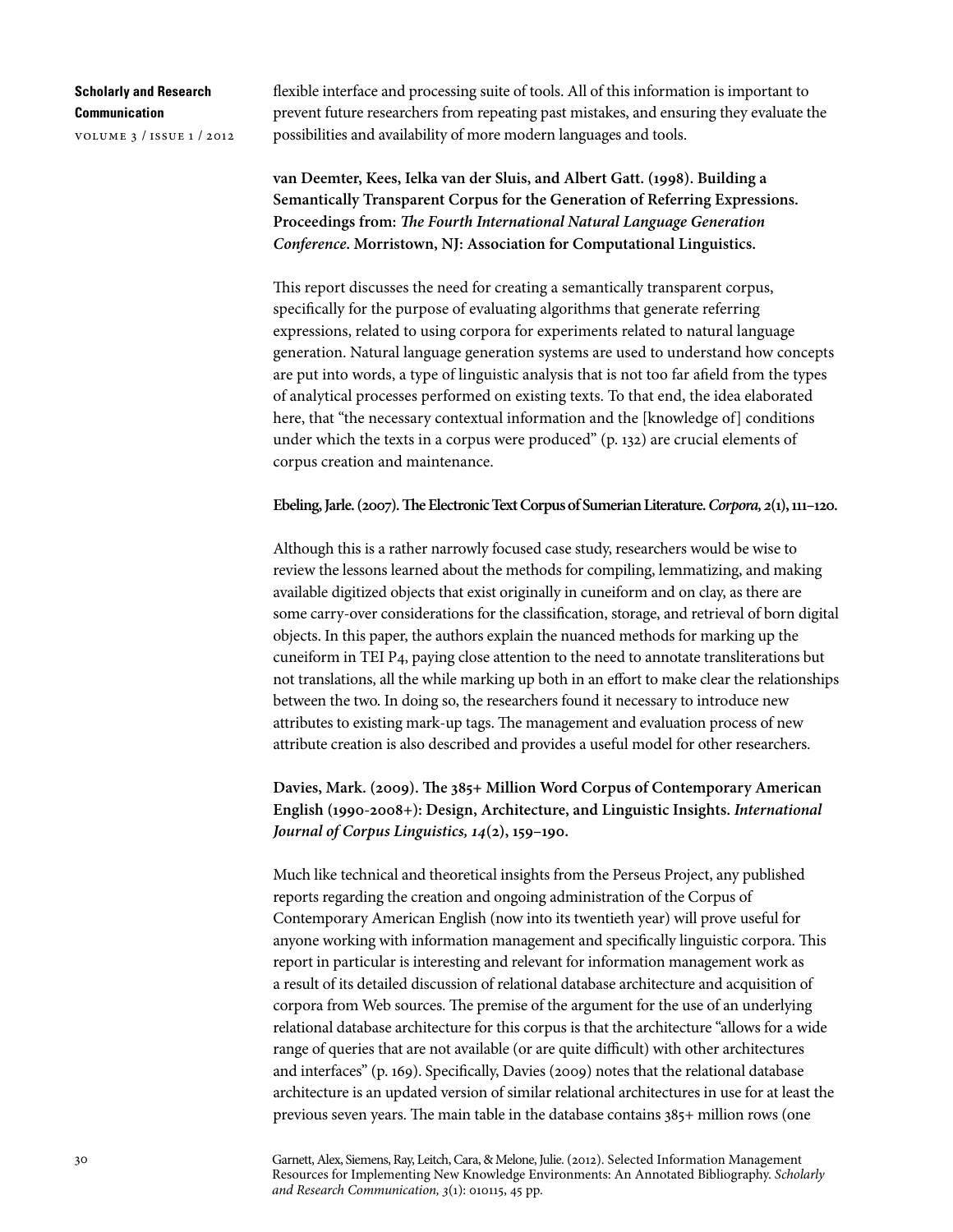for each word in the corpus), in which the position, type, and parent text of each word is indicated in separate fields. That the interface to the corpus does allow for a wide range of searches and functionality with relative ease, while not taking advantage of XML data structures or Solr-based indices, deserves further study and evaluation.

 **Stewart, Gordon, Gregory Crane, and Alison Babeu. (2007). A New Generation of Textual Corpora. Proceedings from:** *The 7th ACM/IEEE Joint Conference on Digital Libraries.* **Vancouver, Canada.**

The authors report on the first successful endeavour to undertake Optical Character Recognition (OCR) on Classical Greek texts, which previously required labourintensive manual input. Their enthusiasm owes in part to the revelation that OCR systems can easily output many competing translations, the effective equivalent of hiring multiple translators. They believe that this new advance is comparable to the advent of unlimited file storage in terms of its eventual benefit for the digital humanities, and they reinforce this statement with a brief history of text digitization. Finally, they briefly explain the advantages of using large corpus linguistics to crossreference two or more texts with OCR.

# **Rydberg-Cox, Jeffrey A. (2009). Digitizing Latin Incunabula: Challenges, Methods, and Possibilities.** *Digital Humanities Quarterly, 3***(1), n.p.**

Much like the discussion of digitizing and storing textual representations of Sumerian cuneiform, many researchers can gain from the lessons learned working with the digitization and storage of non-standard typographical glyphs, such as those produced by medieval handwriting. The author clearly outlines the requirements-gathering process for this project, which included the evaluation of multiple approaches to digitizing these documents with non-standard typography, as well as the development of a data entry methodology. Determining the data entry methodology required the creation of a custom catalog of entry keystrokes, as the characters and glyphs found in the original texts do not exist in any current encoding systems. The authors conclude, via a detailed explanation of the various resources entailed in such a project, that the greatest dollar expense would be in human resources (multiple levels of editors, entry operators, etc.) rather than technological resources.

## **Davies, Mark. (2010). The Corpus of Contemporary American English as the first reliable monitor corpus of English.** *Literary and Linguistic Computing, 25***(4).**

This article introduces the Corpus of Contemporary American English as a new high standard for what are called *monitor* corpora, which are designed to be constantly updated to reflect changes in the language. The corpus is claimed to consist of a nearunquantifiable 400 million words from 1990 to the present, divided evenly between spoken dialogue, academic journals, books, newspapers, and magazines. The author explains that the relatively small size of stalwarts like the Brown corpus and the British National corpus make them uniquely unsuited to tracking language change, and so it follows that enormity would be a *monitor* corpus' greatest asset. Most of the article is devoted to detailing the exact provenance of some corpus resources, and expounding on its utility for study of all branches of linguistics (phonology, morphology, etc.).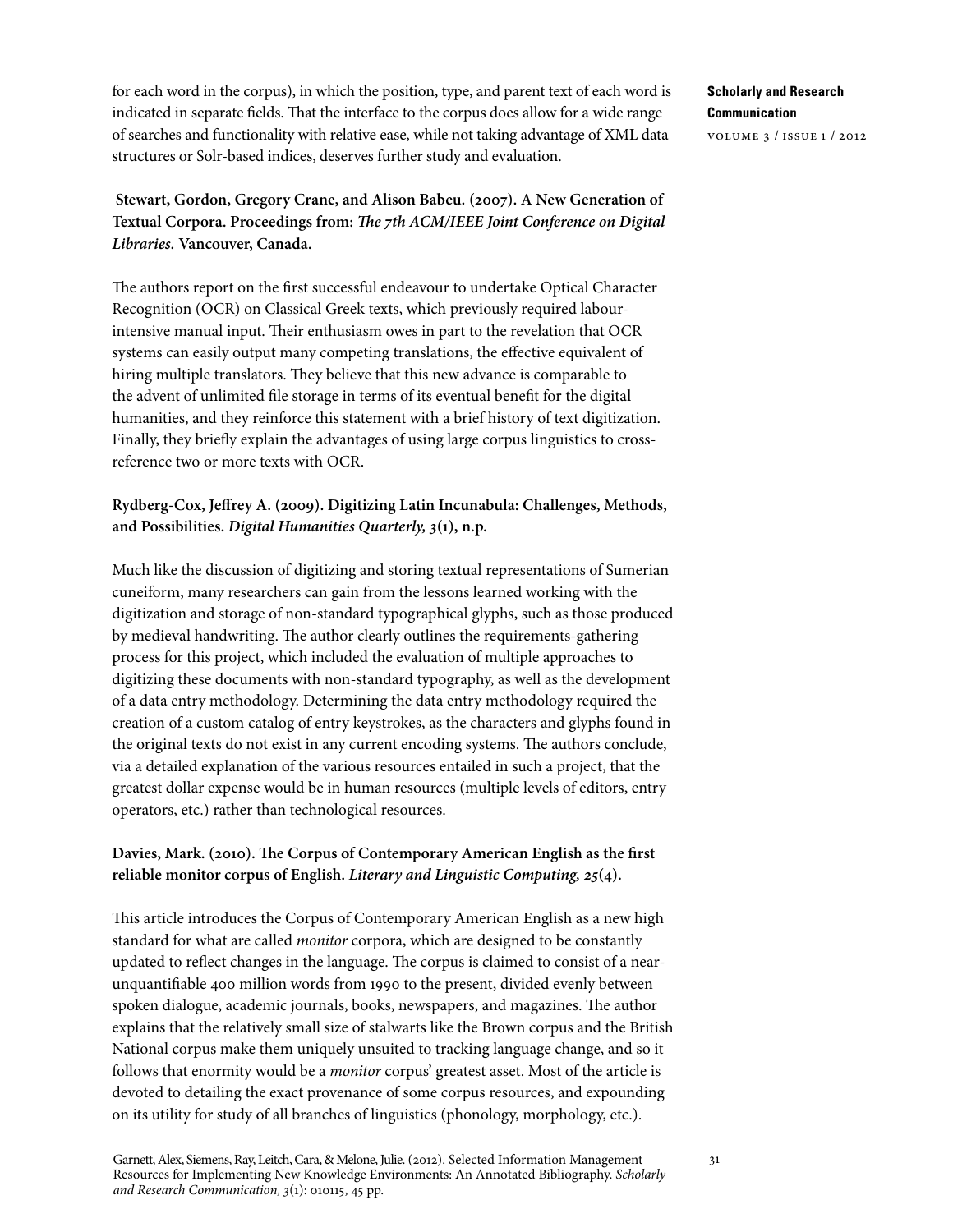volume 3 / issue 1 / 2012

#### **Analytical facilitators: A review of select bibliographic sources**

The scholarship reviewed in this section ranges from the exploration of historical sites via information presented on mobile phones, to the vast body of work on the evergrowing Text Encoding Initiative (TEI), to several neatly conflicting perspectives on data-driven research. The reader would do well to remind him or herself that much of the work in digital humanities to date has focused on experimentation, including developing novel systems for novel modes of analysis and implementation, and officiating complex cyber-infrastructures.

The Oxford Journal of *Literary and Linguistic Computing* can be relied upon to produce relevant material, as can the long-running *Computers and the Humanities,* now called *Language Resources and Evaluation*. Additionally, the fast-paced nature of work in this field, combined with the relatively slow publication schedule of some scholarly journals, helps to highlight the surprising relevance of presentations and reports to associated groups of the Institute of Electrical and Electronics Engineers (IEEE), such as the *Conference on Digital Ecosystems and Technologies,* as well as the annual *Digital Humanities Conference*.

#### **Data visualization and geographical information**

Although there is an enormous body of work on developing novel interfaces for work in the digital humanities, this research shifts in tone somewhat dramatically when dealing specifically with visualized information. Here, the digital humanities provide a curious counterpoint to data visualization in the sciences in that the articles summarized below are specifically concerned with the representation and interpretation of epistemology, and nearly all of them mention the humanities' distrust of non-textual information. While by no means an unknown topic in computer science, the question of trust in visualization is an important one, and the treatment it receives here decidedly unique.

### **Jessop, Martyn. (2007). The Inhibition of Geographical Information in Digital Humanities Scholarship.** *Literary and Linguistic Computing, 23***(1), 39–50.**

The author initially laments the underuse of spatial and spatiotemporal data in the humanities, claiming with a humanist's fervor that "landscape has been likened to a palimpsest as all past human activities have left their signature upon the land each partially overwriting whatever has gone before." He is quick to note, however, that spatial data need not necessarily be limited to GIS, particularly in the humanities where place names originate from gazetteers as often as from geometry. Problematically, these place names are an exemplar of the often diachronic data in the humanities, and lending structure to this data is easier said than done when scholars have spent centuries learning to live with small contradictions across time and place. It is also worth noting that the vast majority of structured geographic data originates from the natural sciences, where both the existing infrastructure and typical use cases are radically different. The author concludes by suggesting that shifting trends in digital scholarship, such as the migration to online journals, may eventually help humanities scholars, and their respective funding sources, to realize the advantages of geographical data.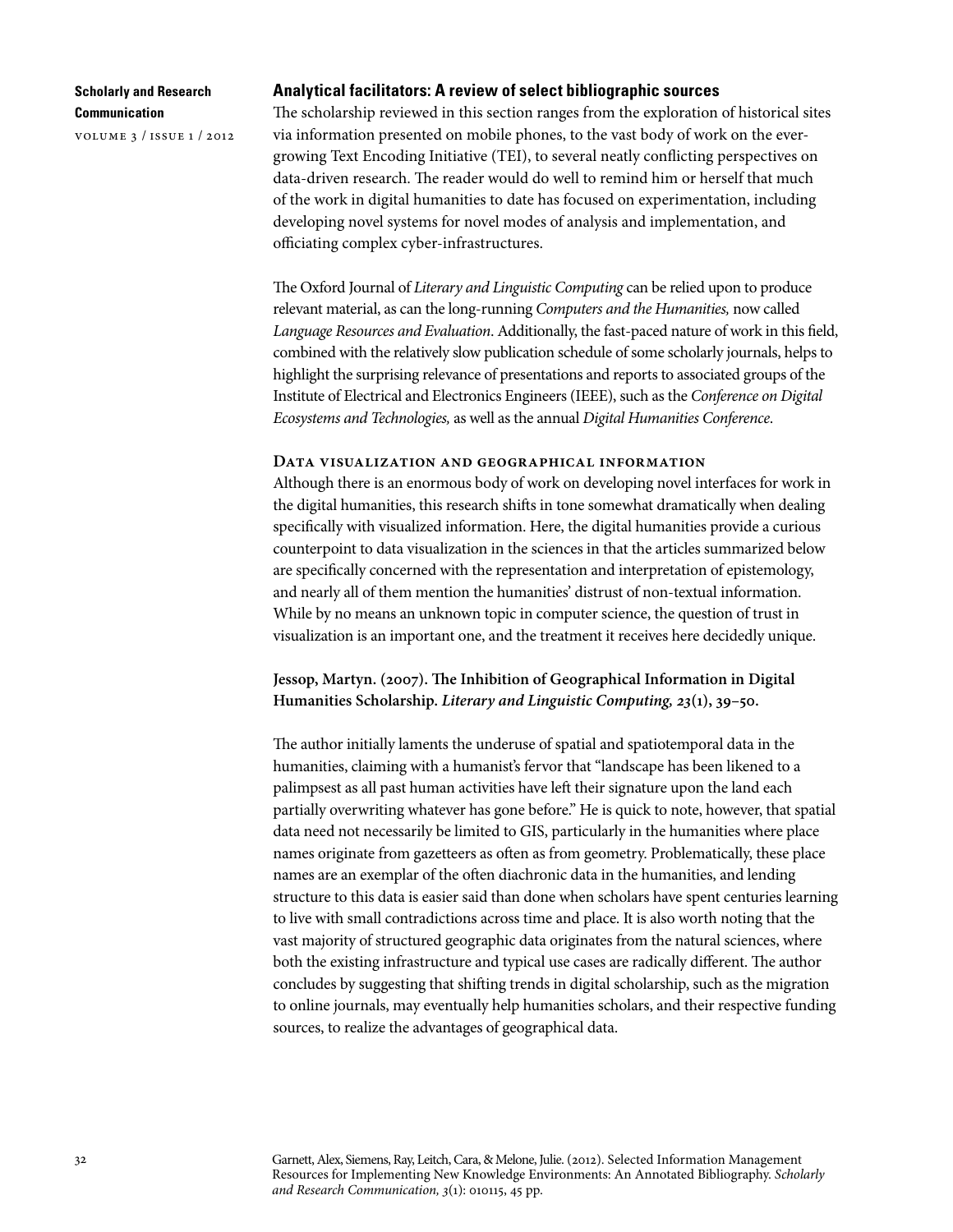## **Jessop, Martyn. (2008). Digital visualization as a scholarly activity.** *Literary and Linguistic Computing, 23***(3), 281-293.**

This article, a call for increased use of visualizations in the digital humanities, begins with a philosophical discussion of visualization itself as a medium of information transmission. According to the author, a "humanistic" visualization is not simply a unidirectional data communication channel; rather, concretized "data" itself betrays this definition of the humanities as tools of "rational enquiry in areas that are mostly too complex to yet be treated by science." He then argues semantics, highlighting that a visualization ceases to be merely an *illustration* – i.e., an *illustrative* complement to some text – when it becomes the principal medium of communication. Of course, text itself can be "visualized," both in terms of NLP metrics such as text concordance, and in the aesthetic variations of experimental fiction. There is also much to be said about representation, particularly in the old-fashioned McLuhan sense where even the arrangement of visual objects in a museum gallery is in a way "visualized." The author concludes by putting forward transparency and documentation as the necessary components of a successful turn towards visualization in the digital humanities.

**Matei, Sorin Adam, Eric Wernert, and Travis Faas. (2009). Where Information Searches for You: The Visible Past Ubiquitous Knowledge Environment for Digital Humanities. Proceedings from:** *The IEEE International Conference on Computational Science and Engineering***. Hong Kong, China.**

The Visible Past knowledge environment, as described by the authors, is a sort of scholarly "augmented reality" system, which maps contextual, real-world data onto a digital object. They claim to have produced fully annotated models of "several dozen Asian, Pre-Columbian, African, Middle Eastern, and European models of UNESCO cultural heritage sites" (p. 1043), each accessible from a lightweight MediaWiki backend. They compare their project to MIT's OpenCourseWare system for portable, digitally-enabled education, with the distinction that theirs is a rich, non-static, multimedia environment. Although they boast that their 3D models are of sufficient quality for projection in "virtual reality theatres", the greatest achievement of the Visible Past project is probably its potential for crowd-sourcing by end-user digital humanists carrying mobile phones to annotate their own locales.

### **Battino, Paolo, and Tarcisio Lancioni. (2010). Visualization and Narrativity: A Generative Semiotics Approach. Proceedings from:** *The Digital Humanities Conference***. London, UK.**

With this article, the authors seek to highlight the potentially many underestimated differences in visualizing textual *semantics*, via some mark-up embedded in an XML text, versus textual *syntax.* Although they devote surprisingly little attention to the great labour of providing accurate semantic mark-up for any narrative text, they are very much attentive to the idea of carefully expressing *function* in narrative (à la predicate logic). They consider the difficulty of accurately "visualizing" a phrase such as "The Princess awoke when kissed by the Prince" in its many possible iterations, particularly in light of *valency grammar,* which focuses on the verb as the central object of the sentence, allowing readers to consider syntax and semantics separately from one another. From this, they use the similarly-intentioned *actantial model* (of more

## **Scholarly and Research Communication**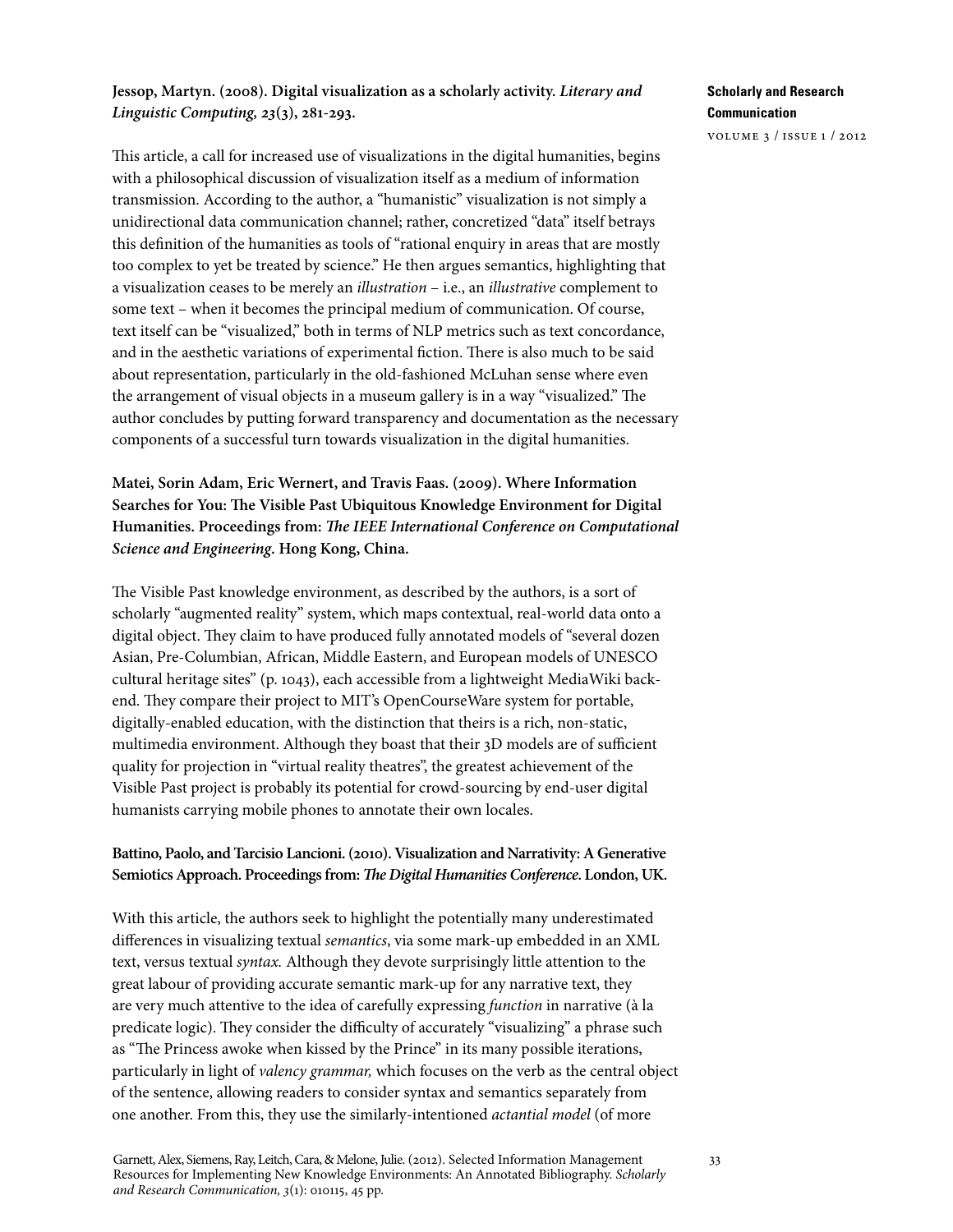volume 3 / issue 1 / 2012

verb-driven predicate logic) to illustrate the difficulty in reproducing the relationship between languages' deep structures and surface structures given the available repertoire of XML analysis tools.

### **Nooy, Wouter de. (2010). Network analysis of story structure. Proceedings from:** *The Digital Humanities Conference.* **London, UK.**

Although, as the author of this article notes, the use of network analysis methods to analyze connections between characters and places in fiction is not new, there are many social network analysis techniques that have *not* yet been exported to the humanities. The author uses the example of structural balance (from social psychology), which assumes that individuals favour social networks that have a relatively even degree of friendship and antagonism, which sounds as though it could as easily be a recipe for a satisfying narrative when called by a different name. He reminds us that while these networks must operate on somewhat rigidly defined attributes (of character, etc.) in order to be computationally viable, those attributes can represent abstract concepts so long as they do so systematically.

## **Drucker, Johanna. (2011). Humanities Approaches to Graphical Display.** *Digital Humanities Quarterly, 5***(1).**

Drucker (2011) makes herself an example of the humanist's distrust of images early on, with the caveat that she is specifically concerned with observation and representation of the world in scholarly practice. Because, she notes, an objectivist approach to visualization acts "if the phenomenal world were self-evident and the apprehension of it a mere mechanical task, [it is] fundamentally at odds with approaches to humanities scholarship." Data is given; *capta* is taken. Much of the rest of the article is devoted to exploring this fundamental subjectivity, with extensive visual aids. She concludes with a reference to Edward Tufte's famous Choleric water pump visualization, noting that, to a humanist, each of the data points is of infinitely more interest as a history and as a life than a statistic.

#### **Text encoding and analytic tools**

The Text Encoding Initiative (TEI) is perhaps the single most visible research project in the digital humanities, and certainly the longest running. Although only a handful of the articles in this section were written specifically to address TEI, text encoding has long been at the forefront of research concerns for digital libraries and computational linguistics alike.

**Schreibman, Susan, Amit Kumar, and Jarom McDonald. (2003). The Versioning Machine.** *Literary and Linguistic Computing, 24***(3), 339-346.**

This eight-year old article describes the Versioning Machine, an open-source tool designed to facilitate looking at multiple version of a document alongside each other. The authors expound on their decision to build on the Text Encoding Initiative standard, as well as the REST-like architecture – software that runs directly in the browser, supporting client-side transformation – some years in advance of the widespread adoption of REST in enterprise software development. They insist, however, that XSLT – then also fairly new – is the "heart" of the software, enabling multiple version *layers* to be stored on the same document using a XML tags which the interface is then able to transform into successive HTML views.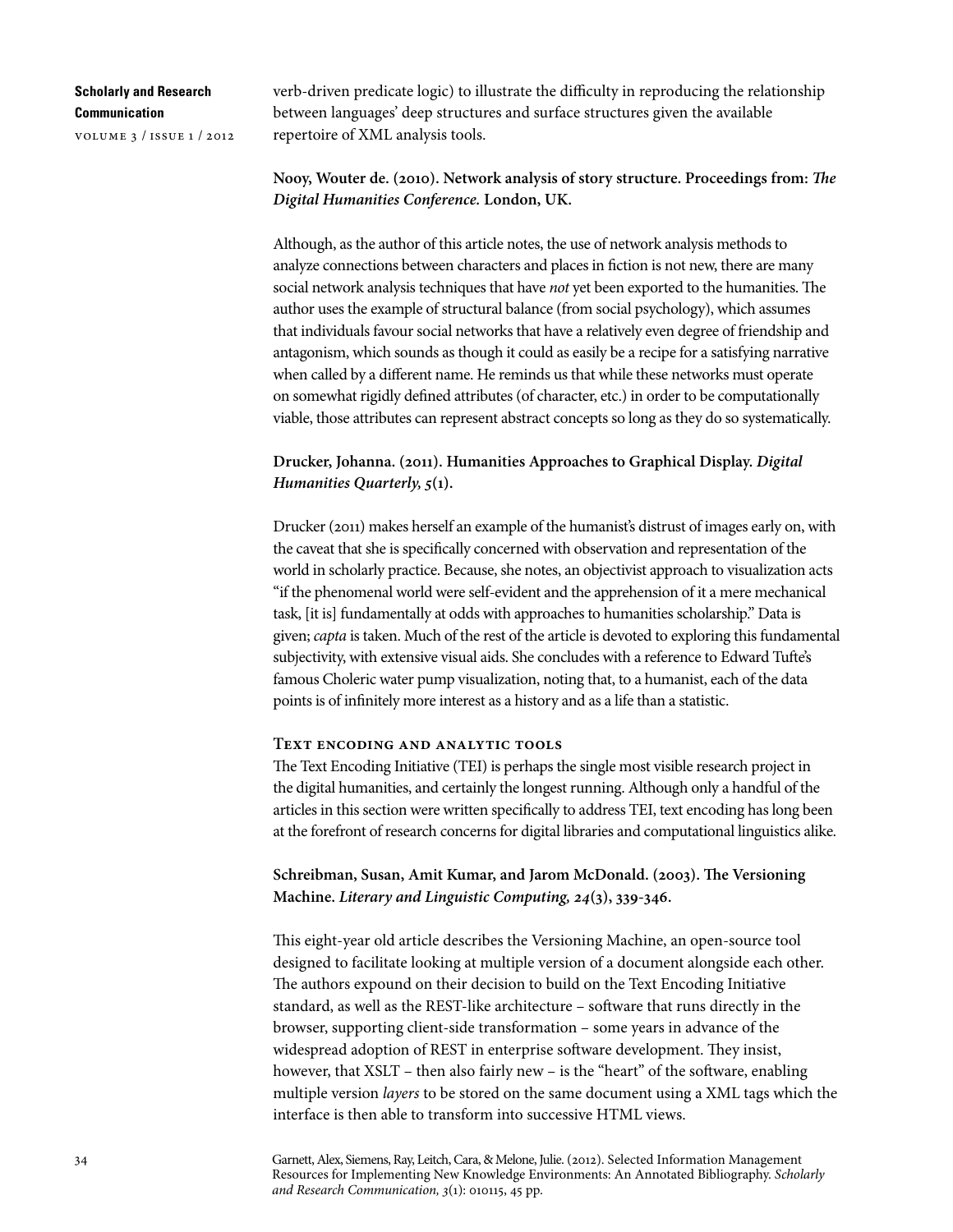### **Bradley, John. (2008). Thinking about interpretation: Pliny and scholarship in the humanities.** *Literary and Linguistic Computing, 23***(3), 263-279.**

This article details Pliny, a new software tool for the digital humanities. The author is curiously direct about Pliny's failure in its design to support any novel methods of textual analysis; rather, "the computer is meant to sit seemingly in the corner and to be almost invisible, helping the researcher do things the way s/he always does." The need for such a tool, according to him, is largely owing to the lack of any consensus over research *methodologies* in the pure humanities, which seldom extend outside of the library walls. The author goes on to elaborate on the precise capabilities of Pliny, and it is acknowledged that the software prototype, as it currently exists, is not much more than an annotation suite, and a proprietary one at that. Though the system at least deserves praise for its support of multiple file formats (e.g., both images and text), this article is primarily valuable for its discussion of computing tools in the humanities.

### **Craig, Hugh, and R. Whipp. (2009). Old spellings, new methods: automated procedures for indeterminate linguistic data.** *Literary and Linguistic Computing, 25***(1), 37-52.**

This article serves as an introduction to probabilistic natural language processing for the humanities. The central object of study is a frequency table containing the entire vocabulary of an archive of early modern English plays and poems from the period 1580- 1640. With this data, the authors sought to begin solving, once and for all, the Oxford English Dictionary's centuries-old problem of distinguishing variant *spellings* from variant word *forms*. Here, they lament the fact that many modern translations of their corpora are not in the public domain, and working from open access volunteer archives such as Project Gutenberg only pollutes the spelling data further. They present the compression of this old text as a four-level process, similar to the Phonology-Morphology-Syntax-Semantics interface commonly taught in linguistics, specifically: 1) the first orthographic appearance of a word; 2) the early codified form of that word; 3) the dictionary lemma; and 4) aggregation into word classes or semantic groups. This work is concerned largely with the second level, disambiguating by frequency. In closing, the researchers echo Noam Chomsky, noting that their disambiguated corpus seems remarkably small given the many theoretical linguistic mutations available to its early modern authors.

#### **Jannidis, Fotis. (2009). TEI in a crystal ball.** *Literary and Linguistic Computing, 24***(3), 253–265.**

This article provides an assessment of the state of the ever-growing Text Encoding Initiative (TEI) in the Digital Humanities at the time of publication. Although the author refers to TEI as a Web "standard," governed by a consortium, not unlike any other mark-up language, its largely academic home(s) have positioned it as, more appropriately, a *community.* As of the writing of this article, TEI had eighty-four institutional members from eighteen different countries. Anecdotally, the community has grown harder to penetrate, if not less accepting, with the heavyweight contributors to the listserv characterized more and more by a power law. TEI, like other mark-up languages, needs to strike a balance in the number of elements it incorporates, as it is constantly being mutated by its various stakeholders to serve different aims. The

## **Scholarly and Research Communication**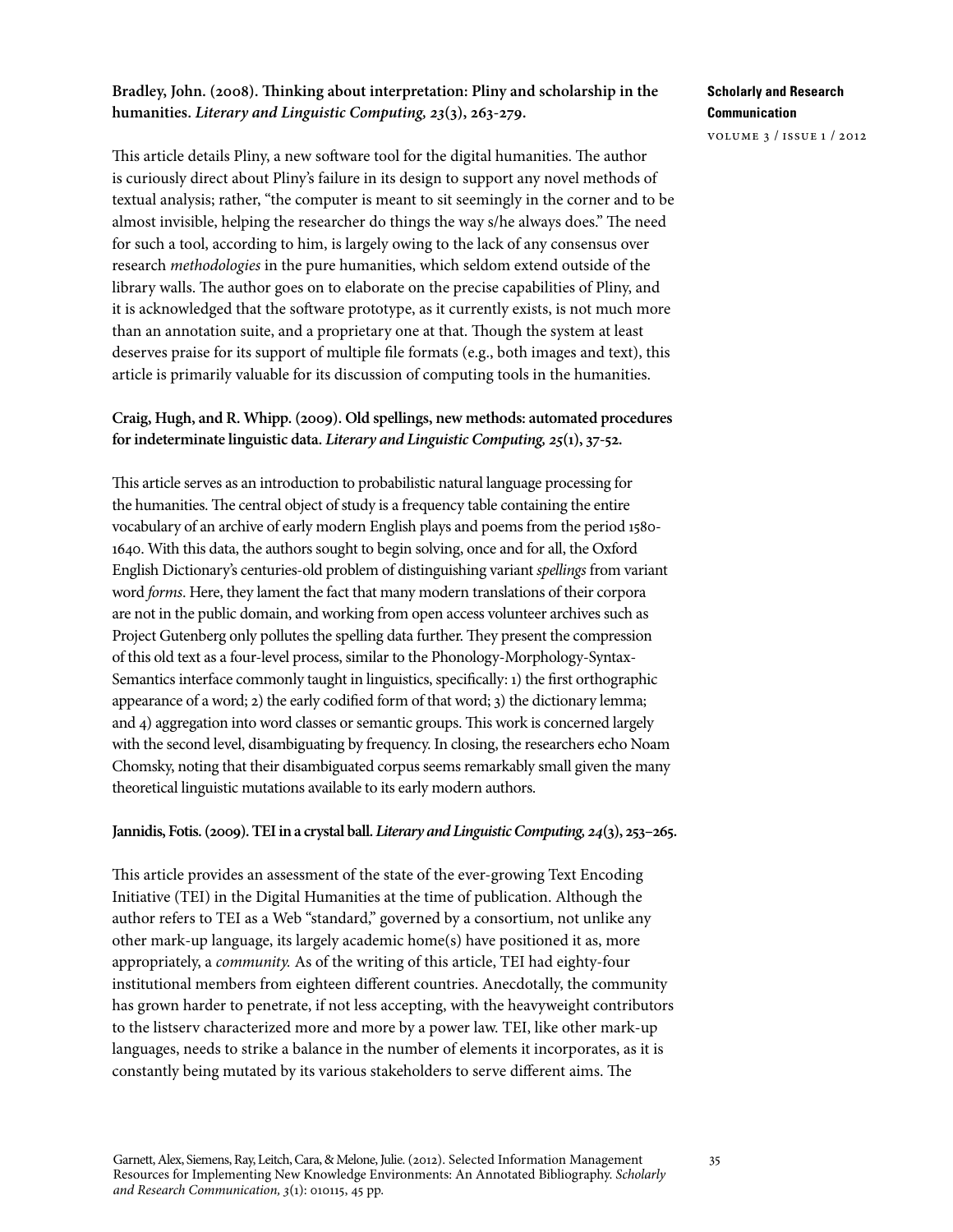volume 3 / issue 1 / 2012

author believes that the best way to minimize fragmentation going forward is by migrating much of TEI to a cloud-server architecture, helping to support the shrinking contributor base while maximizing use.

# **Jong, F. De. (2009). NLP and the humanities: the revival of an old liaison. Proceedings from:** *The 12th Conference of the European Chapter of the Association for Computational Linguistics***. Athens, Greece.**

This article reviews current research in the digital humanities and natural language processing, particularly in the field of probabilistic language modeling, with the hope of harmonizing disciplinary research agendas for the coming years. The author offers the example of speech recognition models that can be "trained" on the available metadata and supplementary data sources. This neatly supports research interests in multiple domains; humanists can use expert knowledge to compile ever-greater language corpora, which computational linguists can then use to iteratively refine their analysis tools. These analysis tools can then be reflexively applied to *surprise* datasets captured in the field, speeding new analysis in the humanities. The author articulates a now very frequently-heard need for common platforms, repositories, and standards, ideally *open* standards. From there, evaluation metrics would be helpful.

## **Wulfman, Clifford E. (2009). The Perseus Garner: Early Modern Resources in the Digital Age.** *College Literature, 36***(1), 18–25.**

The Perseus Garner is an experimental system for visualizing hypertextual connections between primary and secondary research texts from the Early Modern period. Wulfman (2009) begins with the casual admittance that "many [digital humanities] tools and texts are incunabula, and their designs and obsessions already seem quaint" (p. 19). While his modesty is laudable, the Perseus Library, and the Perseus Garner, are clearly more than the sum of their parts; he notes that the fact of the library materials being co-located, and thus conforming to the same digital standard, is infinitely more valuable than their having been digitized in the first place. As such, the system is very, very good at visualizing hyperlinks; references can be automatically extracted from the text and made interactive within the article margins. However, this capability has informed the design of the system to such an extent that the links are foregrounded against the text itself, making them quite difficult to ignore as a reader might otherwise be free to do in a traditional reading environment. While this development is disturbing, it does remind us that such an extensive hypertextual network does not, in the author's words, "relieve the reader of the burden of judgment" (p. 23).

## **Jewell, Michael. (2010). Semantic Screenplays: Preparing TEI for Linked Data. Proceedings from:** *The Digital Humanities Conference***. London, UK.**

This straightforwardly-named article provides a brief research-oriented summary of the author's efforts to augment the existing Text Encoding Standard to support linked data using the RDFa (Resource Description Format in Attributes) schema. Jewell (2010) notes that linked data is growing in popularity from the early days of theorizing the semantic Web through complex modern ontologies for linking attributes of bibliographic data (in this case, films). What he does not note, and what should not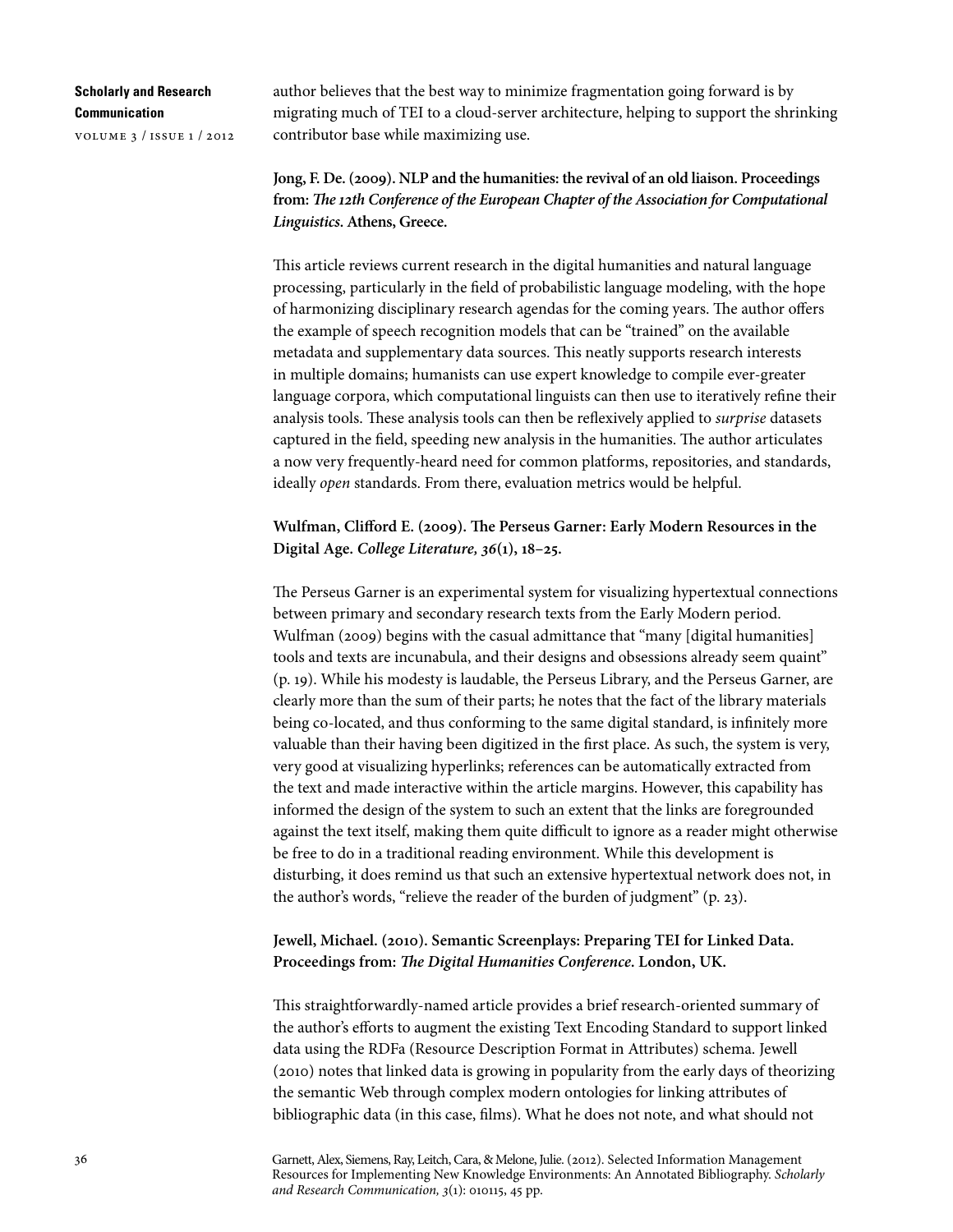go ignored, is that linked data is meanwhile rapidly gaining attention in the electronic publishing sphere, a development that is of particular relevance to digital humanists seeking to enhance our capabilities for document sharing and distribution. Still, the fact that this article is only formatted as plain text does not preclude the author from providing descriptive examples of his mark-up translation tool, dubbed *tei2onto.*

## **Rockwell, Geoffrey, Stéfan G. Sinclair, Stan Ruecker, and Peter Organisciak. (2010). Ubiquitous Text Analysis.** *Poetess Archive Journal, 2***(1), n.p.**

This experimental review article from the *Poetess Archive* is largely composed of annotated text analysis prototypes, some of which are literally interspersed into the HTML article view using javascript. The authors discuss usability issues that plagued early prototypes, such as not offering separate interfaces to developers and end-users. It then took several years more to abandon the notion that novel reading and writing interfaces should necessarily take the form of a "workbench," which was not, it turns out, how many humanists characterized their workspaces. Later, the advent of extensible Web browser environments confused development resources between ubiquitous but minimally useful "bookmarklet" add-ins and fully-featured Firefox or Chrome plug-ins. From these experiences, the authors put forth several recommendations for the future: avoid opaque, non-scalable toolsets like Flash; avoid immature or closed plug-in models; and, above all, work to harmonize the cultures of text analysis and digital libraries.

#### **Reviewing humanities computing**

The articles in this section represent a snapshot of stakeholder views on the digital humanities research ecosystem in the past half-decade. Although the digital humanities are technically many disciplines, and there is appropriately little effort made here to *summarize* the breadth of research currently being undertaken across the globe, these papers provide a helpful view of some especially fruitful pursuits informed by qualitative and quantitative retrospective analysis.

## **Smith, Martha Nell. (2004). Electronic Scholarly Editing. In Ray Siemens, Susan Schreibman, and John Unsworth (Eds.),** *A Companion to Digital Humanities* **(pp. 306–322). Oxford: Blackwell.**

This entry from the edited volume *A Companion to Digital Humanities* reflects on the new opportunities and challenges occasioned by the move to digital editing, eight years ago. It is interesting to note how little has changed in the intervening near-decade as the author makes mention of online commenters' ability to effect *immediate* "peer review" after an article is published, noting that this still has not dramatically shifted editorial practices away from an overwhelming focus on preening an article for its debut. There are also some remarkably charming discussions of lexicography: "Strong positions have been taken about whether the shorter en- or the longer em-mark most faithfully translates [Emily] Dickinson's mark into print, and [editor R.W.] Franklin has resolved the matter with the authoritarian stance that neither the en- nor the emsuffice: according to him, the shorter-than-either hyphen best conveys Dickinson's practice of using a horizontal or angled mark rather than a comma" (p. 310). There is

# **Scholarly and Research Communication**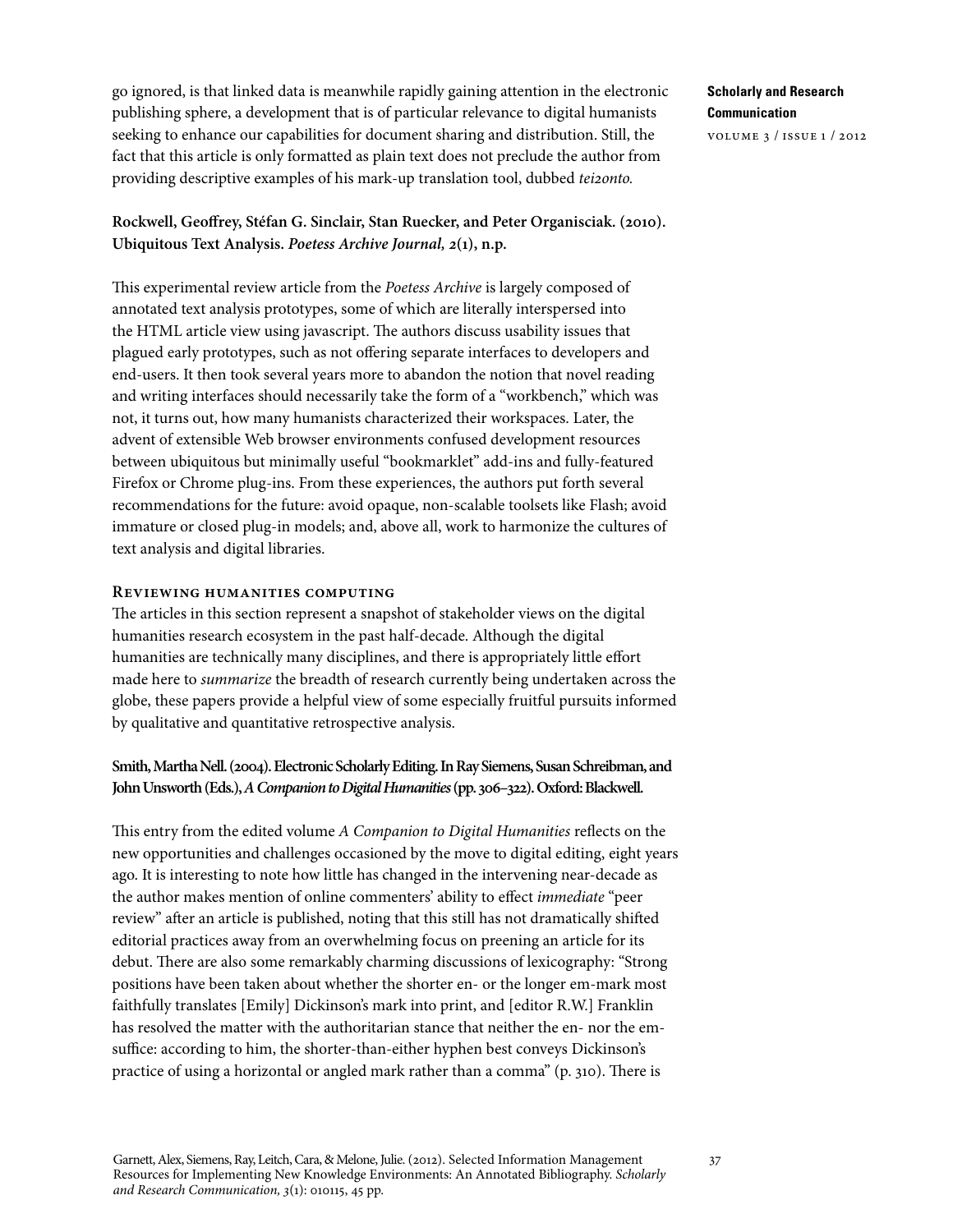volume 3 / issue 1 / 2012

also a rich discussion of encoding formats, and of representation and truth, certainly echoed elsewhere but rarely so richly and with broad acknowledgments of metadata standards and structures outside of the Text Encoding Initiative (TEI).

### **Schreibman, Susan, Ray Siemens, and John Unsworth (Eds.).** *A Companion to Digital Humanities.* **Oxford: Blackwell.**

This edited volume remains a landmark in the Digital Humanities, a now seven-year-old "story so far" containing contributions from many leading scholars that is hardly any less relevant now than when it was published. The book's breadth of content speaks to its varied audience; there are individual chapters recounting the computing history of art history, lexicography, and performing arts to name only a few, opposite a deceptively artful chapter titled *How the Computer Works*. Hundreds of pages in the latter half of the book are dedicated to exploring various applications of the digital humanities, ensuring that this remains an excellent starting point for new researchers. It is perhaps only the digital humanities whose core inter-disciplinarity could be reviewed so completely in a single monograph without appearing to be divorced from the "digital." It makes sense, then, that as an added bonus the complete volume is freely available online.

#### **McCarty, Willard. (2005).** *Humanities Computing***. Basingstoke: Palgrave MacMillan.**

McCarty, long a preeminent voice in the digital humanities, offers this solo authored volume very much in the humanist's spirit; digital libraries and digital publishing are a distant second-fiddle to an exhaustive rendition of current modes of analysis. He alternately discusses textual modeling, new avenues for scholarly commentary, and research agendas, all but the latter in broadly theoretic terms. As such, the book fulfills a very different purpose from the Blackwell *Companion;* where the *Companion* is a broadly grounded review of ongoing research, McCarty's (2005) book will probably never be dated because he makes the digital subservient to the humanities, a rare feat that is nothing if not interesting.

**Warwick, Claire, Melissa Terras, Paul Huntington, and Nikoleta Pappa. (2007). If You Build It, Will They Come? The LAIRAH Study: Quantifying the Use of Online Resources in the Arts and Humanities through Statistical Analysis of User Log Data.**  *Literary and Linguistic Computing, 23***(1), 85–102.**

This article reports on the Log Analysis of Internet Resources in the Arts and Humanities (LAIRAH) project, assessing the long-term use of digital resources. The study in question used deep log analysis; that is, literally, analyzing all of the available data, without sampling, to provide as complete a representation as possible. The researchers also used a parallel interview study to understand why resources were or were not being well-used. They note that they were able to do so efficiently by giving participants a very short time (5-10 minutes) to assess the utility of a resource, on the grounds that users typically spend comparably little time in making utility judgments in naturalized contexts. The study showed, perhaps unsurprisingly, that name recognition was an important factor contributing to the use of the resource. This name recognition, however, took two forms: resources were not only better used when they contained easily navigable, Wikipedia-type proper noun hyperlinks inward and outward, but also when they were clearly titled. For example, simply having the name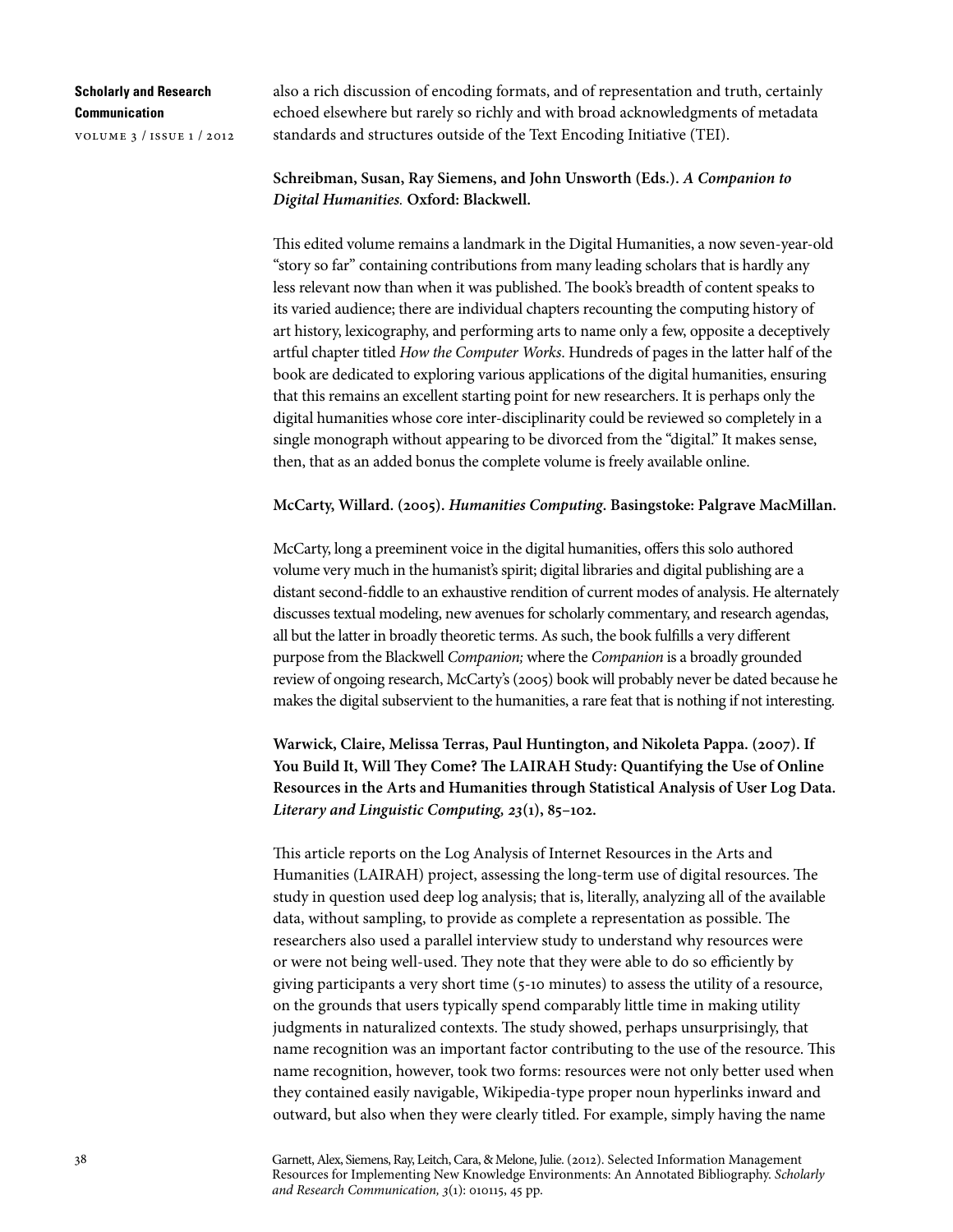"Exeter" in the Exeter Cathedral Keystones and Carvings Project seemed to measurably increase traffic. The findings also suggested "that there is a scholarly bifurcation between those who create specialist digital resources as part of their research, but do not tend to reuse those of others, and those who prefer to use more generic information resources, but are less concerned with deposit and archiving" (p. 97).

## **Juola, Patrick. (2007). Killer Applications in Digital Humanities.** *Literary and Linguistic Computing, 23***(1), 73-83.**

This article serves as a response to recent surveys of non-digital humanists who have proven unmoved by research into digital methods of analyses, and ignorant of what the digital humanities can do to expand their horizons to their disciplinary benefactors. The author begins with the troubling evidence of what he calls the "rock-bottom" (p. 75) impact factor of *Computers and the Humanities,* the field's longest-running journal. Although this metric hardly spells doom on its own (and the author notes this in a somewhat self-defeating fashion, worrying about the significance of participation in the digital humanities by prestigious research universities), it does indicate that digital humanities content is not often reused. The article then highlights several projects that the author believes may become "killer applications" (i.e., individual implementations, theories, or methodologies that drive the adoption of the entire field) for the digital humanities, selling the whole of the field single-handedly. While it is not at all clear that this "killer application" philosophy is suitable to academic research, nor to the digital humanities in particular, the article nevertheless provides an accurate summary of promising research avenues in this field.

## **McCarty, Willard. (2008). Can we build it? Lessons and speculations on literary computing. Seminar:** *An Foras Feasa.* **Maynooth: National University of Ireland.**

This lecture script reviews different perspectives on digitization in the humanities over the last half-century. The author makes no secret of his belief that "literary computing has had very little to say in response to critical discourse" (n.p.) over this time period. One exception to this, for him, has been the digital humanities' willingness to study implementation, providing a much-needed complement to the typical language of criticism. Without delving too deeply into epistemic questions of whether criticism *is* implementation or vice versa, McCarty (2008) concludes, somewhat abruptly, with a call for the development of more "play spaces" in the digital humanities. He offers the example of the IVANHOE project: situating, visualizing, and preserving discourse around a single digital object. It is probably not lost on him that such a system is perhaps the *de facto* digital humanities tool of the past decade, iterated tens of times, and yet there clearly remains work to be done.

## **Sculley, D., and Bradley M. Pasanek. (2008). Meaning and mining: the impact of implicit assumptions in data mining for the humanities.** *Literary and Linguistic Computing, 23***(4), 409–424.**

This article's title is rather self-explanatory, and no less enlightening for it. The authors seek to inform a data mining-naïve audience in the humanities about the problematic breadth of data evidence that can be counted as "positive," made all the more dangerous, they claim, by the humanist's pursuit of novel subjectivity. Data mining

Garnett, Alex, Siemens, Ray, Leitch, Cara, & Melone, Julie. (2012). Selected Information Management Resources for Implementing New Knowledge Environments: An Annotated Bibliography. *Scholarly and Research Communication, 3*(1): 010115, 45 pp.

## **Scholarly and Research Communication**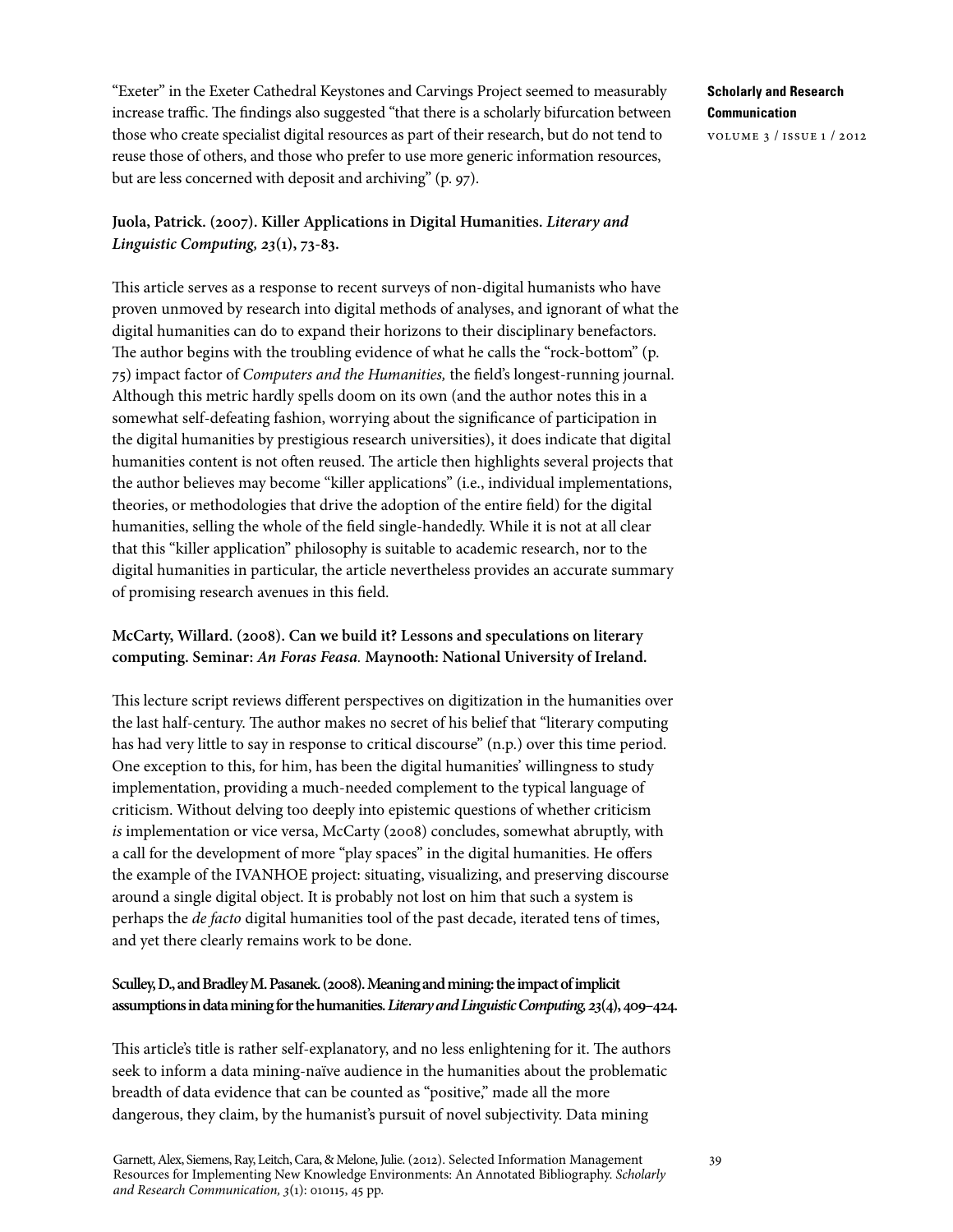volume 3 / issue 1 / 2012

often carries with it the promise of a *fixed,* empirical distribution that can continue to provide new evidence over time but should not become any less true for it. This can be taken for granted in the humanities, where data is ironically more often incomplete. To test their prejudices, the article conducts a neat study of eighteenth-century political metaphors, à la George Lakoff. While the results of this study seem to get very far away from the discussion of metaphors, and are not reported on in any particularly clear manner, the plain-language review of machine learning techniques that the authors provide instead is more than worthwhile.

**Schreibman, Susan, and Ray Siemens (Eds.). (2008).** *A Companion to Digital Literary Studies***. Oxford: Blackwell. Oxford.**

This edited volume, a spiritual follow-up to 2004's *Companion to Digital Humanities*, does not attempt to duplicate its predecessor's breadth; instead, it takes a focused look at literary studies through the lens of the digital humanities. The result is a book with a much more experimental character than the *Companion to Digital Humanities* which aimed to review the history of digital humanities subfields, with much of the work documented here nascent or speculative. There is, for example, a retrospective of *Private Public Reading: Readers in Digital Literature Installation*, and an ample body of work on digital worlds, analyzing representation and play. Still, more than a third of the volume is dedicated to clearly illustrating various methodologies currently in use in the digital humanities, ensuring that the book's relevance will not be diminished should all of its open questions manage somehow to be solved.

**Siemens, Ray, John Willinsky, Analisa Blake, Greg Newton, Karin Armstrong, Lindsay Colahan. (Forthcoming). A Study of Professional Reading Tools for Computing Humanists."** *Digital Humanities Quarterly***.** 

This comprehensive write-up of an in-progress qualitative study seeks to document how the design and structure of scholarly reading environments affect the experience of novice and expert users. The study focuses primarily on the tool suite embedded in the Public Knowledge Project's *Open Journal Systems* (OJS) platform, and particularly hypertextenabling features within OJS. Much of the feedback obtained through interviews centred on the limited information resources made available through OJS. Although "expertise," in both information assessment and the domain itself, may enable users to search the open Web for supplementary information outside the narrow snapshot that is available to the interface, the OJS reading tools were thought to be particularly helpful for novice users, providing a finite and trustworthy set of links. Among the requested future developments were a more sophisticated open access content recommender system, as well as fewer tool categories, more of which should be contextual and keyword-driven.

#### **Note**

The authors would like to thank Julie Melone, who began this work by gathering 21 annotations to works essential to those working in the area. This kernel was built upon considerably by Alex Garnett, working consultatively with Cara Letich, Ray Siemens, and members of the Implementing New Knowledge Environment (INKE) and Public Knowledge Project (PKP) research groups.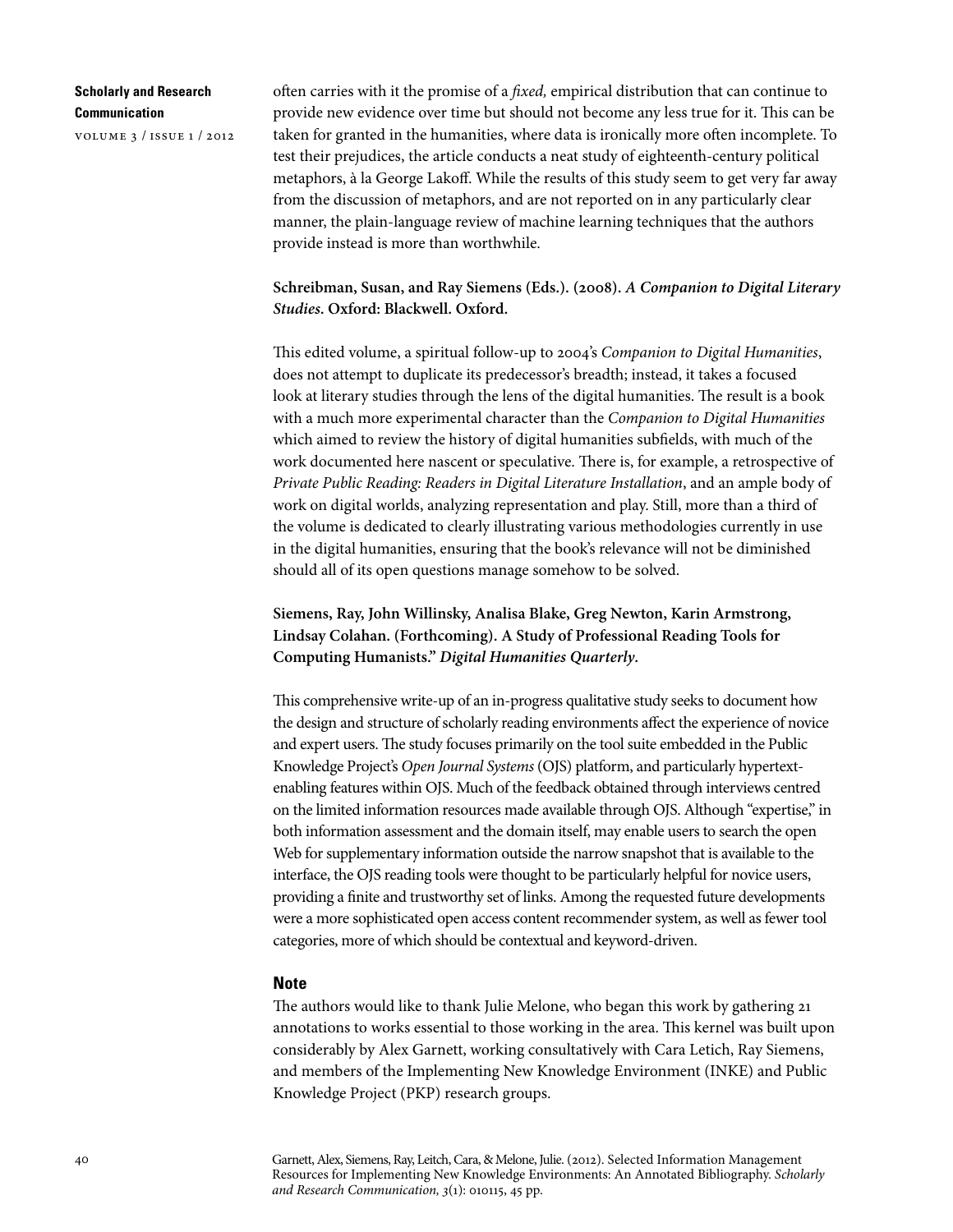#### **References**

- Allinson, Julie, Sebastien, François, Sebastien, & Stuart Lewis, Stuart. (2008). SWORD: Simple Webservice offering repository deposit. Ariadne, 54.
- Aschenbrenner, Andreas, Blanke, Tobias, Flanders, David, Hedges, Mark, & O'Steen, Ben. (2008). The future of repositories? Patterns for (cross-)repository architectures. *D-Lib Magazine*, 14(11/12).
- Baker, Collin F., Fillmore, Charles J., & Lowe, John B. (1998). The Berkeley FrameNet project. Proceedings From*: The 17th International Conference on Computational Linguistics.*
- Baker, Paul. (2006). *Using corpora in discouse analysis*. London: Continuum.

Balnaves, Edmund. (2005). Systematic approaches to long term digital collection management. *Literary and Linguistic Computing, 20*(4), 399–413.

- Battino, Paolo, & Lancioni, Tarcisio. (2010). Visualization and narrativity: A generative semiotics approach. Proceedings from: *The Digital Humanities Conference*. London, UK.
- Blanke, Tobias, & Hedges, Mark. (2010). A data research infrastructure for the arts and humanities. In Simon C. Lin and Eric Yen (Eds.), *Managed Grids and Cloud Systems in the Asia-Pacific Research Community* (pp. 179–191). Boston, MA: Springer.
- Blanke, Tobias, & Hedges, Mark. (2008). Providing linked-up access to cultural heritage data. Proceedings from: *ECDL 2008 Workshop on Information Access to Cultural Heritage.* Aarhus, Denmark.
- Borgman, Christine. (2009). The digital future is now: A call to action for the humanities. *Digital Humanities Quarterly,3*(4).
- Bradley, John. (2008). Thinking about interpretation: Pliny and scholarship in the humanities. *Literary and Linguistic Computing, 23*(3), 263–279.
- Brase, Jan. (2009). DataCite-A global registration agency for research data. Proceedings from: *Fourth International Conference on Cooperation and Promotion of Information Resources in Science and Technology.* Beijing, China.
- Burnard, Lou. (2005). Metadata for corpus work. In Martin Wynne (Ed.), *Developing Linguistic Corpora: A Guide to Good Practice* (pp. 30–46)*.* Oxford: Oxbow.
- Buyya, Rajkumar, & Venugopal, Srikumar. (2005). A gentle introduction to grid computing and technologies. *CSI Communications, 29*(1), 9-19.
- Chowdhury, Gobinda. (2002). Digital divide: How can digital libraries bridge the gap? *Lecture Notes in Computer Science* – *Digital Libraries: People, Knowledge, and Society, 2555,* 379–391.
- Coyle, Karen. (2006). Mass Digitization of Books. *Journal of Academic Librarianship,32*(6), 641–645.
- Craig, Hugh, & Whipp, R. (2009). Old spellings, new methods: automated procedures for indeterminate linguistic data. *Literary and Linguistic Computing, 25*(1), 37–52.
- Crane, Gregory. (2000). Designing documents to enhance the performance of digital libraries: Time, space, people and a digital library of London. *D-Lib Magazine, 6*(7/8).
- Crane, Gregory, Babeu, Alison, & Bamman, David. (2007). eScience and the humanities. *International Journal on Digital Libraries, 7*(1-2), 117-122.
- Crane, Gregory, & Rydberg-Cox, Jeffrey A. (2000). New technology and new roles: The need for 'corpus editors.' Proceedings from: *The fifth ACM Conference on Digital Libraries*. New York: ACM.
- Crane, Gregory, Seales, Brent, & Terras, Melissa. (2009). Cyberinfrastructure for classical philology. *Digital Humanities Quarterly,3*(1).
- Crane, Gregory, & Wulfman, Clifford. (2003). Towards a cultural heritage digital library. Proceedings from*: The 3rd ACM/IEEE-CS Joint Conference on Digital Libraries.* Washington, DC: IEEE Computer Society.
- Crane, Gregory, Wulfman. Clifford E., & Smith, David A. (2001). Building a hypertextual digital library in the humanities: A case study on London. Proceedings from*: The first ACM/IEEE-CS Joint Conference on Digital Libraries*. New York: ACM Press.

#### **Scholarly and Research Communication**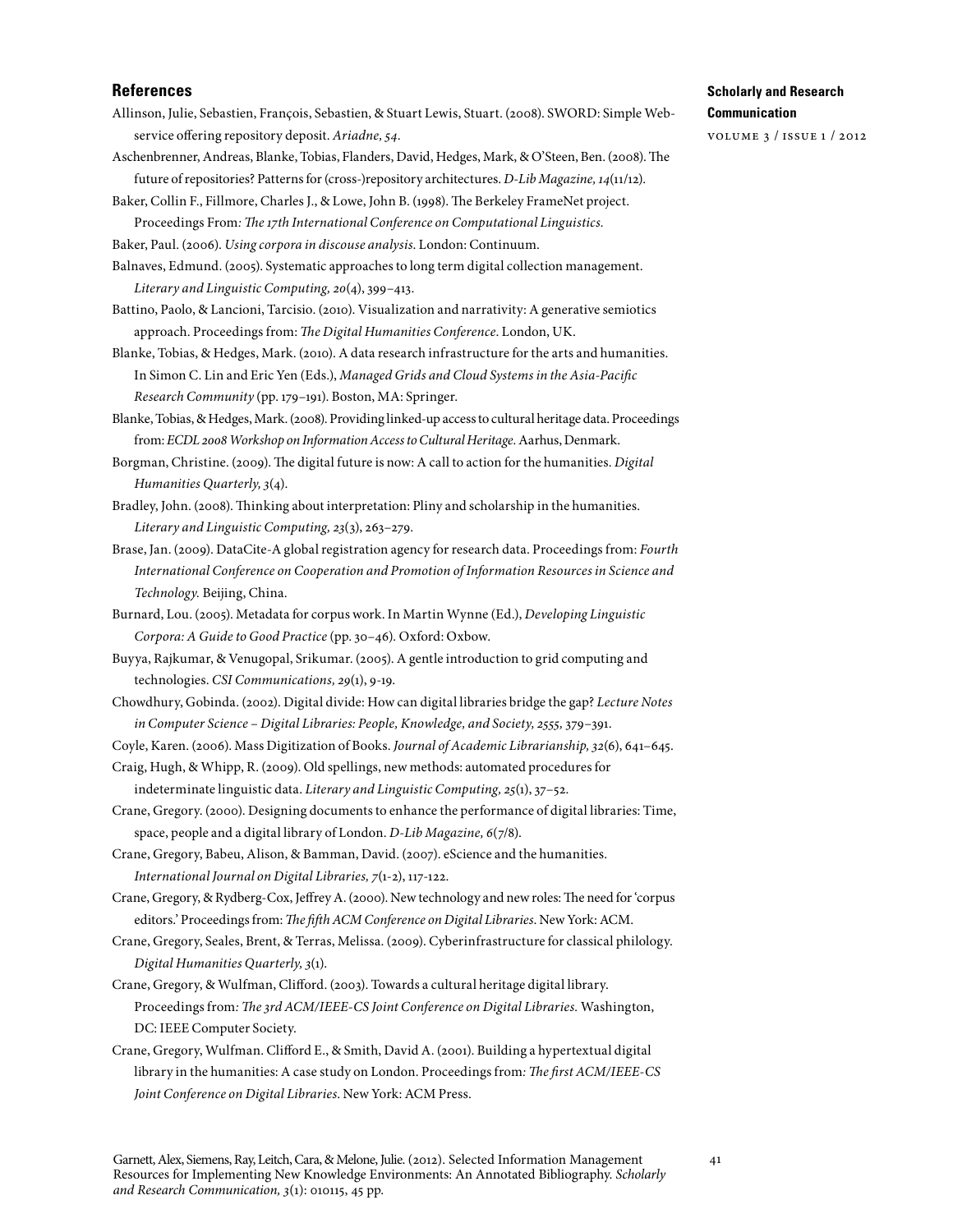volume 3 / issue 1 / 2012

- Davies, Mark. (2009). The 385+ million word corpus of contemporary American English (1990-2008+): Design, Architecture, and Linguistic Insights. *International Journal of Corpus Linguistics,14*(2), 159-190.
- Davies, Mark. (2010). The corpus of contemporary American English as the first reliable monitor corpus of English. *Literary and Linguistic Computing, 25*(4).
- Davis, Boyd. (2000). Taking advantage of technology. Language and digital technology: Corpora, contact, and change. *American Speech, 75*(3), 301-303.

Drucker, Johanna. (2011). Humanities approaches to graphical display. *Digital Humanities Quarterly,5*(1). Ebeling, Jarle. (2007). The electronict corpus of Sumerian literature. *Corpora, 2*(1), 111-120.

- Ebeling, Signe O., & Heuboeck, Alois. (2007). Encoding document information in a corpus of student writing: The British Academic Written English Corpus. *Corpora, 2*(2), 241-256.
- Flowerdew, Lynne. (2009). Applying corpus linguistics to pedagogy: A critical evaluation. *International Journal of Corpus Linguistics, 14*(3), 393-417.
- Gleim, Rüdiger, Waltinger, Ulli, Ernst, Alexandra, Mehler, Alexnder, Feith, Tobias, & Dietmar Esch,Dietmar. (2009). eHumanities desktop: An online system for corpus management and analysis in support of computing in the humanities. Proceedings from: *The 12th Conference of the European Chapter of the Association for Computational Linguistics*. Athens, Greece.

Gold, Anna. (2007). Cyberinfrastructure, data, and libraries, part 1: A cyberinfrastructure primer for librarians. *D-Lib Magazine, 13*(9).

Gold, Nicolas. (2009). Service-oriented software in the humanities: A software engineering perspective. *Digital Humanities Quarterly,3*(4).

Gow, Jeremy, Buchanan, George, Blandford, Ann, Warwick, Claire, & Rimmer, Jon. (2009). *Usercentred requirements for document structure in the humanities*. In Preparation.

Green, Richard, & Awre, Chris. (2009). Towards a Repository-enabled Scholar's Workbench: RepoMMan, REMAP and Hydra. *D-Lib Magazine,* 15(5/6).

- Groth, Paul, Gibson, Andrew, & Velterop, Johannes . (2010). The anatomy of a nanopublication. *Information Services and Use,30*(1-2), 51-56.
- Han, Yan. (2004). Digital content management: The search for a content management system. *Library Hi Tech, 22*(4), 355-365.

Hedges, Mark. (2009). Grid-enabling humanities datasets. *Digital Humanities Quarterly*, 3(4).

- Hicks, Diana, & Wang, Jian. (2009). Towards a bibliometric database for the social sciences and humanities. URL: http://works.bepress.com/diana\_hicks/18/ [July 15, 2011].
- Honkapohja, Alpo, Kailaniemi, Samuli, & Marttila, Ville. (2009). Digital editions for corpus linguistics: Representing manuscript reality in electronic corpora. Proceedings from: *The 29th International Conference on English Language Research on Computerized Corpora*. Oslo, Norway.
- Ide, Nancy. (2008). Preparation and analysis of linguistic corpora. In Susan Schreibman & Ray Siemens(Eds.), *A Companion to Digital Literary Studies* (pp. 289-305)*.* Oxford: Blackwell.

Jannidis, Fotis. (2009). TEI in a crystal ball. *Literary and Linguistic Computing, 24*(3), 253-265.

Jessop, Martyn. (2008). Digital visualization as a scholarly activity. *Literary and Linguistic Computing, 23*(3), 281-293.

Jessop, Martyn. (2007). The inhibition of geographical information in digital humanities scholarship. *Literary and Linguistic Computing, 23*(1), 39-50.

Jewell, Michael. (2010). Semantic screenplays: Preparing TEI for linked data. Proceedings from: *The Digital Humanities Conference*. London, UK.

Jong, F De. (2009). NLP and the humanities: the revival of an old liaison. Proceedings from: *The 12th Conference of the European Chapter of the Association for Computational Linguistics*. Athens, Greece.

Juola, Patrick. (2007). Killer pplications in digital humanities. *Literary and Linguistic Computing, 23*(1), 73-83.

Kim, Yunhyong, & Seamus Ross, Seamus. (2007). 'The naming of cats': Automated genre

Garnett, Alex, Siemens, Ray, Leitch, Cara, & Melone, Julie. (2012). Selected Information Management Resources for Implementing New Knowledge Environments: An Annotated Bibliography. *Scholarly and Research Communication, 3*(1): 010115, 45 pp.

classification. *International Journal of Digital Curation, 2*(1), 49-61.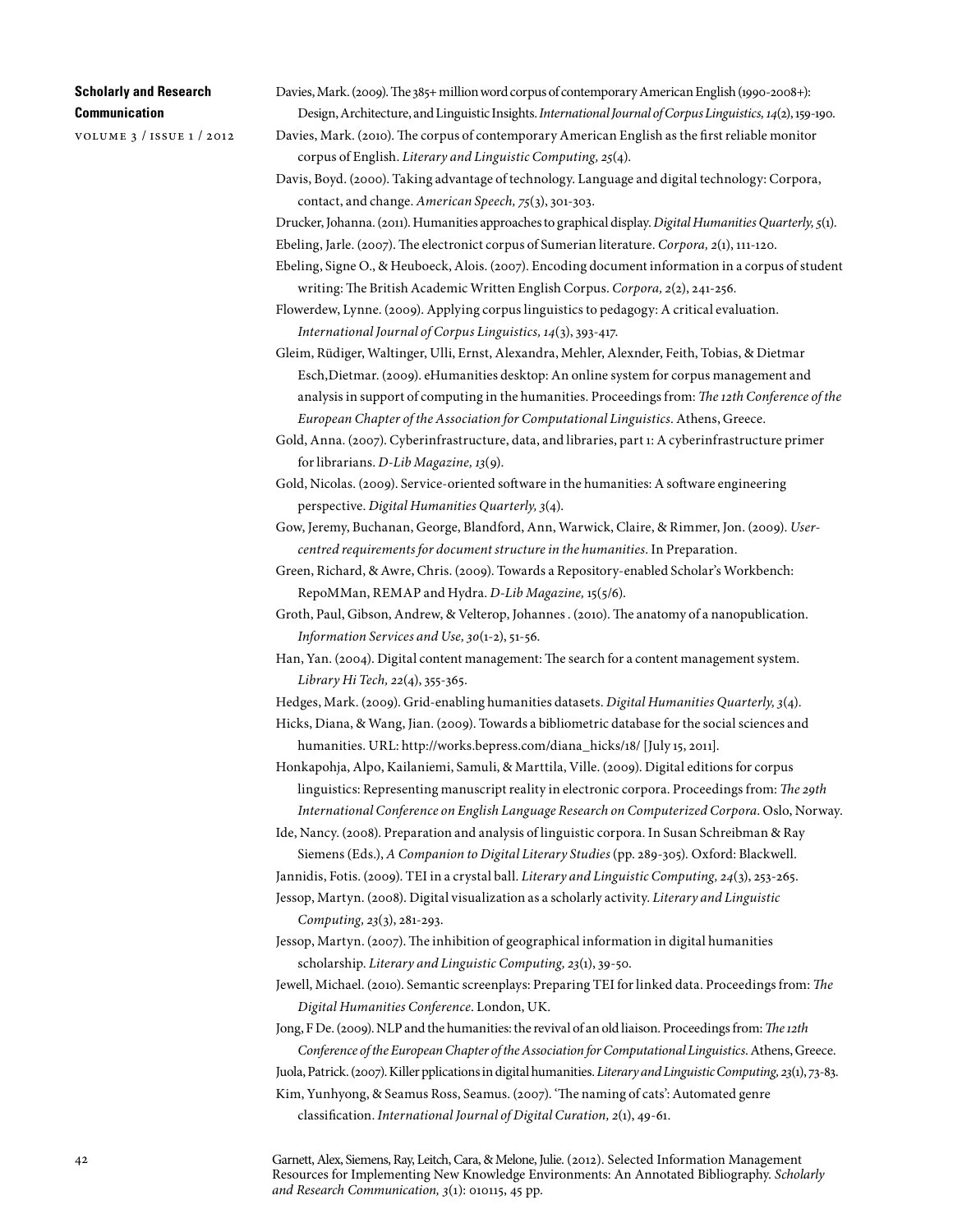- King, Gary. (2007). An introduction to the Dataverse Network as an infrastructure for data sharing. *Sociological Methods & Research,36*,173-199.
- Klavans, Judith, Sidhu, Tandeep, Sheffield, Carolyn, Soergel, Dagobert, Lin, Jimmy, Abels, Eileen, & Passoneau, Rebecca. (2008). Computational linguistics for metadata building (CLiMB) Text mining for the automatic extraction of subject terms for image metadata. Proceedings from: *VISAPP Workshop Metadata Mining for Image Understanding*. Madeira, Portugal.
- Kucsma, Jason, Reiss, Kevin, & Sidman, Angela . (2010). Using Omeka to build digital collections: The METRO case study. *D-Lib Magazine, 16*(3/4).
- Lagoze, Carl, Payette, Sandra, Shin, Edward, & Wilper, Chris. (2005). Fedora: An Architecture for Complex Objects and their Relationships. *International Journal on Digital Librarie*s, *6*, 124-138.
- Levy, David M., & Marshall, Catherine C. (1995). Going Digital: A look at assumptions underlying digital libraries. *Communications of the ACM,38*(4), 77–84.
- Luyckx, Kim, Daelemans, Walter, & Vanhoutte, Edward. (2006). Stylogenetics: Clustering-based stylistic analysis of literary corpora. Presented at: *The 5th International Language Resources and Evaluation Conference*. Genoa, Italy.
- Marchionini, Gary. (2000). Evaluating digital libraries: A longitudinal and multifaceted view. *Library Trends, 49*(2), 304-333.
- Marcial, Laura, & Hemminger, Brad. (2010). Scientific data repositories on the Web: An initial survey. *Journal of the American Society for Information Science and Technology, 61*(10), 2029-2048.
- Marcus, Mitchell P., Marcinkiewicz, Mary Ann, & Beatrice Santorini. (1993). Building a large annotated corpus of English: The Penn Treebank. *Computational Linguistics, 19*(2), 313-330.
- Matei, Sorin Adam, Wernert, Eric, & Faas, Travis. (2009). Where information searches for you: The visible past ubiquitous knowledge environment for digital humanities. Proceedings from: *The IEEE International Conference on Computational Science and Engineering*. Hong Kong, China.
- McCarty, Willard. (2005). *Humanities computing*. Basingstoke: Palgrave MacMillan.
- McCarty, Willard. (2008). Can we build it? Lessons and speculations on literary computing. Seminar: *An Foras Feasa.* Maynooth: National University of Ireland.
- Mehler, Alexander. (2008). Large text networks as an object of corpus linguistic studies. In A. Ludeling and K. Marja (Eds.), *Corpus Linguistics: An International Handbook* (pp. 277). Berlin: de Gruyter.
- Nooy, Wouter de. (2010). Network analysis of story structure. Proceedings from: *The Digital Humanities Conference*. London, UK.
- Oard, Douglas. (2008). A whirlwind tour of automated language processing for the humanities and social sciences. Presented at *Working Together or Apart: Promoting the Next Generation of Digital Scholarship, Council on Library and Information Resources*. Washington, DC, USA.
- Rayson, Paul, & Mariani, John. (2009). Visualising corpus linguistics. Proceedings from: *The Corpus Linguistics Conference.* Liverpool, UK.
- Reilly, Sean & Tupelo-Schneck, Robert. (2010). Digital object repository server: A component of the digital object architecture. *D-Lib Magazine, 16*(1/2).
- Rimmer, Jon, Warwick, Claire, Blandford, Ann, Gow, Jeremy, & Buchanan, George. (2008). An examination of the physical and the digital qualities of humanities research. *Information Processing and Management, 44*(3), 1374-1392.
- Rockwell, Geoffrey, Sinclair, Stéfan G., Ruecker, Stan & Peter Organisciak. (2010). Ubiquitous text analysis. *Poetess Archive Journal, 2*(1).
- Rosenthal, David S. H., Robertson, Thomas, Lipkisi, Tom, Reich, Vicky, & Morabito, Seth. (2005). Requirements for digital preservation systems: A bottom-up approach. *D-Lib Magazine, 11*(11).
- Rydberg-Cox, Jeffrey A. (2006). *Digital libraries and the challenges of digital humanities.* Oxford: Chandos Press.
- Rydberg-Cox, Jeffrey A. (2009). Digitizing Latin incunabula: Challenges, methods, and possibilities. *Digital Humanities Quarterly,3*(1).
- Garnett, Alex, Siemens, Ray, Leitch, Cara, & Melone, Julie. (2012). Selected Information Management Resources for Implementing New Knowledge Environments: An Annotated Bibliography. *Scholarly and Research Communication, 3*(1): 010115, 45 pp.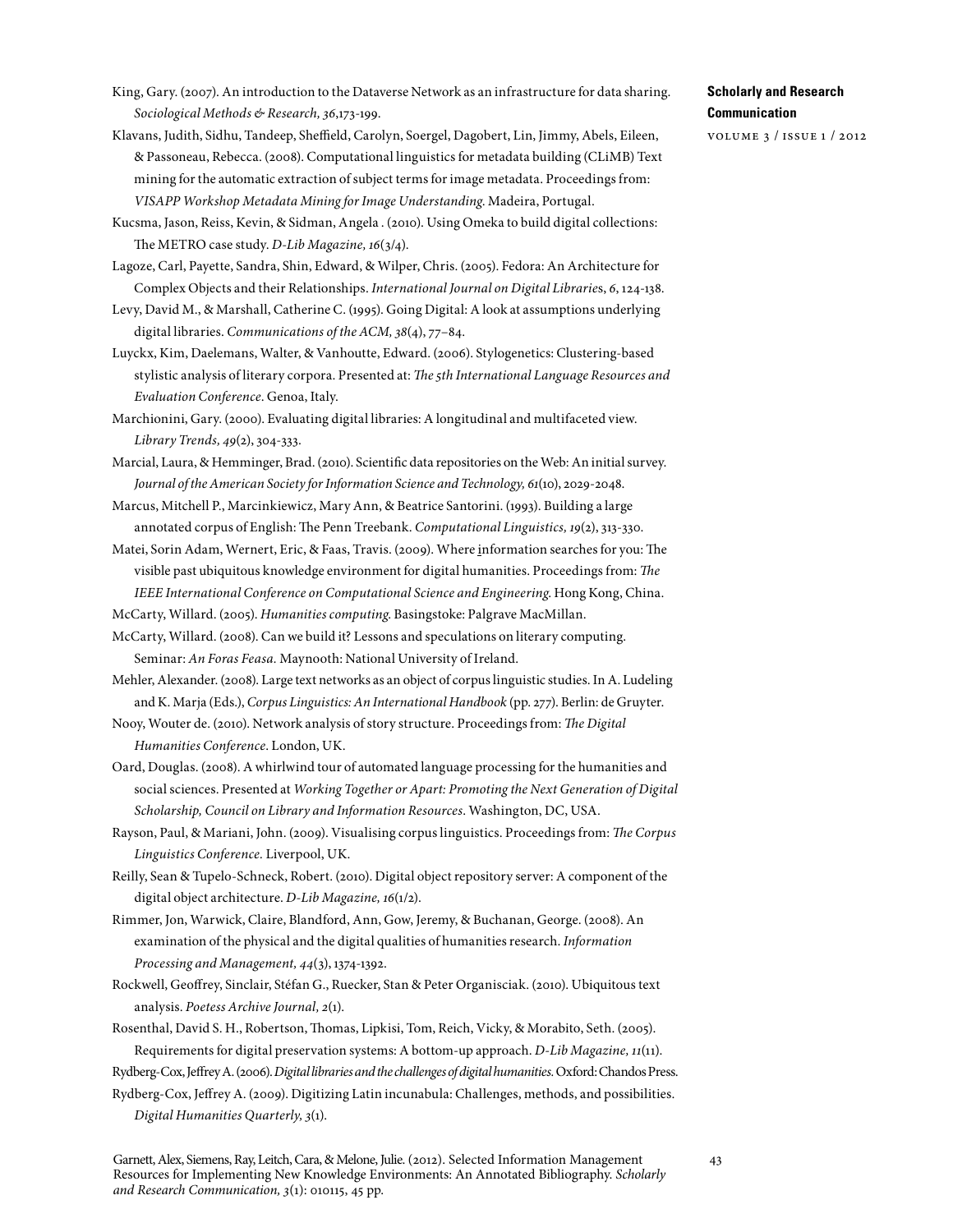volume 3 / issue 1 / 2012

Schreibman, Susan, Kumar, Amit, & McDonald, Jarom. (2003). The versioning machine. *Literary and Linguistic Computing, 24*(3), 339-346.

Schreibman, Susan, & Siemens, Ray. (Eds.). (2008). *A companion to digital literary studies*. Oxford: Blackwell. Schreibman, Susan, Siemens, Ray, & Unsworth, John. (Eds.). *A companion to digital humanities.* Oxford: Blackwell. Scifleet, Paul, & Williams, Susan P. (2009). Practice theory & the foundations of digital document

encoding. Proceedings from: *The 27th Annual ACM Conference on Design of Communication*. Bloomington, Indiana, USA.

Sculley, D., & Pasanek, Bradley M. (2008). Meaning and mining: the impact of implicit assumptions in data mining for the humanities. *Literary and Linguistic Computing, 23*(4), 409-424.

Seadle, Michael, & Greifeneder, Elke. (2007). Defining a digital library. *Library Hi Tech, 25*(2), 169-173. Sefton, Peter. (2009). The fascinator: A lightweight, modular contribution to the Fedora-commons world.

Proceedings from: *Fourth International Conference on Open Repositories.* Atlanta, Georgia, USA.

Sharoff, Serge. (2006). Open-source corpora: Using the net to fish for linguistic data. *International Journal of Corpus Linguistics, 11*(4), 435-462.

Siemens, Ray, Willinsky, John, Blake, Analisa, Newton, Greg, Armstrong, Karin, & Colahan. Lindsay.

(Forthcoming). A study of professional reading tools for computing humanists. *Digital Humanities Quarterly*. Sinclair, John. (2005). Corpus and text – basic principles. In Martin Wynne (Ed.), *Developing* 

*Linguistic Corpora: A Guide to Good Practice* (pp. 1-16)*.* Oxford: Oxbow.

Smith, Martha Nell. (2004). Electronic scholarly editing. In Ray Siemens, Susan Schreibman, & John Unsworth (Eds.), *A Companion to Digital Humanities* (pp. 306-322). Oxford: Blackwell.

Smith, MacKenzie, Barton, Mary, Bass, Mick, Branschofsky, Margret, McClellan, Greg, Stuve, Dave, Tansley, Robert, & Walker, Julie Harford. (2003). DSpace: An open source dynamic digital repository. *D-Lib Magazine, 9*(1).

Sperberg-McQueen, C. M. (2008). Classification and its structures. In Susan Schreibman & Ray Siemens(Eds.), *A Companion to Digital Literary Studies* (pp. 161-176). Oxford: Blackwell.

Staples, Thornton, Wayland, Ross, & Payette Sandra. (2003). The Fedora Project: An Open-source Digital Object Repository Management System. *D-Lib Magazine, 9*(4).

Stewart, Gordon, Crane, Gregory, & Babeu, Alison. (2007). A new generation of textual corpora. Proceedings from: *The 7th ACM/IEEE Joint Conference on Digital Libraries*. Vancouver, Canada.

Terras, Melissa M. (2009). The potential and problems in using high performance computing in the arts and humanities: The Researching e-Science Analysis of Census Holdings (ReACH) project. *Digital Humanities Quarterly,3*(4).

Thaller, Manfred. (2001). From the Digitized to the Digital Library. *D-Lib Magazine 7*(2).

Thelwall, Mike. (2005). Creating and using Web corpora. *International Journal of Corpus Linguistics, 10*(4), 517-541.

van Deemter, Kees, van der Sluis, Ielka, & Gatt, Albert. (1998). Building a semantically transparent corpus for the generation of referring expressions. Proceedings from: *The Fourth International Natural Language Generation Conference*. Morristown, NJ: Association for Computational Linguistics.

Viterbo, Paolo Battino, & Gourley, Donald. (2010). Digital humanities and digital repositories. Proceedings from: *28th ACM International Conference on Design of Communication*. Sao Paolo, Brazil.

Voss, Alex, Mascord, Matthew, Fraser, Michael, Jirotka, Marina, Procter, Rob, Halfpenny, Peter, Fergusson, David, Atkinson, Malcolm, Dunn, Stuart, Blanke, Tobias, Hughes, Lorna, & Anderson, Sheila. (2007). e-Research infrastructure development and community engagement. Proceedings from the *UK e-Science All Hands Meeting 2007*. Nottingham, UK.

Warwick, Claire, Galina, Isabel, Rimmer, Jon, Terras, Melissa, Blanford, Jeremy, & Buchanan, George. (2009). Documentation and the users of digital resources in the humanities. *Journal of Documentation,* 65(1), 33-57.